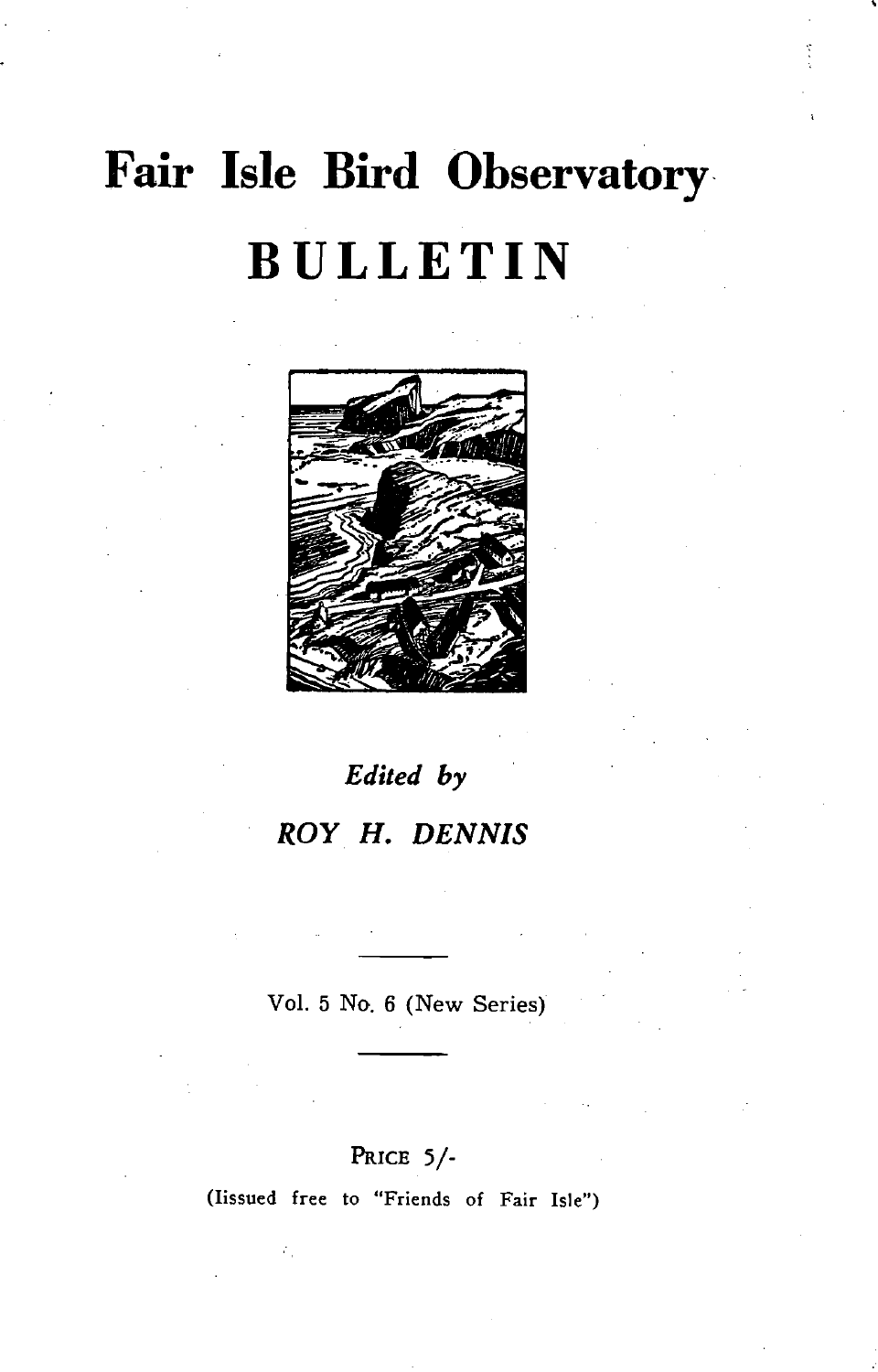### *Fair Isle Bird Observatory Trust*

#### $T$ *rustees*

\*Mr D. G. Andrew; Dr John Berry; \*Mr A. G. S. Bryson; Dr James W. Camp bell; \*Sir Charles G. Connell; Dr F. Fraser Darling; \*Dr W. J. Eggeling; Mr James Fisher; Cmdr. Sir G. Hughes-Onslow, R.N.; Mr G. T. Kay; \*Professor M. F. M. Meiklejohn; Col. R. Meinertzhagen; Mr E. M. Nicholson; Dr Ian D. Pennie; Mr Peter Scott; Mr P. J. Sel\ar; \*Mr Peter Slater; Sir A. Landsborough Thomson; \*Mrs Irene Waterston; \*Profes- sor V. C. Wynne-Edwards.

*Chairmari-\*Sir* Arthur B. Duncan.

*Hon. Secretary-\*Mr* George Waterston, 21 Regent Terr., Edinburgh. 7. *Hon. Treasurer-\*Mr* Ian R. Pitman. 48 Castle Street, Edinburgh, 2.

\*denotes Member of Executive Committee.

*Warden-Mr* Roy H. Dennis. The Bird Observatory. Fair Isle. Shetland. (Tel. Fair Isle 8).

*Solicitors-J.* & F. Anderson, W.S .• 48 Castle Street. Edinburgh. 2.

Auditors Lindsay, Jamieson and Haldane, C.A., 24 St Andrew Square, Edinburgh.

*Bankers-The* Bank of Scotland. 64 George Street. Edinburgh. 2.

ANNUAL SUBSCRIPTION - *Friend of Fair Isle* - ONE GUINEA.

Please support by Donation or Legacy--

#### THE FAIR ISLE BIRD OBSERVATORY ENDOWMENT FUND.

With the generous help of the Pilgrim Trust, the Observatory Trustees have established an Endowment Fund for Ornithology and Bird Preservation in Scotland. The objects are-To establish the Fair Isle Bird Observatory on a permanent financial basis; to extend Fair Isle research methods to other stations in Scotland; and ·final\y to develop Bird Sanctuaries and Bird Protection in general.

Capital subscribed to the Fund will be held as a permanent Endowment by the Trustees and cannot be spent. Income from the Fund will be carefully used by the Bird Observatory Executive Committee in keeping with the above objects.

Please write to the Hon. Secretary for particulars.

GEORGE WATERSTON. *Hon. Secretary.* 

21 Regent Terrace. Edinburgh. 7.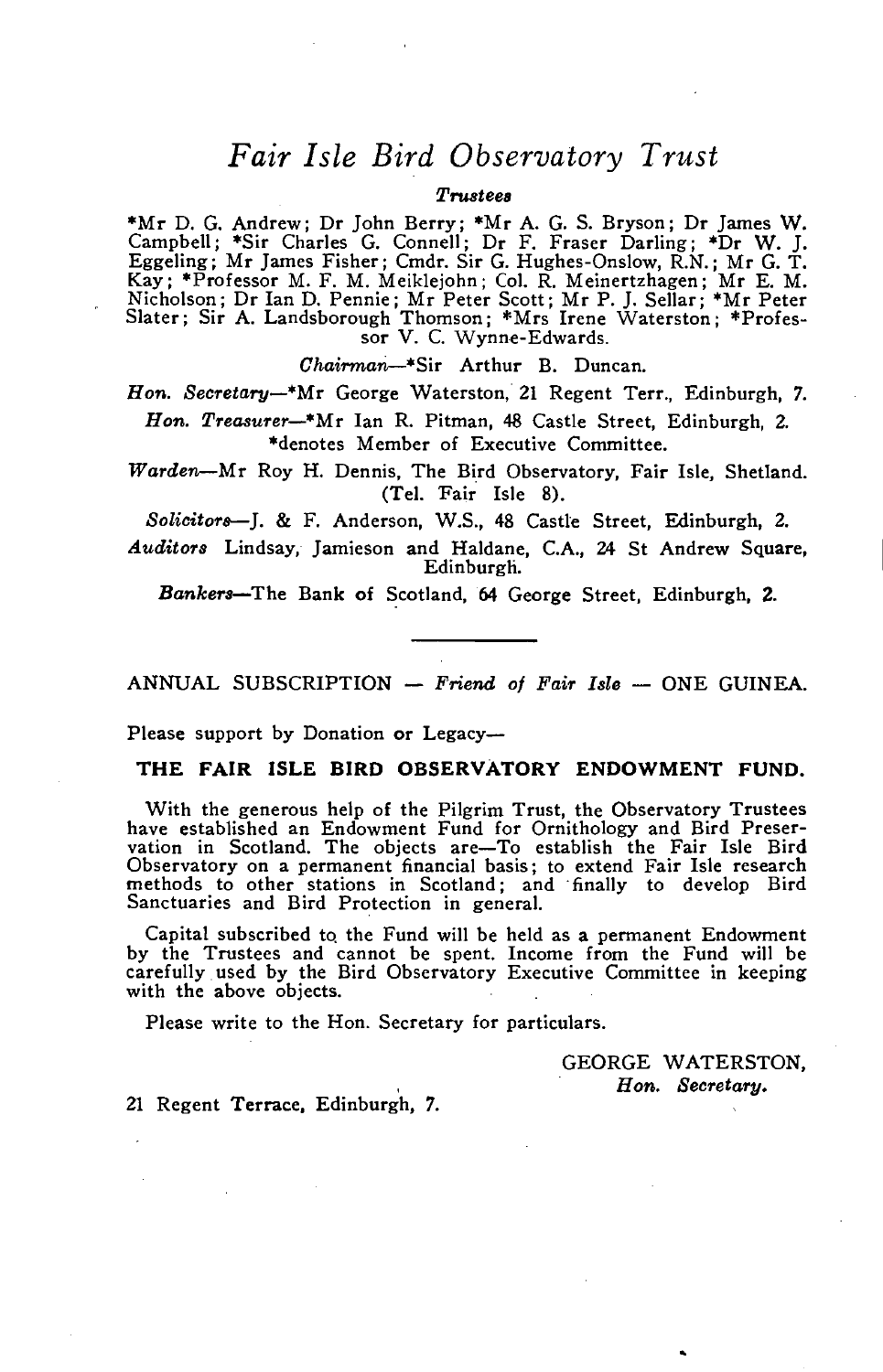### *FAIR ISLE BIRD OBSERVATORY BULLETIN*

 $\sim$ 

 $\sim 100$ 

 $\mathcal{L}^{\text{max}}_{\text{max}}$  and  $\mathcal{L}^{\text{max}}_{\text{max}}$ 

| Vol. 5 No. 6 (New Series) | DECEMBER 1966 |
|---------------------------|---------------|
|---------------------------|---------------|

### *CONTENTS*

 $\sim 10^{11}$ 

|     |                                                                                                                                                                                                                                                                                                        |              | Page |
|-----|--------------------------------------------------------------------------------------------------------------------------------------------------------------------------------------------------------------------------------------------------------------------------------------------------------|--------------|------|
|     | 54. A White-throated Sparrow at Fair Isle                                                                                                                                                                                                                                                              |              | 193  |
|     | 55. A Bee-eater at Fair Isle<br>$\cdots$<br>$\mathbf{1.1.1} \qquad \qquad \mathbf{.1.1.1}$                                                                                                                                                                                                             | $\cdots$     | 194  |
| 56. | Rare Birds in Spring, 1966<br><b>Algebra Contract Contract Contract Contract Contract Contract Contract Contract Contract Contract Contract Contract Contract Contract Contract Contract Contract Contract Contract Contract Contract Contract Contract Contra</b><br>$\sim$ $\sim$ $\sim$<br>$\cdots$ |              | 195  |
| 57. | Spring Migration in 1966<br>$\dddotsc$<br>$\cdots$<br>$\cdots$                                                                                                                                                                                                                                         | $\ddotsc$    | 196  |
| 58. | Migrants singing at Fair Isle in Spring, 1966                                                                                                                                                                                                                                                          | $\ddotsc$    | 198  |
| 59. | Notes on the Breeding Birds, 1966<br>$\mathbf{1}$                                                                                                                                                                                                                                                      |              | 201  |
| 60. | Notes on the Breeding Biology of the<br>Black Guillemot<br>$\cdots$                                                                                                                                                                                                                                    | $\ddotsc$    | 205  |
|     | 61. A Record Day's Ringing at Fair Isle<br>$\cdots$                                                                                                                                                                                                                                                    |              | 208  |
|     | 62. Local Recaptures at Fair Isle in 1964 and 1965                                                                                                                                                                                                                                                     | $\ddotsc$    | 210  |
| 63. | Recoveries, 1965                                                                                                                                                                                                                                                                                       | .            | 213  |
| 64. | Foreign Recovery at Fair Isle, 1965                                                                                                                                                                                                                                                                    | a a a contro | 217  |
| 65. | Birds reported in Shetland, 1965<br>$\cdots$                                                                                                                                                                                                                                                           | $\cdots$     | 218  |
|     | 66. Notes on the Flora, 1966<br>$\ddotsc$                                                                                                                                                                                                                                                              |              | 225  |

 $\sim$ 

 $\sim$  .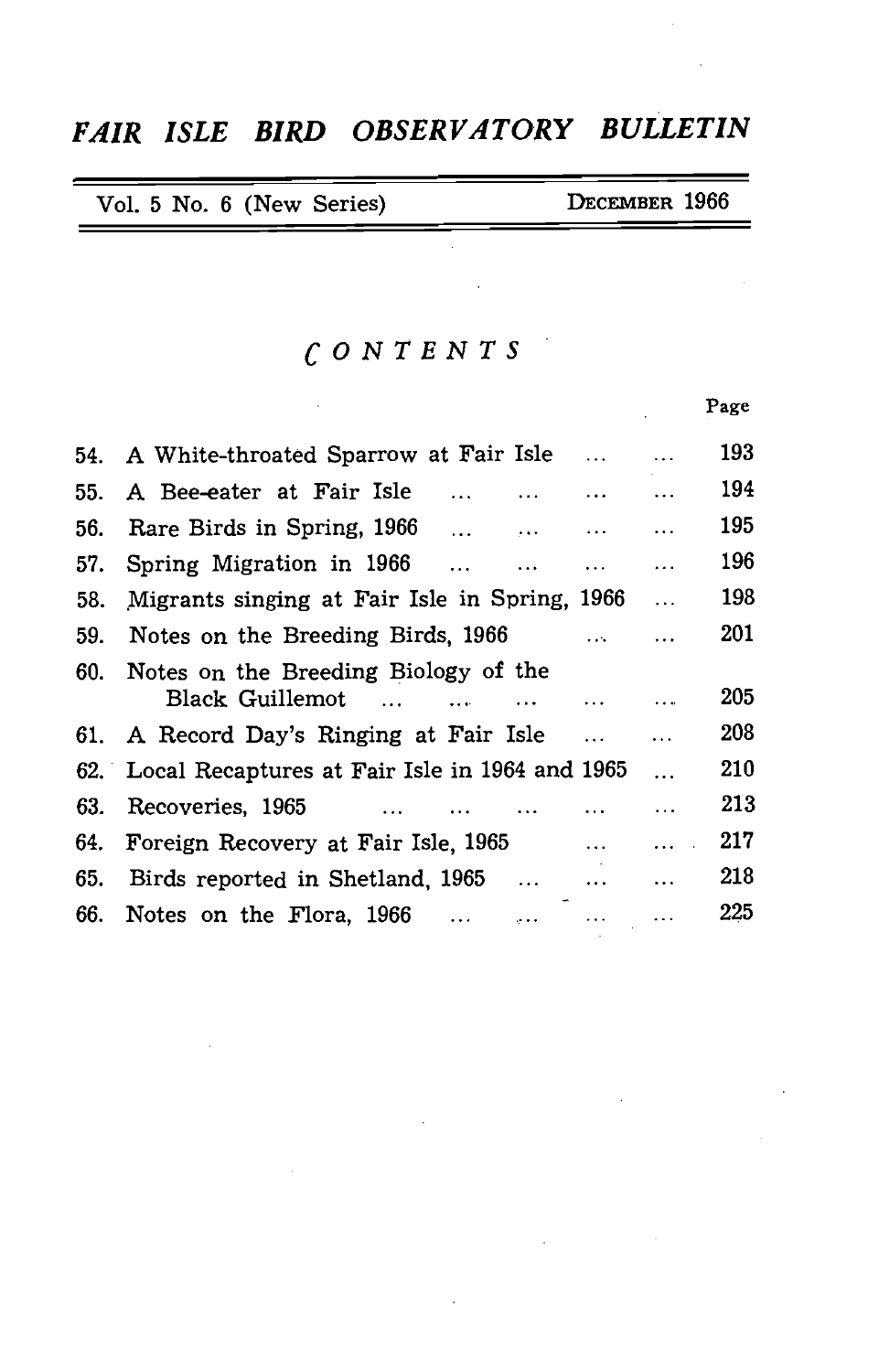## **Editorial**

VOL. 5 No. 6 deals mainly with the work carried out at the Observatory in the spring and summer of 1966. The spring was an exciting time for rare birds and we recorded two new species for the island: White-throated Sparrow and Bee-eater. We enjoyed a very good summer, and ringed record totals of several species of sea-birds. Special projects in the summer included the first complete census of the breeding birds of the island, including all the sea-birds, except some of the Fulmars and Puffins, and the Storm Petrels. Studies were continued on the Storm Petrels at night, the Black Guillemots (see para, 60) and the retrapping of auks, etc.

The autumn has been very exciting; our rarest birds have been Booted Warbler, Petchora Pipit (both trapped), and Pallas's Leaf Warbler, the latter being our third new species for Fair Isle this year. Ringing has been very hectic, with lots of birds in the traps and busy times at night, catching birds at the lighthouses and dazzle-netting waders, etc. Our ringing scores have already reached 5400 birds of 125 species.

I am very grateful to Richard Richardson, of Cley and a regular spring visitor to the Observatory, for allowing me to include such excellent vignettes of a few of the topical birds in this bulletin.



Common Gull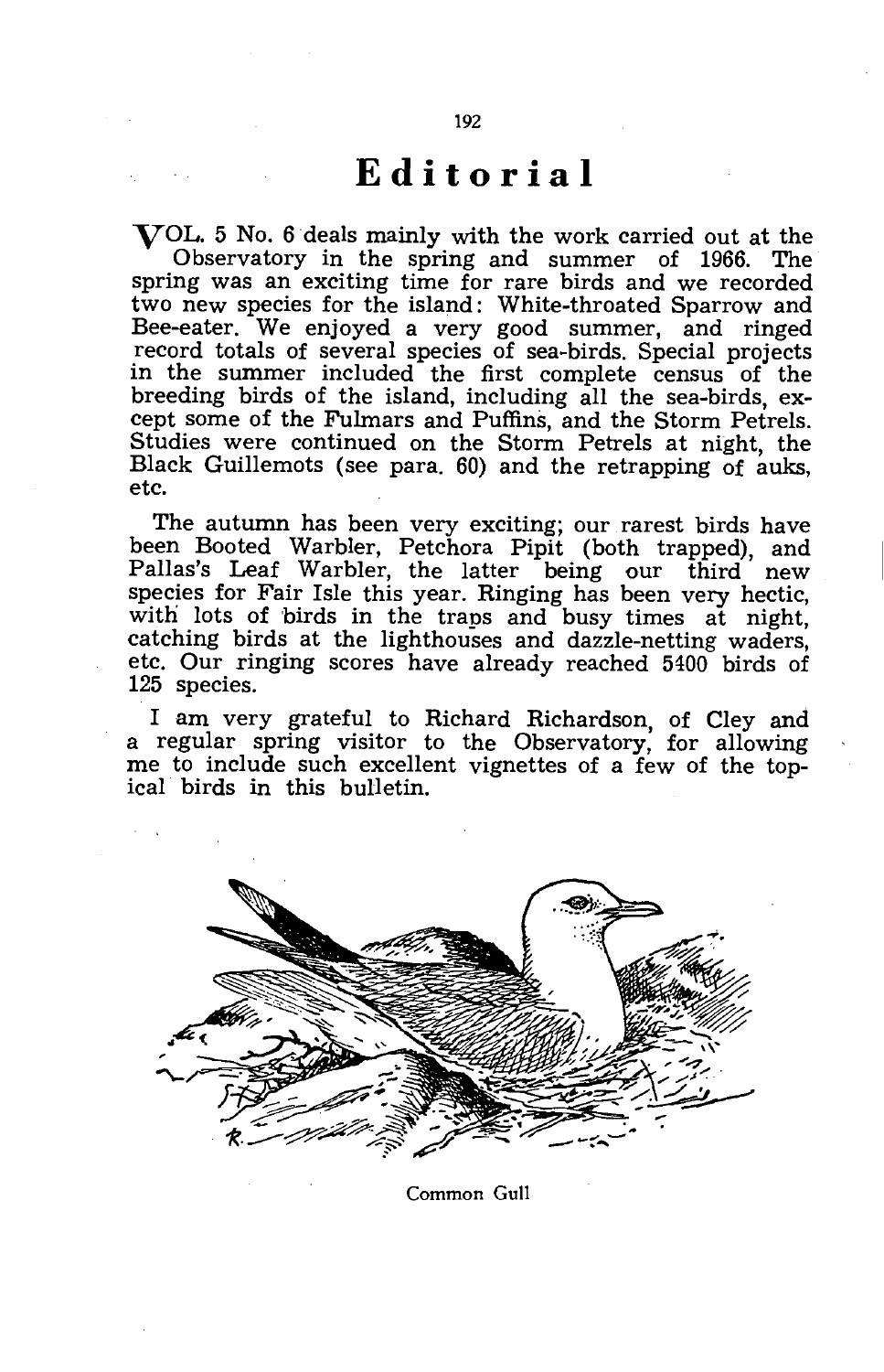### **54. A White-throated Sparrow at Fair Isle**

### A NEW BIRD FOR THE ISLAND

#### ROY H. DENNIS

Gordon Barnes caught a bunting-like bird in the Double Dyke trap at 0505 hours G.M.T. on 13th May 1966. He was struck by the unusual head markings as he held it in his hand. The head was blackish-brown with a white median crown stripe and broad eyestripe, which was distinctly yellow in front of the eye and white behind it. He brought it back to the Observatory where I identified it as a Whitethroated Sparrow *Zonotrichia albicollis.* 

The upperparts were brown marked with black and buff; the tail and rump were drab uniform brown and the wings were brown with two whitish wing-bars. The throat was white, with two thin black moustaches joining to form a necklace. The ear-coverts, lores and breast were Dunnockgrey and the belly was white. The bunting-like bill was greyish-horn, the legs flesh-coloured and the iris brown.

I ringed, weighed and measured it and photographed it in colour. It was seen in the hand by Mrs M. T. Dennis, J. N. Dymond and J. Carrington. On release it flew to the old fish store near the Observatory and spent the whole day skulking under piles of wood and old machinery. In shape and size it was like a large Reed Bunting, but its feeding habits and behaviour were Dunnock-like. During the day it was seen by P. Holt, E. J. Wiseman and many of the islanders, but it was not seen on subsequent days.

This is the first record of this North American species at Fair Isle and is only the second for Scotland and the fourth for Britain. A full plumage description was taken and submitted to the Rarities Committee.



White~throated Sparrow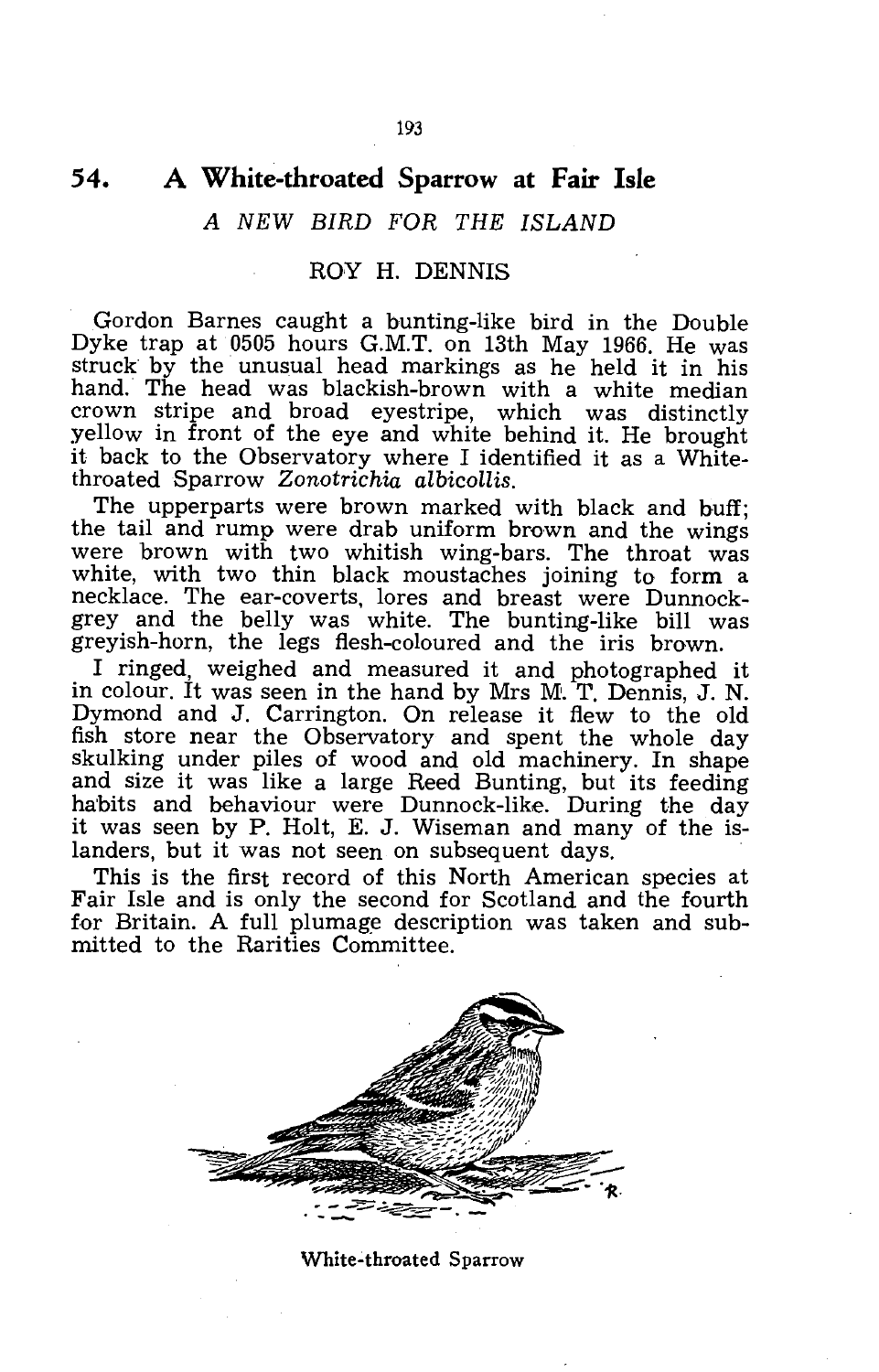### **A Bee-eater at Fair Isle**

194

#### *A NEW BIRD FOR THE ISLAND*

#### ROY H. DENNIS

At 0930 hours G.M.T. on 13th June, 1966 we were walking towards Busta Geo, when I saw a bird fly up from a fence by the Minister's Well. The sun was shining directly into our eyes, but we could see that the bird was larger than a Starling, with long pointed wings, tail and head, and the flight was erratic.

I identified it as a Bee-eater *Merops apiaster* and this was confirmed when it landed on a fence at Springfield. Before we were able to get close, it flew off and landed on a fence post about eighty yards away, where we were able to get a good view of it, It perched in an upright position and we could see the long and slightly decurved bill and the long tail; in flight the longer centre tail feathers were noted.

The under-parts were bright greeny-blue separated from a bright yellow throat by a dark line. The upper-parts were mainly chestnut, shading to golden yellow on the scapulars and lower back. The forehead was paler and around the eye was dark. The wings were blue-green with chestnut on the coverts and the tail was greenish. The bill was black, but eye and leg colours were not noted, but appeared dark.

After a few moments. it flew off and circled over Meoness, calling continuously with a liquid, but quite loud, call note -"truik." The wing action was fast, a slightly undulating flight, interspersed with short glides. It appeared to be catching insects. It finally flew off over the sea to the south at about 0945 hours, and was also watched by J. N. Dymond and Anders Tegelin.

This is the first record for Fair Isle and it is interesting that three were seen in Orkney about this time. There are three records for Shetland, the last in 1951.



Bee-eater

**55.**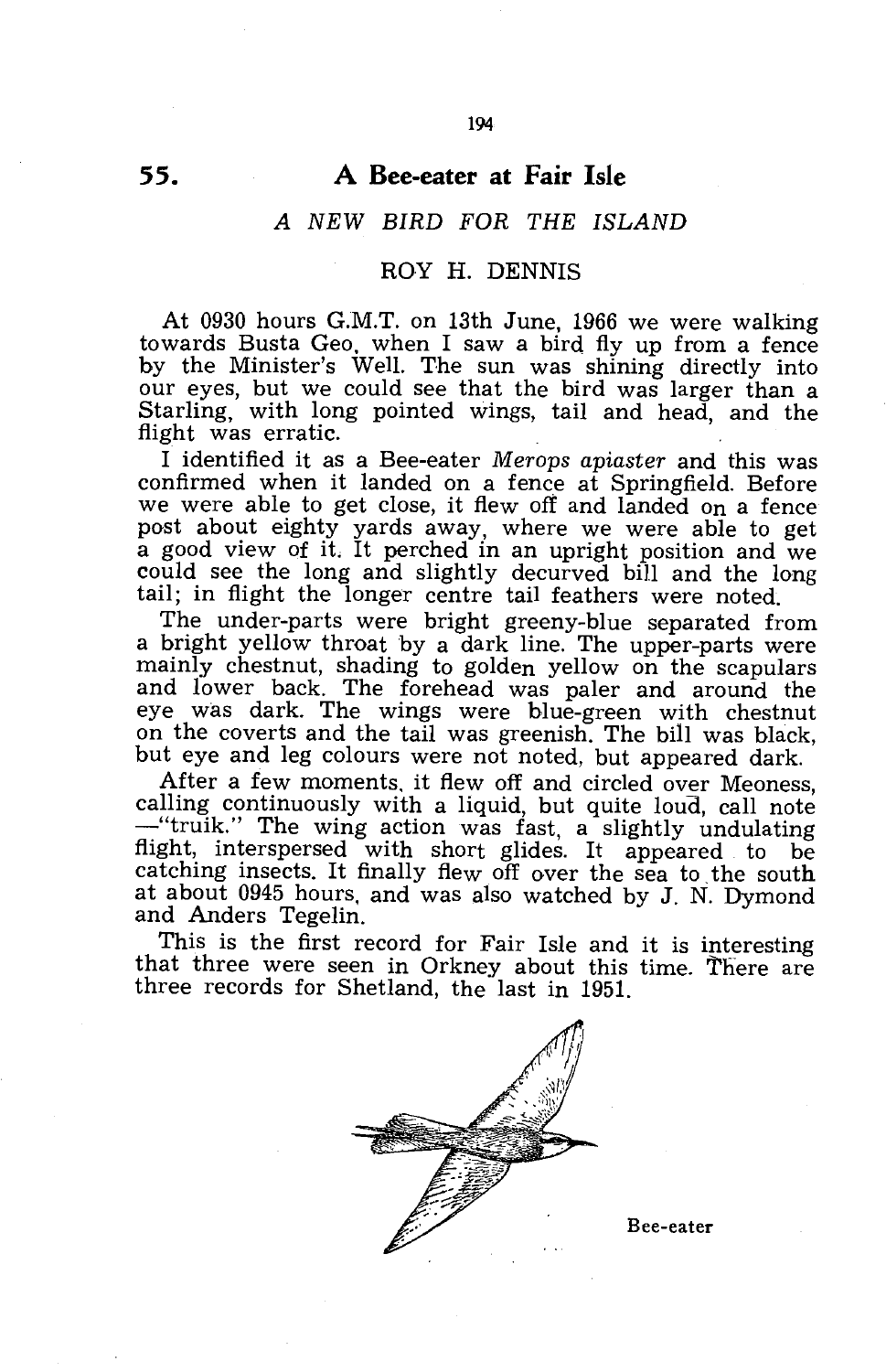**56. Rare Birds in Spring 1966** 

RED-NECKED GREBE. One arrived in North Haven on 18th April and stayed until 21st June; by which time it was in full summer plumage. 8th record for Fair Isle.

GOOSANDER. A drake flew over Vaadal on 26th April.

BUZZARD. One over Byerwell and Swey on 14th and 15th April and one over Eas Brecks on 24th May.

HONEY BUZZARD. One flew past Sheep Rock on 21st May, and then soared away high to the east. 4th record for Fair Isle.

OSPREY. One over Vaadal and Ward Hill on 25th April, one flying south over Buness on 26th April (probably the same bird) and one flying south over the Reevas on 28th May.

- QUAIL. I heard one singing in the marsh, north of the Kirk, on 11th June.
- ALPINE SWIFT. Gordon Barnes saw one flying south-west over the Post Office on 25th April. 2nd record for Fair Isle.
- SHORT-TOED LARK. An adult, of the western race *brachydactyla,* on newly sowed oats at North Busta on 14th and 15th May.

WOODLARK. One flying over the Gully on 15th April.

BLACK-BELLIED DIPPER. A ringed bird present from 19th November 1965 until 15th April 1966, and another ringed on 13th March.

BLACK REDSTART. Single females on 30th April, 19th-24th and 26th May, and single males on 3rd-6th, 13th and 27th May, 13th and 21st June.

BLUETHROAT. Single males on 9th, 20th and 27th May, 9th and 12th June and single females on 19th, 20th and 24th May.

GREAT REED WARBLER. One caught in the gully trap at 1825 hours G.M.T. on 26th May. It was in asymmetrical tail moult. Early the following morning, it was singing Quoy. 2nd record for Fair Isle and 4th for Scotland.

ICTERINE WARBLER. Singles at, Mid Geo On 29th May and Quay on 13th June.

- SUBALPINE WARBLER. A  $\sigma$ , of the nominate race, was caught at Springfield on 19th May.
- WOOD WARBLER. One on 19th May at Springfield.
- RED-THROATED PIPIT. One seen by Gordon Barnes, Peter Holt and Eddie Wiseman on 13th May at Pund.

WAXWING. Singles on 27th March, 3rd and 5th May.

LESSER GREY SHRIKE. One caught in Double Dyke trap on 29th May and another seen at the Haa on 19th June by Nick Dymond.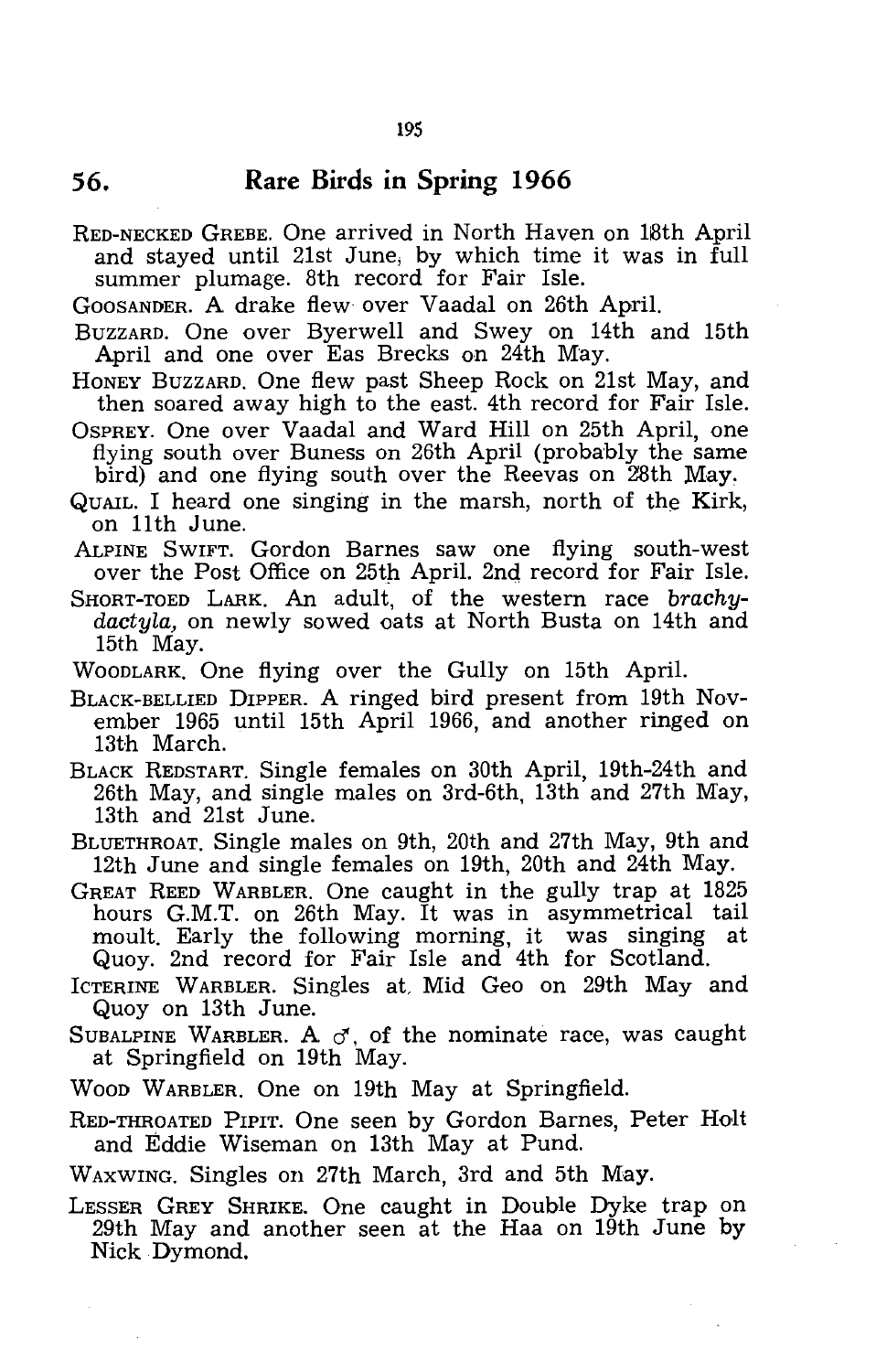BULLFINCH. A  $\varphi$ , of the northern race, in the Vaadal plantation on 13th April.

SCARLET GROSBEAK. A  $9$  at Leogh and Utra on 22nd-26th May.

ORTOLAN BUNTING. Single males on 16th May, 13th, 21st and 24th June.

LAPLAND BUNTING. Single males in full summer plumage on 27th April and 6th May, and single females on 5th April, 4th-5th, 10th-11th and 16th May.

R.H.D.

### **57. Spring Migration in 1966**

#### ROY H. DENNIS

The Oystercatchers, Lapwings and Ringed Plovers arrived at the end of February as usual and a few Blackbirds passed through on 24th February. March was extremely quiet with no definite movements noted. The usual small numbers of Stonechats passed through in the first two weeks, an unusual number of Ravens, 32 in one flock, arrived on 18th and a Waxwing passed over on 27th.

The first week of April was just as uninspiring, but fortunately the wind veered to south-east on 6th and small numbers of Wheatears and Goldcrest arrived in the afternoon and more Woodcocks were reported. The following day we found many new arrivals: Kestrels, Redwings, Song Thrushes, Chiffchaffs, Goldcrests, Dunnocks and Bramblings, but not in big numbers. 6 Mistle Thrushes were new on 8th. The wind stayed in the east and small arrivals of continental migrants were noted each day, with a spattering of species like Great Grey Shrikes and Grey Wagtails. More birds arrived on 13th, when, with an east wind and slight snow showers, we saw more Wheatears, 35 Blackbirds, 30 Ring Ouzels, 120 Song Thrushes and 20 Robins. A Buzzard and 4 Greylags were new on 14th and a Woodlark on 15th.

Snow during the next few days put off most migrants and although the wind returned to the south-east we saw little until 18th, when we noted Red-necked Grebe, Greenshank, 6 Carrion Crows, 3 Jackdaws, 35 Fieldfares, 10 Thrushes, and more Meadow Pipits. Most of these birds had decreased on 19th. New arrivals on 21st were 4 Wood Pigeons and 4 Linnets, and continued south-east winds, on 22nd, brought in more Robins, Water Rail, Yellowhammer and 10 Chaffinches. 23rd April was a fine warm day with light southerly wind and we saw our first Yellow Wagtails, a Sand Martin and a Long-eared Owl. We caught a Grasshopper Warbler on 25th, and Gordon Barnes saw an Alpine Swift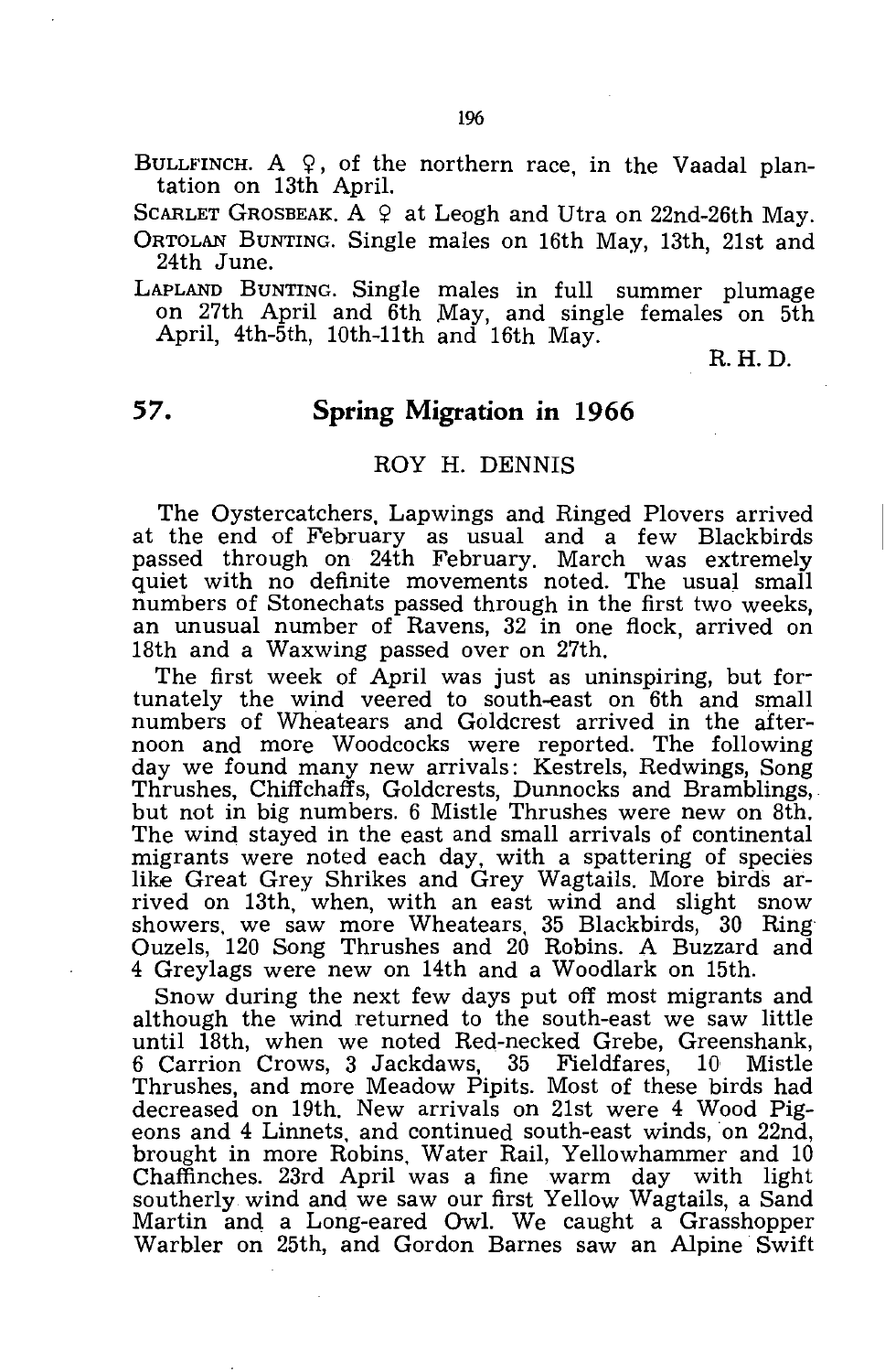fly over the isle; later in the day a fine Osprey soared over Ward Hill and we saw more Curlews, Wood Pigeons, and Wheatears, a Stock Dove, and 2 Swallows while searching for the swift. Most species decreased overnight and a southeast gale on 27th gave us Water Rail, Collared Dove, Grasshopper Warbler, Blackcap and Whitethroat. The south to south-west winds during the last few days of the month brought us no new visitors.

The first day of May produced a few more Whimbrels, Swallows and White Wagtails, and single Moorhen and Lesser Whitethroat. A really hot day on 2nd, and we saw more Wheatears (some Greenlanders), Collared Doves, Corncrake and Yellowhammer. The Wheatears decreased next day, but there were more Whimbrels and a  $\sigma$  Black Redstart. The wind had returned to the south-east on 5th and we found more migrants again; 5 Cormorants,  $Q$  Sparrowhawk, 3 Jack Snipes, 25 Whimbrels, 20 Black-headed Gulls, 22 Wood Pigeons and a Waxwing. The wind remained in that direction during the next few days and we noted a steady trickle of migrants passing through. There were less on 11th, but 13th started very well with a White-throated Sparrow caught in the Double Dyke and finished up well with a Red-throated Pipit at Pund. Both birds had gone on 14th, but a Short-toed Lark was new; there was little else. Rooks, 13 Carrion Crows and 3 Willow Warblers arrived on 16th and a Red-backed Shrike on 17th.

A Red-headed Bunting arrived on 18th, and there was an increase in House Martins to 20, and Swallows to 40, also 4 Swifts, Cuckoo, 3 Sedge Warblers and 2 Spotted Flycatchers. We found another Red-headed Bunting, a Bluethroat, a  $\sigma$  Subalpine Warbler and a Wood Warbler but fewer hirundines on 19th. A Honey Buzzard passed over on 21st and a  $\varphi$ Scarlet Grosbeak arrived on 22nd. The wind was north-east fresh becoming gale force on 23rd, and it was obvious that a lot of small continental migrants had arrived; we saw many Whitethroats, Sedge Warblers and Spotted Flycatchers; more than we usually record, and there was also a large arrival of Silver-Y moths. Some of these migrants were still present on 24th and we also saw a Buzzard and a Bluethroat. Many of the small passerines were very wet and unhappy on 25th and we noted Black-tailed Godwit, Pied Flycatcher and Reed Bunting as new arrivals.

House Martins increased on 26th, and we saw 3 Wood Sandpipers and caught a Great Reed Warbler. I saw and heard a  $\sigma$ . Bluethroat singing on 27th, a fine sunny day, but the best bird was a Black Kite seen by our departing visitors and Gordon Barnes at Sumburgh. An Osprey flew south over the Reevas on 28th, and a Lesser Grey Shrike was caught on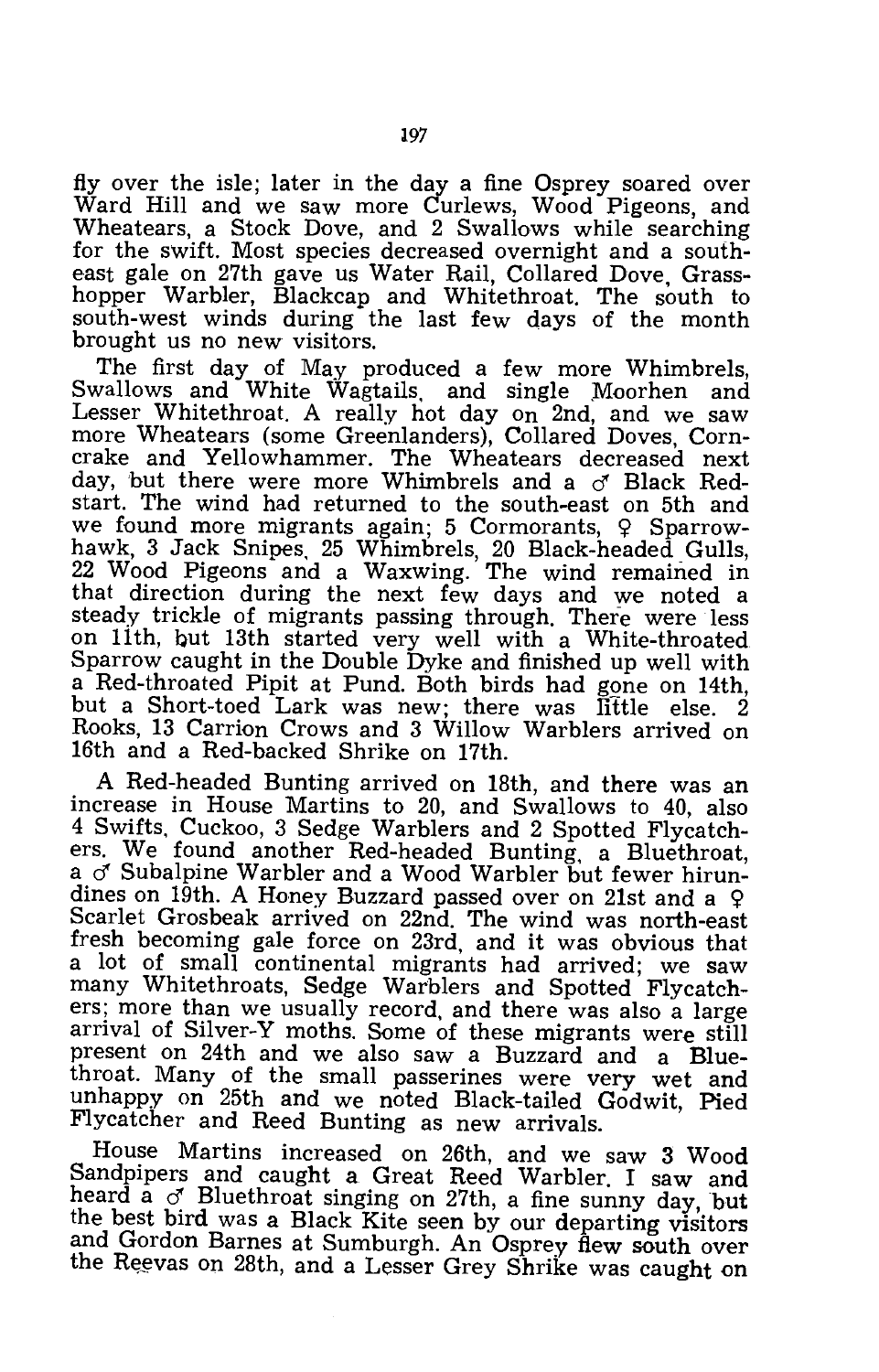29th; Icterine Warbler, Sanderling and 8 Collared Doves also arrived that day. There were no arrivals of note on 30th and 31st.

Westerly winds during first few days of June produced no migrants of note, but south-easterlies, with rain clearing, in the afternoon on 5th, gave us 50 House Martins, 15 Swallows, Ring Ouzel, Bluethroat and Sedge Warbler. A Wood Sandpiper and 8 Red-breasted Mergansers arrived on 6th and more. House Martins, Whinchat, Redstart and Grey Wagtail on 7th. A Red-spotted Bluethroat and our first Crossbill of the summer arrived on 12th and preceded a superb Beeeater which arrived on light south-east wind on i3th. Redbacked Shrike, Black Redstart, Icterine Warbler, Ortolan Bunting and 4 Crossbills were also seen during the day. Little was noted during the next few days, but another Lesser Grey Shrike, Spotted Redshank, Pintail and 2 Shovelers arrived with an easterly gale on 19th. There were more Lapwings, Common and Black-headed Gulls and 4 Crossbills on 20th and a *cf* Ortolan Bunting on 21st.

14 Crossbills and a northern Willow Warbler arrived on 23rd, and 37 Crossbills, 3 Swifts and an Ortolan Bunting were noted on 24th. Returning Curlews were passing south on 26th; a Great Northern Diver on 27th; 2 Blackcaps, a Fieldfare and 4 Dunlins on 28th; 2 Jackdaws on 29th and 30 plus Crossbills on 30th June ended the spring migration and started the autumn's.

As can be seen there were no large scale rushes of migrants during the spring, but rather a steady trickle passing through on most days from April until end of June. There was a preponderance of easterly and south-easterly winds and these provided some very interesting rare birds; but it can be seen that after a few days the south-easterlies became stale and brought no new birds. The most interesting arrivals occurred when the wind changed to south-east after a period of adverse weather conditions. No particular species was in great evidence, but in June it was obvious that a sizeable Crossbill irruption had started.

### **58. Migrants singing at Fair Isle in Spring, 1966**

An interesting aspect of the spring migration in 1966 was the singing of delayed bird migrants at Fair Isle. After arriving in bad weather conditions, birds of various species, which do not nest on the island, rested for several days and some of them sang and displayed.

Spring 1966 was fine but rather wet; insect life was abundant and plant growth was exceptional for Fair Isle. The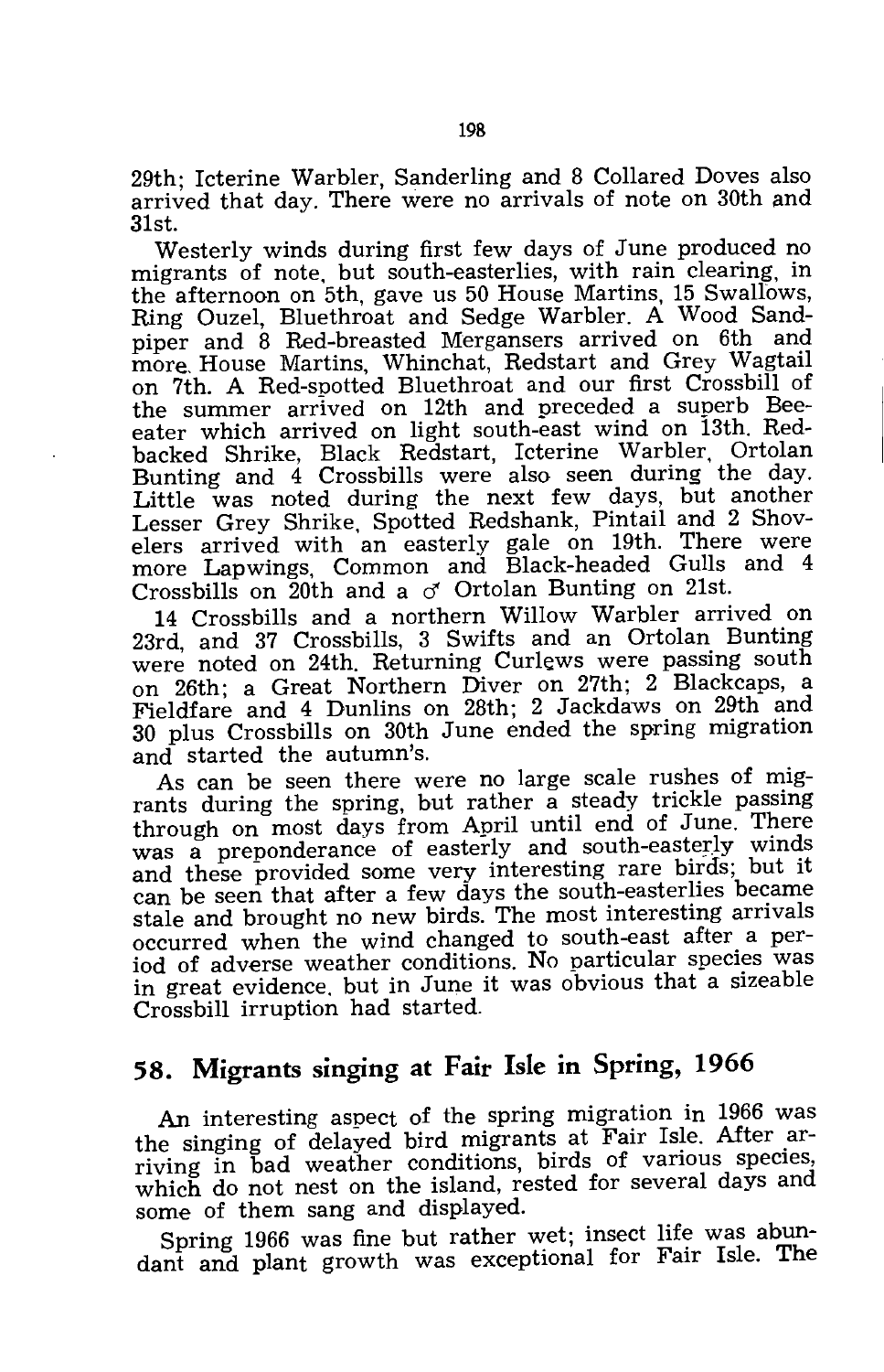following species were noted in song but none of 'them stayed to breed on the island.

- CURLEW. At least one singing over the Tarryfield and Byerwell, 7th, 8th and 11th May and 6th June.
- REDSHANK. One singing and display-fighting over Hesti Geo on 28th April and another doing likewise over the meadow behind Leestat on 26th May.
- WOOD SANDPIPER. 3 birds were frequenting the pools on Chatham's Land on 26th May and one of them sang and display-flighted several times. A solitary bird did likewise at Stackhool on 6th June.
- DUNLIN. One, in summer plumage, trilling at Easter Lother Water on 17th May.
- COLLARED DOVE. Singles singing at Schoolton and North Haven on 4th May; the Schoolton/Quoy bird(s) continued to sing until 9th May, and one was heard there on 2nd June.
- SWALLOW. One pair flying in and out of the garage at the Observatory on 7th June, the male was in song. Another was singing at Shirva on 10th June.
- RING OUZEL. Singles singing at Eas Brecks on 21st April, Byerwell on 1st May, Vaadal on 2nd May, Burrashield. Wester Lother and North Light on 28th May and Ward Hill on 31st May.
- SONG THRUSH. Single continental birds singing at Setter on 23rd April, Kirk on 4th May and Skadan on 4th-6th May.
- BLACKBIRD. Singles singing at Shirya on 23rd April, Observatory on 24th April and Haa on 4th May.
- ROBIN. Several singing at Setter and North Haven on 23rd and 24th April, one singing in Vaadal plantation on 30th May and one still in song at North Haven on 4th May. All referable to the continental race.
- REDSTART. A male gave a short snatch of song from the gully catching box on 24th May.
- BLUETHROAT. One in song at Quoy on 27th May, was displaying and chasing away pipits and sparrows. Another was singing from a patch of old turnips at Leogh on 12th June. Both red-spotted males.
- GREAT REED WARBLER. One singing at Quoy, in early morning, on 27th May (caught and ringed on 26th): the previous Fair Isle record, June 1964, was also noted singing.
- SEDGE WARBLER. One singing in the Vaadal plantation from 13th to 15th June.

WHITETHROAT. One song-flighting and singing at Leogh on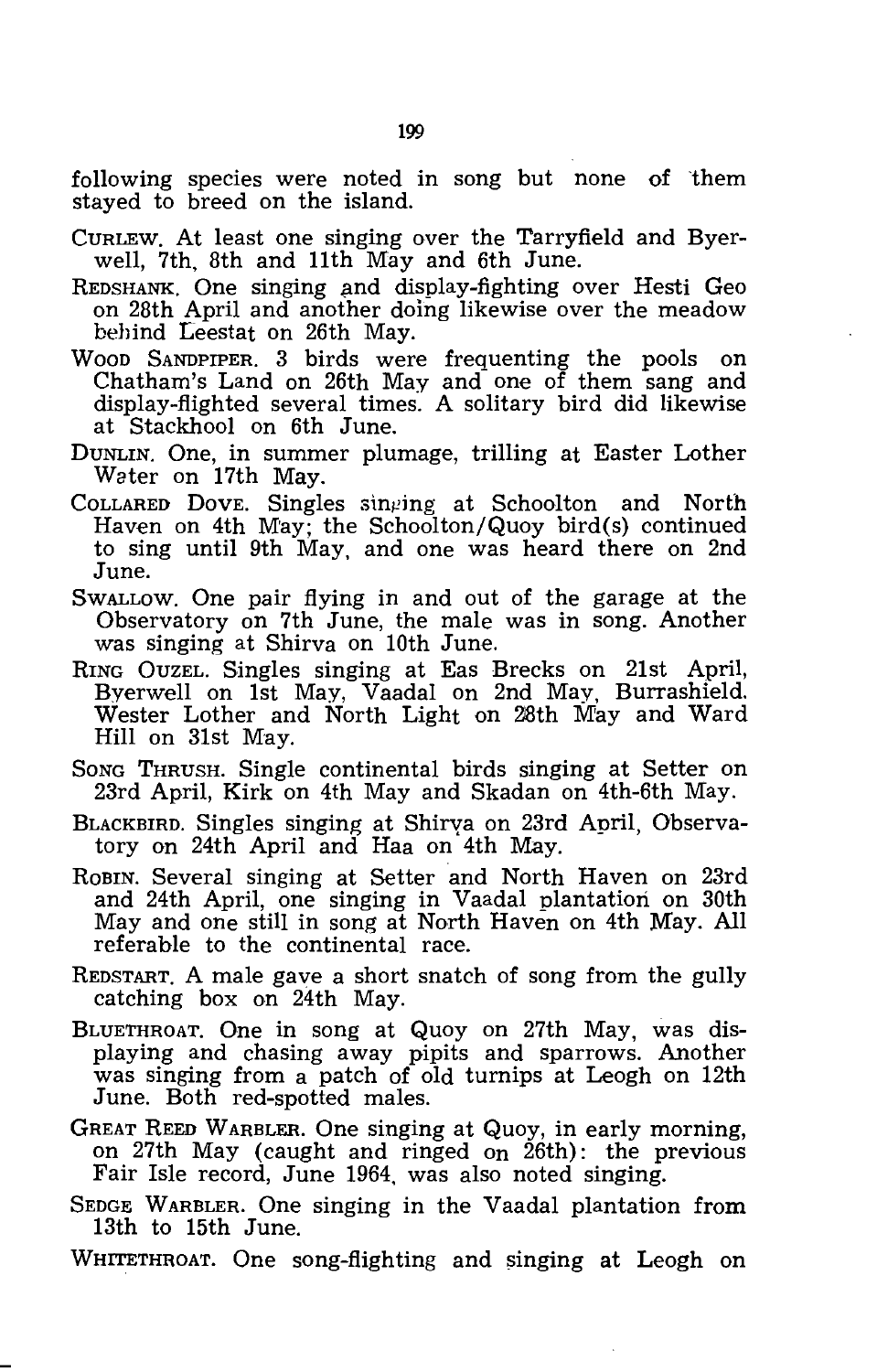25th May and one singing in Observatory garden on 28th May.

BLACKCAP. One singing in Observatory garden on 27th May.

SUB ALPINE WARBLER. Just before we trapped the male on 19th May, it skulked in a heap of wire netting and gave a short snatch of song, rather Whitethroat-lfike.

WILLOW WARBLER. Singles were singing at Observatory on 9th May, Haa on 16th May and Taft on 10th June. A bird of the northern race was singing at Schoolton cabbage patch on 29th June.

CHIFFCHAFF. Singles heard at Observatory 2nd May and Whillieghit 10th May.

GOLDCREST. One was singing in the Vaadal plantation on 1st May.

WHITE WAGTAIL. A fine male in song at the Observatory from 30th April, most days of May, to 13th June.

PIED FLYCATCHER. One in song at Observatory on 31st May.

SPOTTED FLYCATCHER. One in song at Observatory on 29th May.

CHAFFINCH. Song heard at Midway on 23rd April and a ringed male in song at various places from Haa on 29th May to Gully trap on 5th June.

Most of these birds were solitary and sometimes the song was incomplete and not accompanied by display. The following species were seen in pairs and singing: Curlew, Collared Dove, Swallow, Robin and White Wagtail. One pair of Robins attempted copulation at North Haven, but none stayed to breed.

R.H.D.



Oystercatcher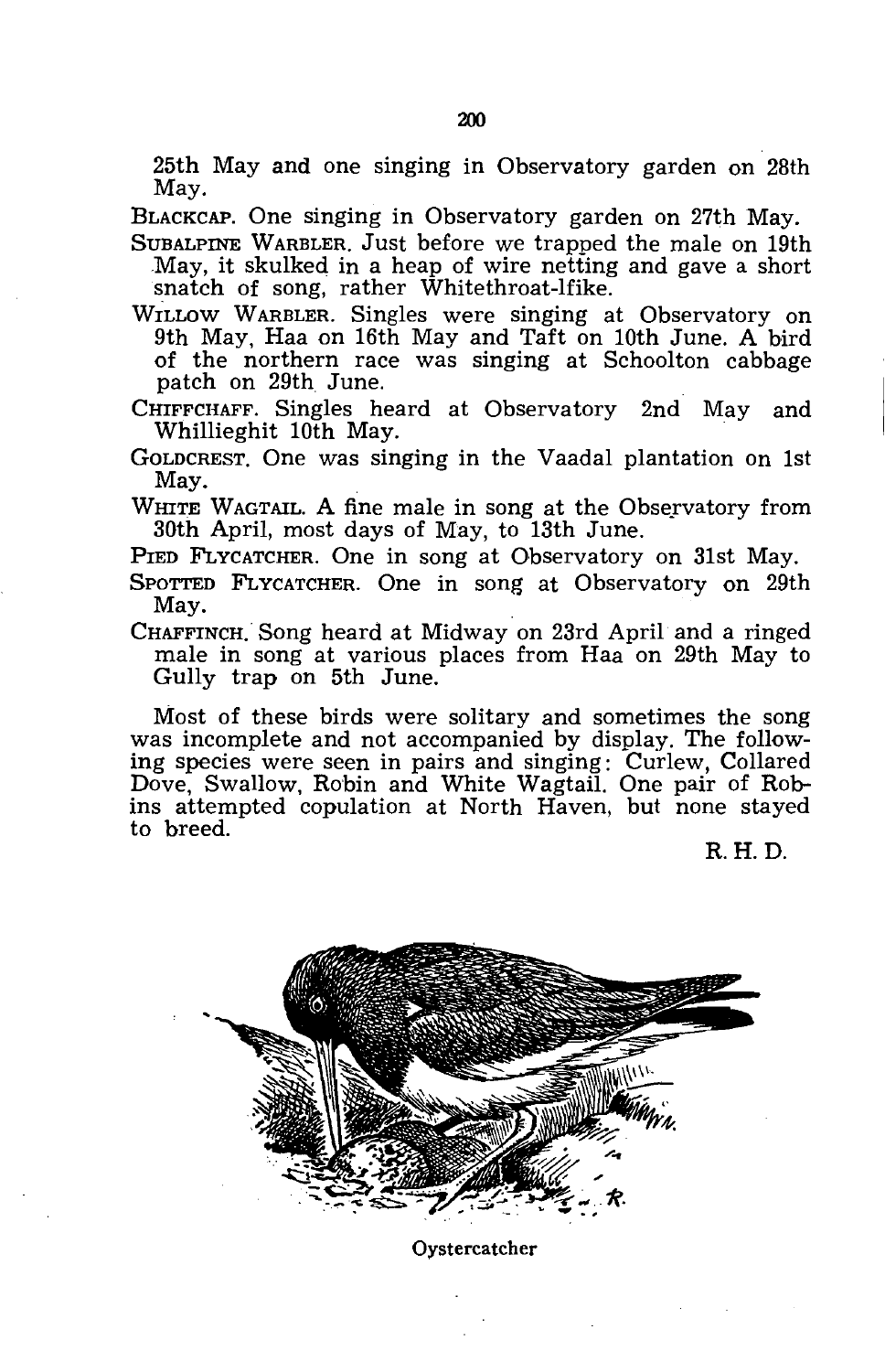### **59. Notes on the Breeding Birds, 1966**

1966 was a fine summer and most birds enjoyed a good breeding season. A complete census was made of all the passerines and all of the non-passerines and sea-birds, except Puffin and Fulmar. A partial count was made of the Fulmar population and estimates and counts were made of the Puffins. This census and the 1966 Common Bird Census are being written up for publication. A pair of Common Gulls nested on the isle but failed to hatch their eggs; this is the first time that this species has bred at Fair Isle.

- FULMAR. Breeding numbers were again slightly higher than the previous year. Copulation was first noted on 12th April, the pre-egg-laying dispersal was from 6th to 16th May and the first eggs were seen on 17th May. The first chicks were seen at Hesswalls on 5th July and most chicks hatched about 8th-12th July. Free flying young were first seen on 22nd August. Rather few young on some cliffs and some evidence of puffinosis disease noted.
- SHAG. Nest building noted in March and pair with one egg at Blue Geo on 1st April. First chicks seen at Lericum on 11 th May and free flying young from 7th June. One bird was still incubating at Johnny's Peats on 13th August. Three nests with chicks were found inside the Sheep Rock tunnels on 13th July.
- EIDER. Ashore from 7th May and first clutch found on 21st May. The first duckling was on the sea on 15th June. 36 nests were found on the Green Holm on 23rd June; 77% were still incubating. An increase in the breeding population. Chick survival was poor. One chick, about one-third grown, was seen at Stroms Heelor on 19th September.
- PEREGRINE. At the onset of the season. pairs were present at Sheep Rock and Lerness. No nests were found and neither pair reared young.
- CORNCRAKE. Birds were calling at Busta, Kennaby and Setter but only the Busta bird stayed. At least two chicks were seen there on 13th July, when the rye-grass was cut.
- OYSTERCATCHER. Two seen on 11th February and main arrivals from 21st February. Most were present by mid-March and had taken up territories and started to display and copulate between 16th and 24th April. New scrapes were seen on 25th April and fresh eggs were found at Roskilie and North Restensgeo on 1st May. The chicks from these two nests were the first ones to fly, on 2nd July. The first flocks departed on 28th July.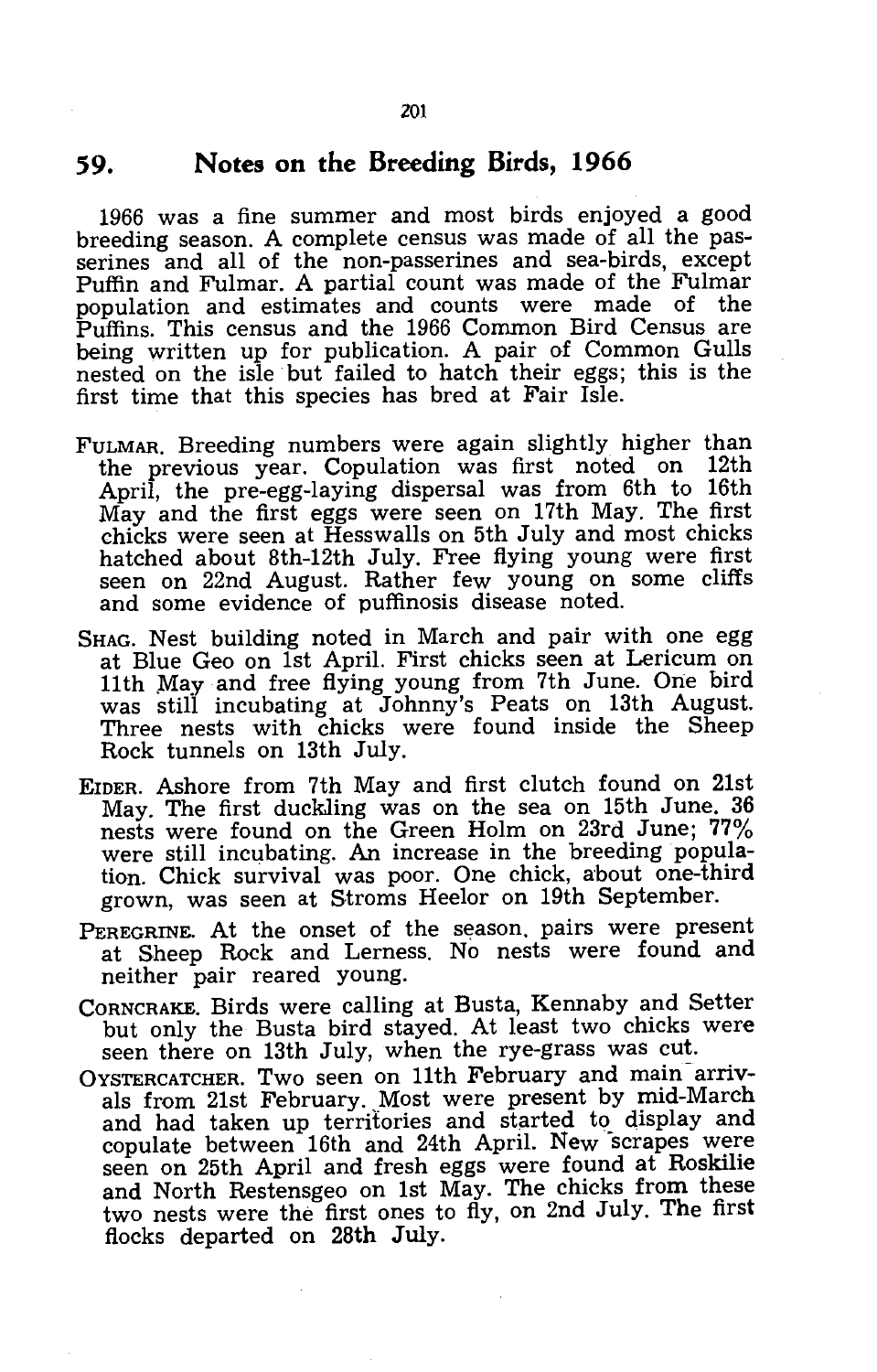- LAPWING. First seen on 15th and noted regularly from 19th February. Four pairs nested between Tarryfield and Airstrip. A nest at Airstrip hatched on 24th May and a nest found with 4 eggs on 30th April, at Tarryfield. hatched on 25th May. The chicks moved to Pund but only a few were reared.
- RINGED PLOVER. Breeding birds returned on 24th February and three pairs nested on Buness. A pair at Slogar had  $c/4$ on 14th May and hatched on 31st May;. another pair at Kumlins had c/4 on 26th May and hatched on 13th June. Flying chicks were seen on 3rd July. A nest, with c/4, was found at Skervalie on 10th July and hatched on 26th/27th July; probably a second clutch.
- SNIPE. Two, probably three, birds were heard singing between Sukka Mire and Gilsetter all spring. A nest with c/4 was found near the Vaadal trap on 16th June but was flooded on 20th June.
- GREAT SKUA. First seen on 2nd April, first on land on 18th and main arrival from 21st to 25th April. Sukka Mire south was the first nest, with c/2 on 20th May and chicks on 16th June. First flying young seen on 17th July. About 15 pairs attempted to nest. Largest gathering on the Airstrip was 60 on 6th June. Emigration from 13th/14th and 28th August. Birds regularly seen until 30th October.
- ARCTIC SKUA. First seen on 24th and mainly from 28th April. Most pairs on territories from 10th May and eggs probably laid by 17th May, but first nest only found on 26th. Young seen on 18th June and flying on 16th July. A pair nested on Malcolm's Head for the first time and laid one egg, but they did not rear young. An increase noted in population. Emigration from 13th to 15th August, and most gone by 11th September, but stragglers until 30th September.
- GREAT BLACK-BACKED GULL. 39 nests on the Sheep Rock and small numbers scattered round coast. 59 chicks ringed on Sheep Rock on 6th July.
- LESSER BLACK-BACKED GULL. 37 pairs bred; at Goorn (22), South Gavel (12), Burrian (2) and Kame o'Fair-Heelor. First eggs seen on 26th May and chicks on 20th June.
- HERRING GULL. Breeding population as 1965, although less on Sheep Rock. Eggs seen on 19th May, chicks on 16th June and free flying young on 24th July.
- COMMON GULL. A nest with 2 eggs was found in the middle of the North Park of Hjon on 18th June. The nest made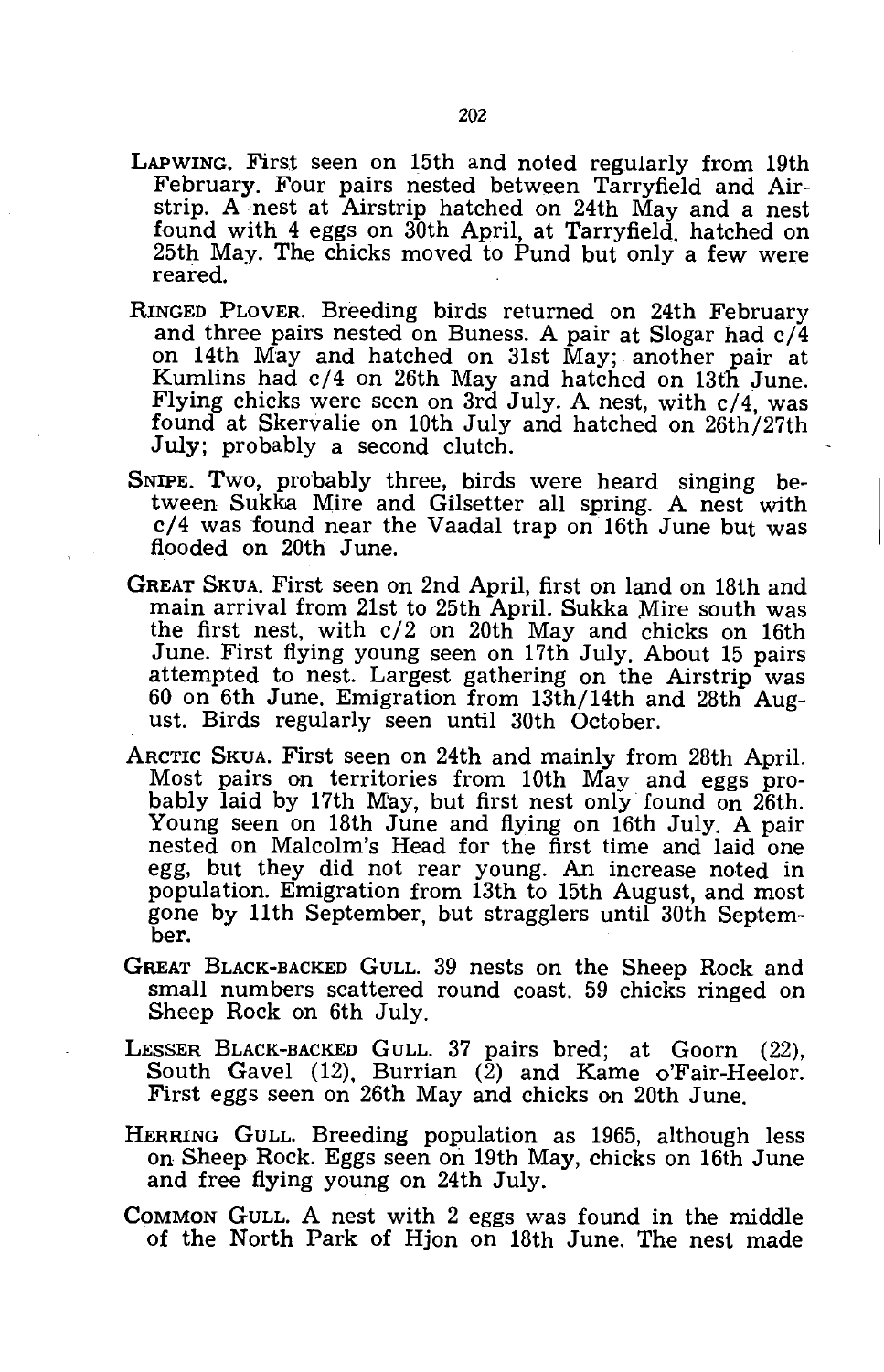of dry grass. One bird was not territory-minded and spent its time on the newly-ploughed Johnny Arcus's Park, leaving the incubating bird to defend the nest. This shy bird was occasionally seen near the nest until 25th, but from the 26th to 28th the other bird incubated by itself, then deserted the eggs.

- KITTIWAKE. First seen ashore on 8th February, earlier than usual; regularly ashore from 1st March and continuously at nesting ledges from 4th April. Nest-building noted on 8th May and eggs noted on 27th May. Newly hatched chicks were seen at Eye of Connis and Johnny's Peats on 16th June and free flying young were seen from 25th July. Breeding numbers and number of colonies both increased; a small colony was started at Swadin on Buness. Last seen ashore on 27th August, but large numbers offshore all autumn.
- RAZORBILL. First seen ashore on 14th March and continuously from 8th April. First eggs at Easter Lother on 8th and .Maver's Geo on 10th May. First chick, about 2 days old, at Easter Lother on 9th June. A good season and last seen ashore on 8th August.
- GUILLEMOT. First seen ashore on 15th November 1965 and regularly from 12th January, and continuously from 2nd April. First eggs on 26th May and first chicks from 21st June. On night of 3rd/4th July, we heard, adults calling the chicks into the sea, below the Ley of Millens Houllan. Emigration mainly from 20th July and last seen ashore on 8th August.
- BLACK GUILLEMOT. First seen ashore on 15th April and first eggs on 7th June. A good breeding season with no flooding. First chick on sea on 1st August.
- PUFFIN. First one was seen on 3rd April, and 10 were ashore at Johnny's Peats on 4th April. Small numbers ashore most mornings and evenings until large influx on 25th. First eggs, at Skripton, on 2nd May and first chicks at Easter Lother on 9th June. Ca. 5000 burrows were counted on Bretti Stack; the biggest single colony on the island. Emigration from 19th/20th July and last seen ashore on 17th August.

Rock Dove. Numbers still low; 6-8 pairs.

SKYLARK. First arrivals on 29th January and song from 4th February. Main arrivals from 26th February. First nest found on 14th May, c/3, and a nest containing 4 halfgrown young on 25th May at the Haa.

RAVEN. Three pairs nested successfully. South Ramnigeo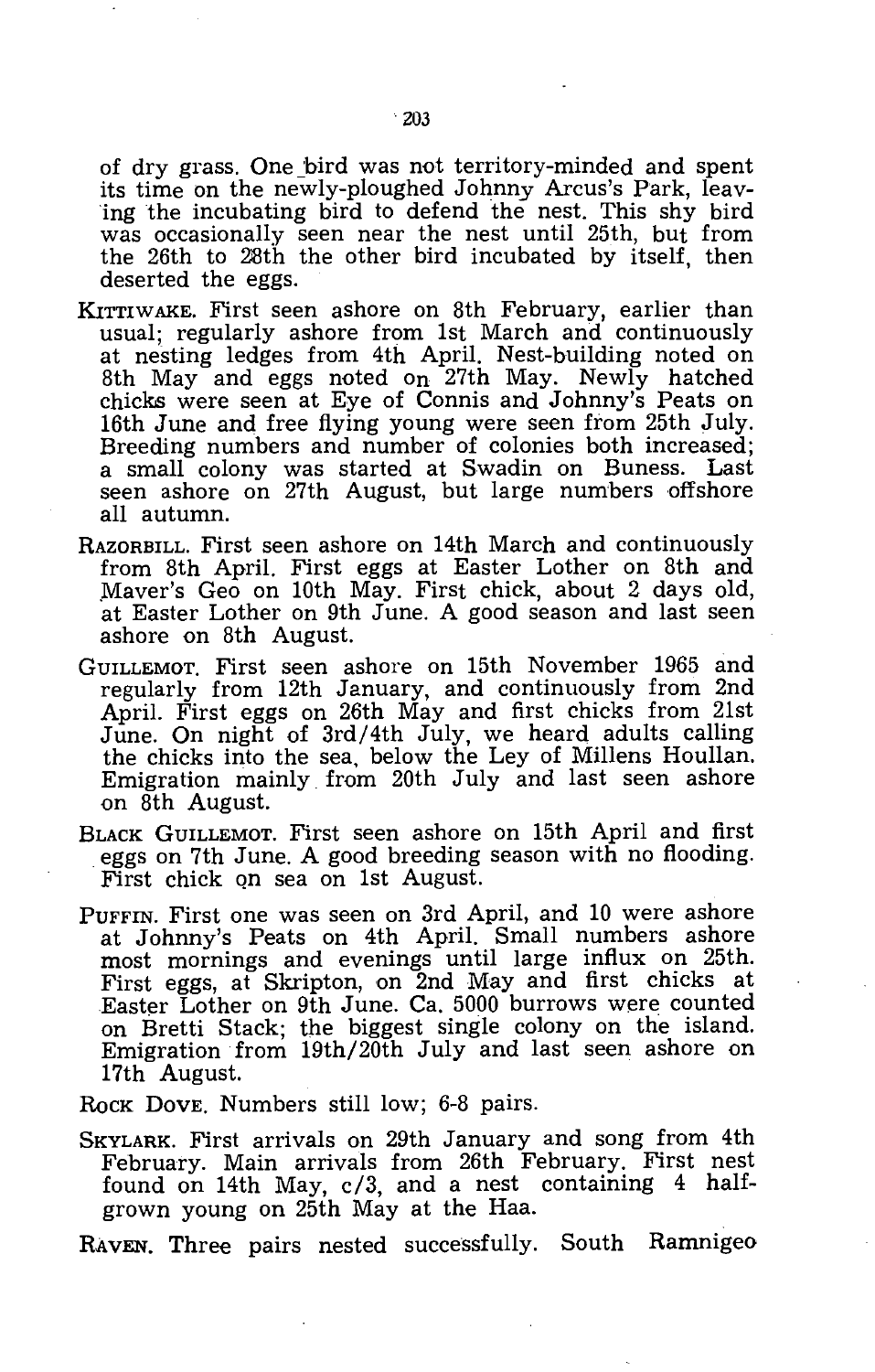nest had two chicks (ringed) which flew about 31st May; a single chick nearly ready to fly at Sheena-Wheetha on 13th June and a pair at South Gunnawark. Another (young?) pair attempted to nest at Furse, but didn't have any success.

- HOODED CROW. At least 12 nest-sites were known. Nest building observed at Mavers Geo on 3rd and Swadin on 4th April. Swadin nest completed by 17th and probably eggs by 20th; 2 chicks and one egg chipping out of  $c/4$  on 18th May. A pair at Slogar had  $c/2$  on 3rd June and 2 chicks and one chipping on 28th June. Rather few young seen on isle.
- WREN. Only 42 males found during Wren count on 28th May, but weather at this time was poor for a dawn census. About another 7 sites were found later. Pairs were nest building in Gully on 30th April and Maver's Geo on 2nd May. The latter nest was robbed by Crows on 8th May. First young on 28th June.
- WHEATEAR. The first. arrived on 5th April and the main arrivals were on 13th and 22nd-25th April. Song from 24th April and nest building commenced 1st May. Young hatched from 12th June and flying young from 25th June. A good season.
- MEADOW PIPIT. First heard singing on 19th April and nest building commenced 10th May. Two nests with completed clutches found on 16th May and one of them hatched about 27th. Rather a lot of nests robbed by Hooded Crows. First young flying on 20th June, and many from 2nd July.
- ROCK PIPIT. A good breeding season. Song from 6th April and nest building from 26th. First nest, with c/4, found at North Haven beach on 19th May; completed clutch on 20th, hatched on 2nd June and flew about 20th. Another nest, between Common Room and Coronation Hall, completed a clutch of 5 eggs on 30th May and hatched on 14th June.
- STARLING. Breeding numbers low. First noted nest building on 15th April, but most pairs rather late. Young were first heard calling from nests on 19th May, but mainly from 24th, and first flying young on 11th June. Young still being fed in nests on 1st August.
- TWITE. Still small numbers breeding. Nest building from 4th May and young seen at Ward Hill on 3rd July. Several broods of young seen during July and August.
- HOUSE SPARROW. One singing at Lower Station on Ward Hill on 12th August, but did not nest there. Nest building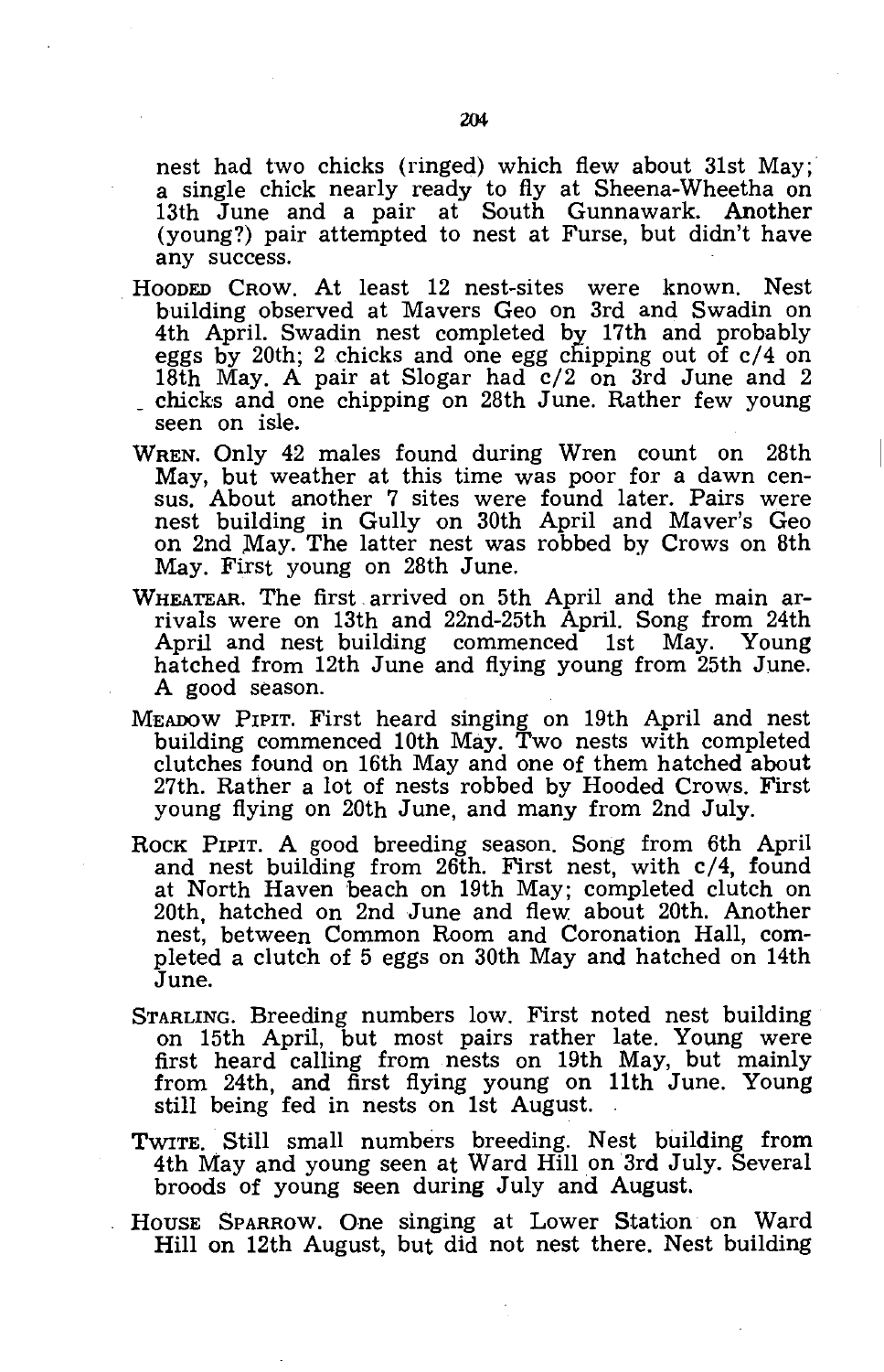commenced on 20th April and nest with c/4 seen at Quoy on 2nd May. Young heard calling from nests on 19th May and fledged young at Midway on 26th May. Still nest building and feeding young at Quoy on 30th July.



Black Guillemots (or Tysties)

### **60. Notes on the Breeding Biology of the Black Guillemot** *Cepphus grylle*

#### ROY H. DENNIS

#### Part 1. EGG DATA.

During. the last three summers, particular attention has been paid to the Black Guillemot at Fair Isle. This study has proved most interesting and is 'being continued. The following notes refer to nest-site preference, clutch-sizes, colours, weights and measurements of eggs, and egg-weight losses during incubation, in 1966.

The Black Guillemots, or Tysties as we prefer to call them on Fair Isle, mainly nest on the eastern side of Fair Isle and they lay their eggs under large boulders, in caves or in holes in the cliffs. The sea-bed shelves very steeply from the base of the cliffs on the west side of the island, whereas on the east side it is more gradual and there are larger areas of shallow water where Tysties can dive for food. This is the reason that most of them nest on the eastern side.

Most nests are difficult to find because they are in rather inaccessible places, some of them only approachable by boat, and others only at low tide. They are generally more solitary than the other auks; nesting in pockets of one to four pairs, although there are a few larger groups. Busta Geo is the largest concentration on Fair Isle and in 1966, fifteen nests were known in this geo and there may have been one or two more. The next biggest group was at South Mila Hesslands where I found six nests.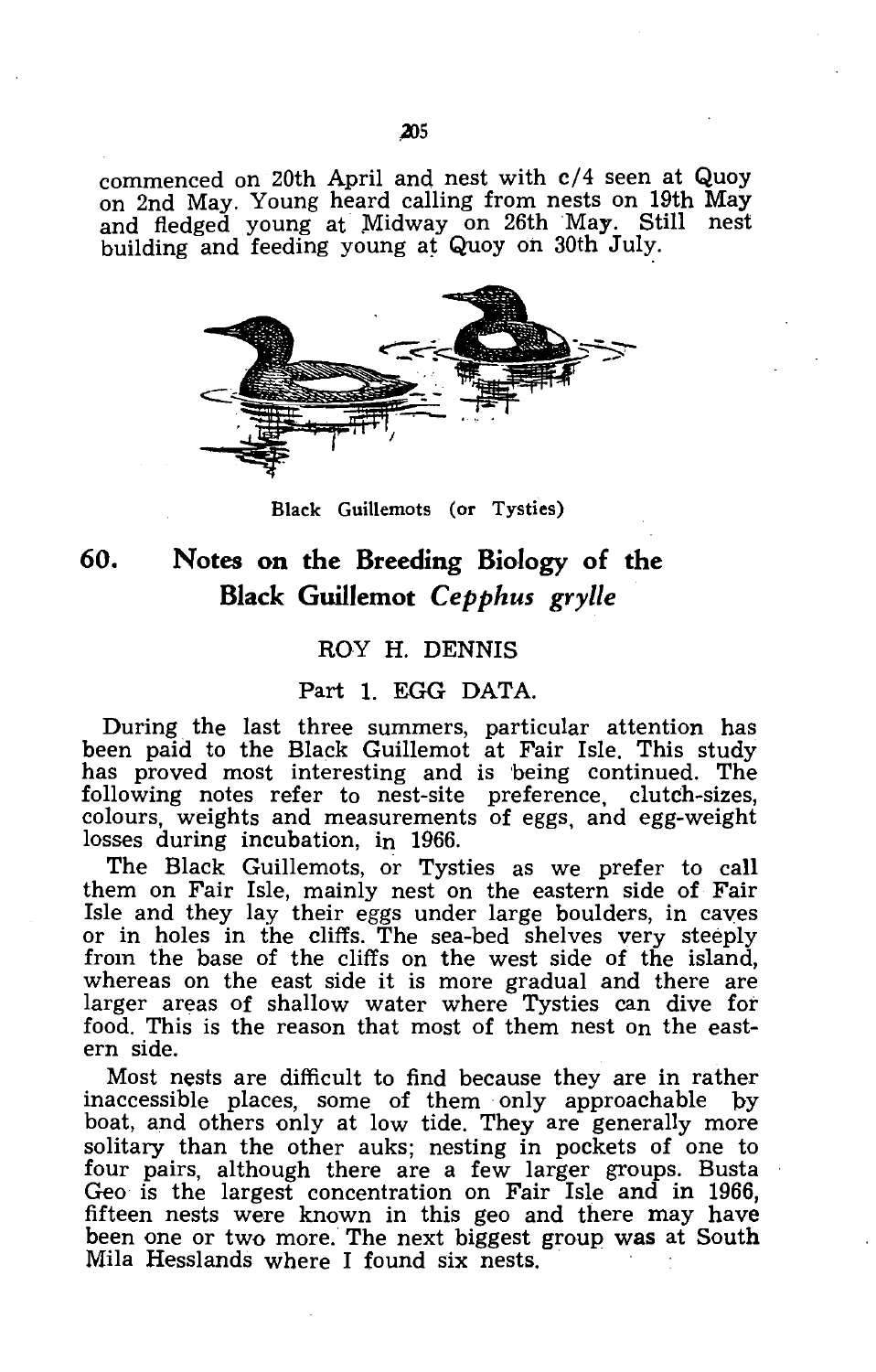Seventy-three nests were examined, at close hand, at Fair Isle in 1966. Fifty (68.5%) were among boulders or in small caves just above high water level and twenty-three (31.5%) were in holes in the cliffs and well out of reach of high seas. This is an interesting difference in nest-site preference, especially as the least used one, (the hole in cliff type) is generally speaking the safer, because the eggs or chicks are then out of reach of the summer storms. One drawback of this type of site is that it tends to support solitary pairs rather than groups of birds.

Tysties lay one or two eggs, unlike the other auks. The eggs are usually white, tinged green or buff, variably spotted and/or blotched with blackish- or reddish-brown and purplish-grey markings.

| Table 1. Clutch Size                    |              |       |
|-----------------------------------------|--------------|-------|
| No. of clutches containing 2 eggs       | 26           | 59.1% |
| No. of clutches containing 1 egg        | 18           | 40.9% |
| Total No. of clutches examined          | 44           |       |
| Table II. Ground or base colour of eggs |              |       |
| Colour of egg.                          | No. of eggs. |       |
| Green or greenish-white                 | 40.          | 60.6% |
| White or dirty-white                    | 24           | 36.4% |
| Buff or creamy                          | 2            | 3.0%  |

The base or ground colour of 66 eggs was described in 1966, see Table II. In two-egg clutches the ground colour was generally similar in each egg. In seven pairs of whitish eggs and sixteen pairs of greenish eggs the ground colour was similar in the two eggs of each clutch, but in another six pairs of eggs, one egg was whitish and the other greenish.

The amount of blotching and spotting on the eggs was very variable, but generally heavier on the larger end. In most clutches- of two eggs, the eggs were slightly different. In sixty-five eggs, the amount of blotching and/or spotting was noted, and in 29 eggs it was described as heavy and in 36 eggs as light.

Seventy-nine eggs were measured at the nests, as soon as possible after laying, with a micrometer, reading to 0.1 mm. The two measurements noted were the length and breadth of the egg. The Handbook of British Birds gives an average of  $100$  British eggs as  $58.07$  x  $39.54$  mm. Maxima-62.4 x 39.7 and *6004* x 41.6 mm. Minima-54.3 x 37.5 and 55.3 x 33.9 mm. Table IH gives the measurements of 79 eggs taken at Fair Isle in 1966.

#### Table III. Size of eggs

|                                 | No. of eggs. Mean. |              |                            | Range. Standard Dev. |
|---------------------------------|--------------------|--------------|----------------------------|----------------------|
| Length $(mm.)$<br>Breadth (mm.) | 79.<br>79          | 57.5<br>39.2 | 52.4-64.7<br>$36.3 - 42.7$ | 2.30<br>$1.16 -$     |
|                                 |                    |              |                            | $\sim$               |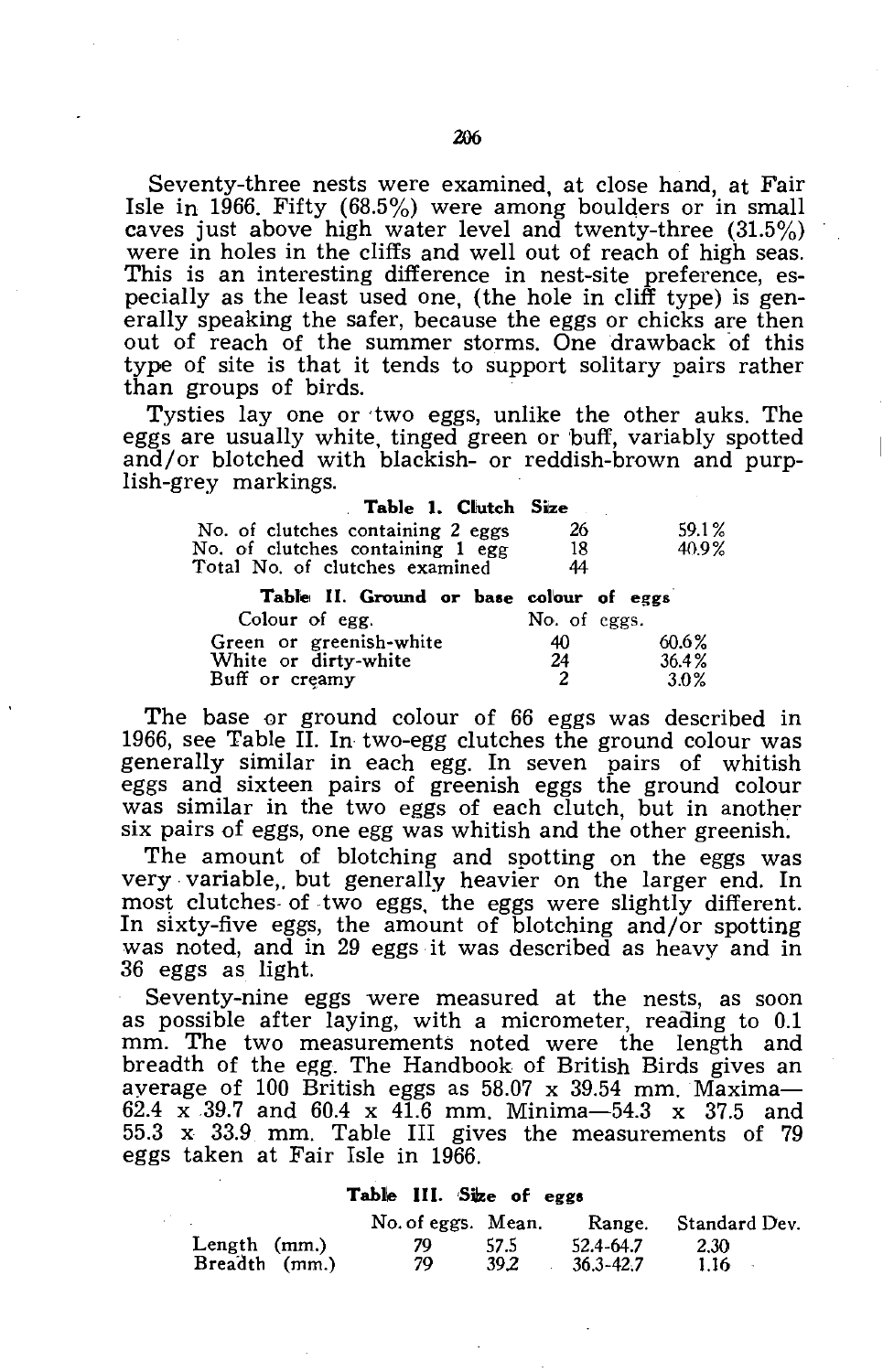A breakdown into the measurements of one-egg and twoegg clutches reveals that the mean length of two egg clutches is  $57.0$  mm, with a range from  $52.4$  to  $64.7$  mm and, of one-egg clutches is 58.4 mm., with a range from 55.0 to 63.8 mm. Similarly, the mean breadth of two-egg clutches is 39.2 mm., with a range from 36.3 to 42.7 mm., and of one-egg clutches is 39.4 mm., with a range from 37.3 to 41.0 mm. This shows that, generally, single eggs are slightly longer and broader than eggs in two-egg clutches.

Table IV shows the differences between the lengths and breadths of known first and second eggs in two-egg clutches.

#### Table. IV. Measurements of first and second eggs in m.m.

| <b>Breadth</b> | of egg  | Length    | of egg  |
|----------------|---------|-----------|---------|
| lst egg        | 2nd egg | Ist egg   | 2nd egg |
| 39.2           | 38.1    | 64.7      | 63.6    |
| 38.1           | 37.0    | 58.5      | 57.9    |
| 40.8           | 39.5    | 55.0      | 56.1    |
| 40.8           | 39.0    | 55.6<br>٠ | 56.1    |
| 38.8           | 37.8    | 56.2      | 55.2    |
| 40.5           | 40.O    | 55.8      | 56.2    |

In these six cases the first egg had the greater breadth about one mm., but the length of the first egg was variable, being longer in three cases and shorter in the other three. In another twenty-one cases, where the first and second eggs were judged by dirtyness of shell, etc., the first egg was broader in thirteen cases and longer in eleven cases, with one pair of eggs equal in length.

Eggs were weighed, as soon as possible after laying, with a pesola balance, reading to 0.5 gram. An attempt was made to weigh eggs and then chicks at regular intervals, during the breeding season. Seventy-eight eggs were weighed for the first time, just after the laying date and these weights are shown in Tables V and VI.

#### Table V. Weight of egg.

| No. of eggs Mean wt. |             | Range     | Standard Dev. |
|----------------------|-------------|-----------|---------------|
| 78                   | $47.0$ gms. | 38.0-56.5 | 3.81          |

#### Table VI. Difference in weights of first and second eggs

| lst egg | 2nd egg | Difference      |
|---------|---------|-----------------|
| 53.5    | 50      | $3.5$ ems.      |
| 48      | 49.5    | $1.5$ gms.      |
| 48.5    | 47.5    | $1 \text{ gm.}$ |
| 48      | 43.5    | $4.5$ gms.      |
| 48      | 48      | $0$ gms.        |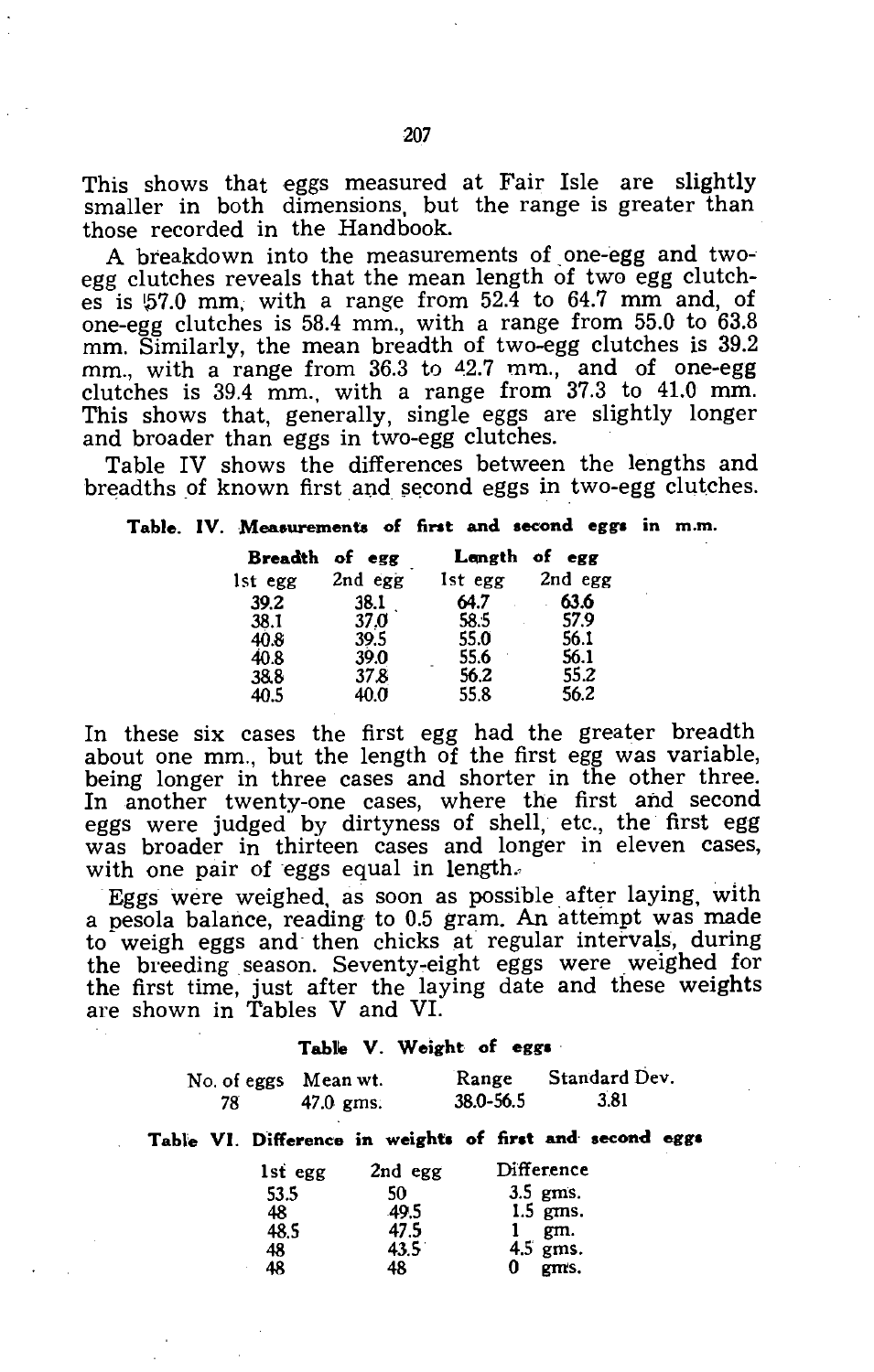It can be seen from Table VI that the first egg is heavier in three cases, once lighter than and once equal to the second egg in two-egg clutches. In another twenty-two cases, where the first and second eggs were judged by appearance, the first egg was heavier in eleven cases, lighter in eight and equal to the second egg in the remaining three. The average difference between the eggs in two-egg clutches was  $2.5$  gms.

It appears that incubation starts any time between the laying of the first and second egg, a delay of about two days. There is a steady decrease in egg-weight once incubation has started and Table VII shows the decreases in egg-weights between laying and hatching. The final weights have been calculated from a graph.

#### Table VII. Decrease in egg-weight between laying and hatching

| Egg-weights   | Decrease   | % decrease |
|---------------|------------|------------|
| $53.5 - 46.5$ | $7.0$ gms. | 13%        |
| $50.5 - 44.0$ | $6.5$ gms. | 13%        |
| 49.5-44.0     | $5.5$ gms. | 11%        |
| 49.0-43.0     | $6.0$ gms. | 12%        |
| 49.0-43.5     | $5.5$ gms. | 11%        |
| 48.0-43.0     | $5.0$ gms. | $10\%$     |
| 47.5-39.0     | $8.5$ gms. | 18%        |
| 46.0-37.0     | 9.0 ems.   | 20%        |

### **61. A Record** Day's **Ringing at Fair Isle**

The 6th July 1966 started for Richard Lorand and I as we sat beside our mist-nests on the halfway ridge in Troila Geo. We were assessing the geo's potentiality as a mist-<br>netting and ringing site for Storm Petrels. It was a fine night, with no wind or clouds, which was probably why we only caught three Storm Petrels, (one of them a control from Foula). We took the nets down at 2 a.m. and when we reached the top of the geo, the moon was high over the Sheep Rock and the sun was just reddening the north east skies above Shetland.

When I rose at 8 a.m. the sea was flat calm, so after breakfast we went by boat to the Sheep Rock. I put down a deepwater anchor and moored the boat, while Nick Dymond, John Davies and Richard landed on the rocks. The four of us climbed up the chain which hangs on the north east cliff of the Rock. This is the chain that the islanders installed so that they could, get to their sheep which graze on the grassy slopes of the Sheep Rock.

On reaching the top of the cliff, we found that the young gulls were at an ideal stage for rmging. We made, a tour of the slopes and finished up on the eastern point where most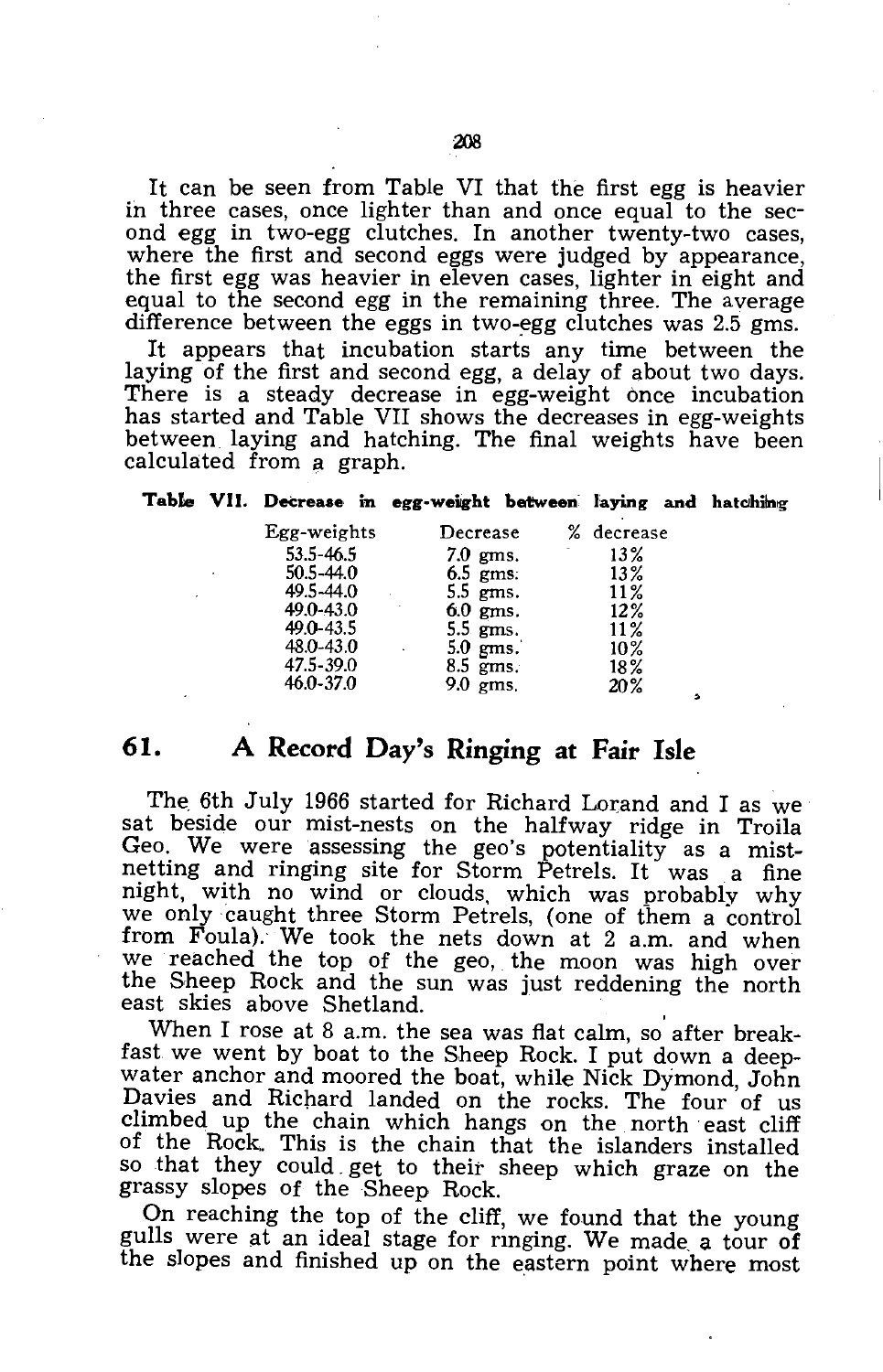of the Great Black-backed Gulls nest. During the morning we ringed 59 Great Black-backed Gulls and 58 Herring Gulls.  $\tilde{A}$  few broods of gulls had flown, but most of the chicks were about half-grown; we saw three late clutches of eggs. Puffins were very plentiful on the cliff edge; but we didn't have time to stay and catch any. We got back to the Observatory for lunch at 1 p.m. with our day's ringing total standing at 119.

With the tide ebbing, we decided to visit the Guillemot Cave at Sauverstein. This entails the descent of the scree slope at Wester Lother and then waiting until the tide is low enough for one to scramble round the base of the cliff into Sauverstein. Our ringing group in the afternoon consisted of five people, the addition being John Douglas. On the beach of Wester Lother, Nick and Richard ringed Shags and the rest of us concentrated on Razorbills and Puffins. While waiting for the tide to drop we ringed 18 Shags, 3 young Razorbills and 3 young Puffins in the rocks and we caught, with our Faeroese fleyg, 12 Razorbills and 2 Puffins. The fleyg is a long-handled net used in the Faeroes, by the islanders, for the purpose of catching sea-birds for food.

At 5 p.m. Nick and I roped our way over the first rocky point at. the east end of the Wester Lother beach and I went on and secured the end of the rope in the first cave at Sauverstein. This climb is performed in the splash zone of the rocks, so it is very slippery and one's main footholds are limpets stuck on the rocks.

The Guillemot Cave at Sauverstein is a most amazing spectacle. I discovered its potentiality as a Guillemot ringing site in 1959 and it has been visited regularly since then. The beach is similar to most of the others on the north coast of the island, being a great pile of huge boulders at the base of the cliffs, but at the back of the beach a narrow-entranced cave slopes, at about 40°, into the base of the cliff. It is about 50 ft. deep and at the bottom there is a pool of water. There are about three entrances and the largest, which is big enough to get into, is about five feet by three feet. Most of the Guillemots nest just inside the cave, and there are also. Razorbills, Puffins and Shags breeding beside them.

The noise, smell and the slime from birds' droppings in the cave is indescribable, but the value of ringing Guillemots and examining retraps is so important that one soon forgets the difficult working conditions. Three people enter the cave, using torches, to ring and examine the birds, while the others sit at the entrance and write down the ringing details. 59 Guillemots were ringed; 25 of them being young birds. 35 more adults were retrapped, their rings were examined and on 7 of these birds the rings were removed and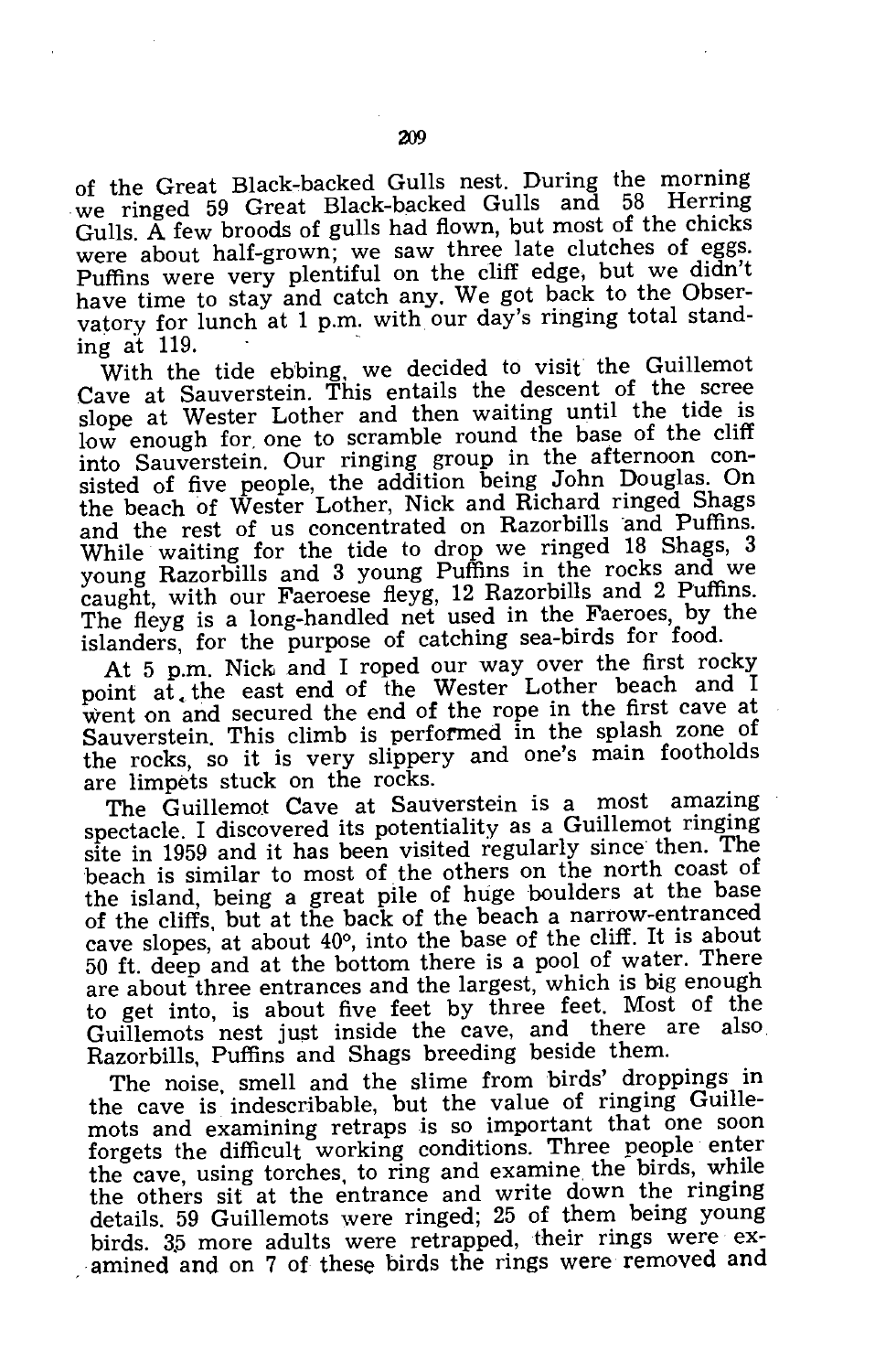replaced with new ones, because the old ones were badly corroded. 20 Razorbills and 24 Shags were ringed either in the cave or in the rocks outside. By this time the tide was rising, so we made a quick return across the rocks into Wester Lother.

The gully trap provided our only passerine of the day, when we caught a female Crossbill there at 9 p.m. and to finish off a great day, we caught one Storm Petrel on Buness, just before midnight.

3 Storm Petrels, 42 Shags, 59 Great Black-backed Gulls, 58 Herring Gulls, 59 Guillemots, 34 Razorbills, 5 Puffins and a Crossbill were ringed during the day, making a total of 261. Another 42 birds were retrapped or controlled, giving a total of 303 birds handled during the day. The previous best ringing score for a day was 253 (mainly Blackbirds) on 31st March 1958.

R.H.D.

### **62 .** .. ,Local **Recaptures at Fair Isle in 1964 and 1965**

 $\bar{t}$ 

- STORM PETREL. Adults ringed at Malcolm's Head· on 4th and 8th August 1957 were retrapped and reringed at Malcolm's Head on 10th August 1965. An adult ringed at Malcolm's Head on 5th July 1964 was retrapped there on 10th August 1965.
- FULMAR. A pullus ringed at Furse, 10th August 1961 was retrapped there on 8th August 1964. 7 retraps were noted in 1965. Adult ringed at nest on North Gavel was at the same site 21st May. Another adult fleyged at Furse 5th May 1962 was retrapped there on 7th September. Two 1961 pulli were controlled in September: one at its natal cliff, Furse, and the other, from Landberg, caught at Buness. Three 1962 pulli from Furse were controlled there in September.

SHAG. 1964-Adults ringed in 1962 and 1963 were found breeding in the same colonies. 4 three year olds were recorded, three of them breeding and the other dead. Two pulli ringed in 1962 were recorded; one breeding and the other dead. 1965-2 four year old, (one dead), 5 three year old (one dead) and 2 two year old birds were recaptured at their breeding colonies. Adults ringed in 1962, 1963 and 1964 (4) were recaptured at their nest sites.

Out of 19 birds recaptured alive at the nesting colonies in 1964 and 1965, 15  $(8^{\circ}$  adults) had remained loyal to their original site, while 4 birds ringed as pulli had swapped colonies as follows: Easter Lother to Lericum, North to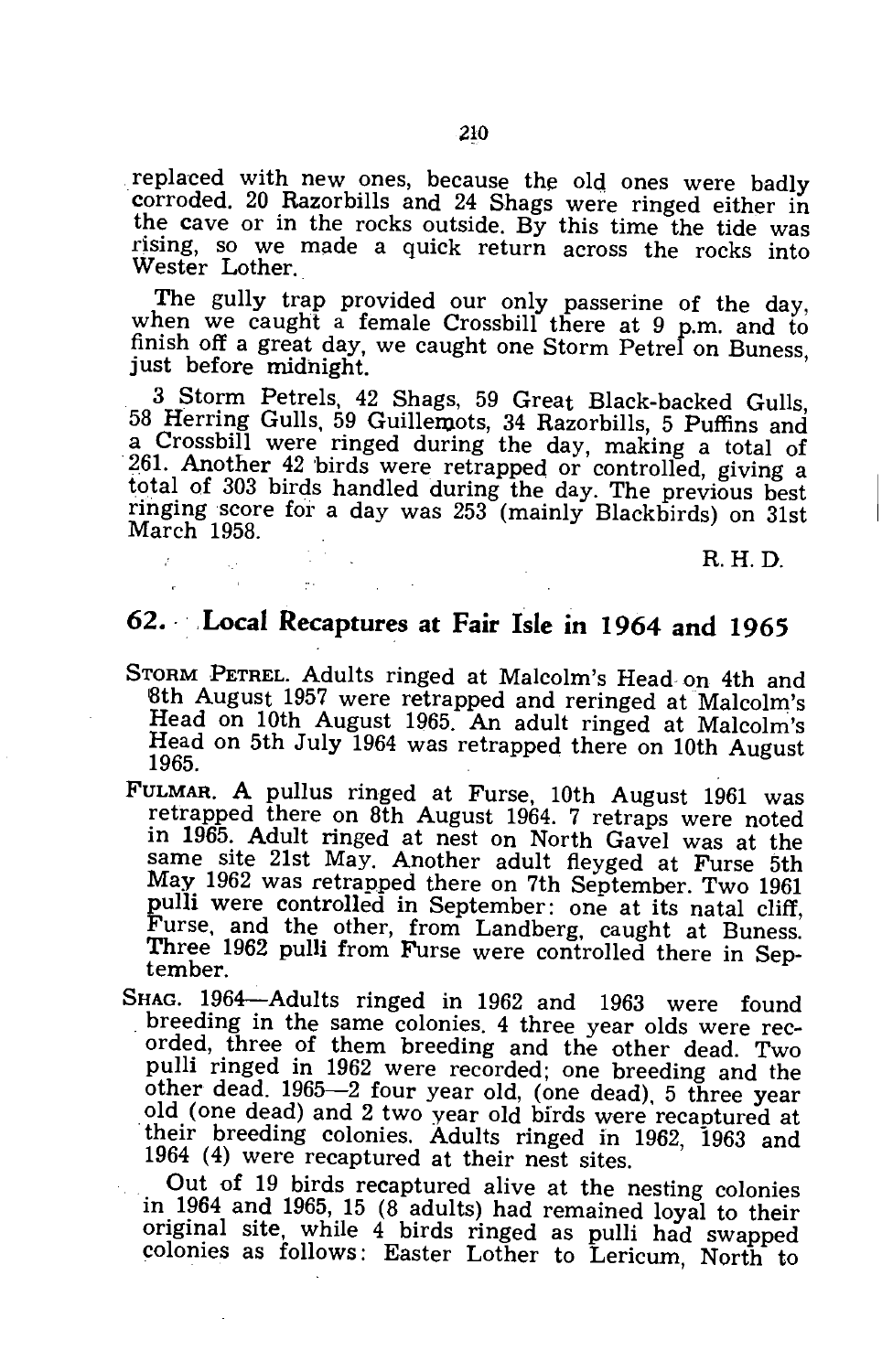South Naaversgill, Lericum to South Ramnigeo and Lericum to Sauverstein.

- OYSTERCATCHER. A chick ringed at Taftytoon, 26th June 1958 was dazzle-netted and reringed at Byerwell, 10th April 1965.
- RINGED PLOVER. A chick ringed at Meoness, 23rd May 1961 was mist-netted, as adult  $\widetilde{q}$ , on Buness, 12th June 1965. An adult dazzle-netted on South Haven beach, 20th March 1964 and colour-ringed was recorded as adult *cf* incubating on Buness, 18th May 1965.
- REDSHANK. The ring of One dazzle-netted on Buness, 19th October 1963 was found at Roskilie, 6th September 1965.
- ARCTIC SKUA. A dark-phase adult ringed at Brae West, 10th June 1955 was found dead at Wirvie, 6th June 1964. Pulli ringed in 1960 and 1962 were found dead in 1964 and a 1960 pullus was found dead in 1965.
- GREAT SKUA. A 1960 pullus was found dead in August 1964. A 1958 pullus from Brae of Restensgeo was retrapped on a nest at Brae East 29th June 1962 and was found dead in North Haven on 10th July 1965.
- HERRING GULL. Ring number 344089 was placed on an adult at North Haven in May 1952; on 20th July 1957 this bird was caught at the Observatory and reringed AN7241 and on 3rd July 1964 it was again caught at the Observatory and reringed AJ 52694. It bred on the Landberg in 1964 and 1965. This made it at least 16 years old, and since 1957 it had broken the unringed leg, which is now bent but working· perfectly.
- KITTIWAKE. An adult ringed at Johnny's Peats, 23rd July 1960 was controlled there on 1st July 1964.
- RAZORBILL. 1964-16 birds ringed as adults were retrapped; they had been ringed in 1960 (2), 1961 (2), 1962 (2), 1963 (7) and 1964 (3). None had changed colonies. 1965-10 birds ringed as adults were retrapped from the following years, 1958 (2), 1962 (1), 1963 (5) and 1964 (2). None had changed colonies.
- GUILLEMOT. 1964-11 birds, ringed as adults, were retrapped at Guillemot Cave, Sauverstein from the following years, 1960 (2), 1961 (3), 1963 (5) and 1964 (1). 1965-42 birds were retrapped at Guillemot Cave, they had been. ringed in 1959 (4), 1960 (3), 1961 (9), 1963 (10), 1964 (8) and 1965 (8). All had been ringed as adults, except AT 77207 which was ringed as a pullus on 12th July 1961 and retrapped on 5th July 1965.

BLACK GUILLEMOT. A pullus ringed AT 55251 at South Haven,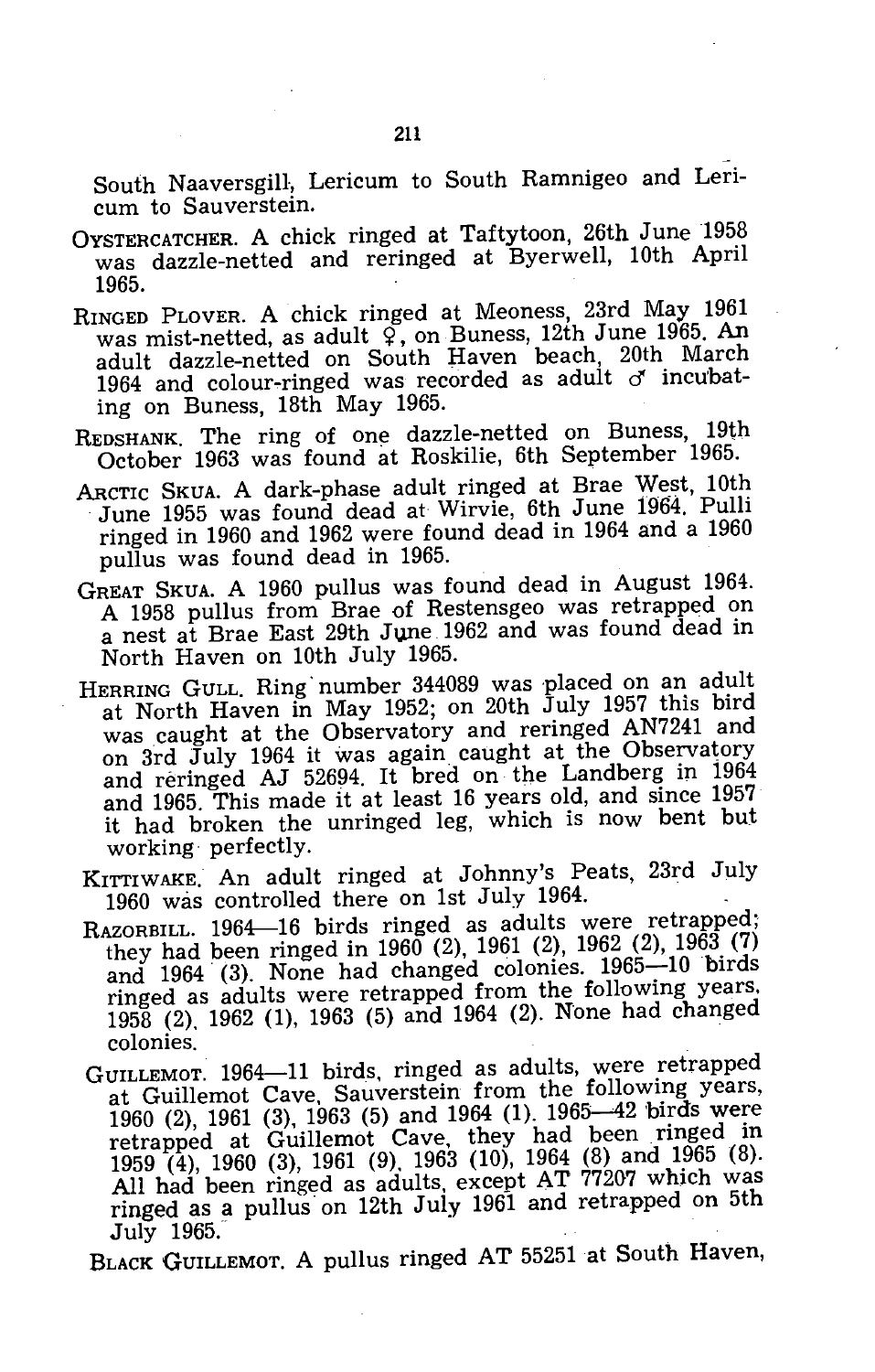15th July 1958, from brood 2, was retrapped as adult  $\varphi$ incubating c/2 at South Haven, 9th June 1964. Adults ringed at nests in South Haven colony in 1963 and 1964 were retrapped there in 1965.

PUFFIN. In 1964, 4 birds ringed as adults in 1959, 1960 and .1963 (2) were retrapped: they had not changed colonies. A 1963 adult was retrapped in 1965.

HOODED CROW. A chick colour-ringed at Duttfield, 14th June 1964 was retrapped at Byerwell, 27th April 1965, and seen at Barkland 20th March and Setter 15th May 1965.

WREN. A first-year bird ringed at North Haven, 2nd September 1962 was retrapped there, as singing  $\sigma$ , 15th May 1965.

- BLACKBIRD. Two retraps of overwintering birds; a 1st-year  $\sigma$ had made a 4.6% weight increase between 11th November 1963 and 27th March 1964 and another 1st-year  $\sigma$  had made a 12.5% weight increase between 21st November 1964 and 14th March 1965.
- WHEATEAR. In 1964, a 1961 juvenile was retrapped as adult <;> on 30th June. 1965-7 reportable retraps, all except one had been ringed as pullus or juvenile in 1960, 1963 (2) and 1964 (3); the other was an adult  $\varphi$  ringed in 1962.
- MEADOW PIPIT. 1964-a three year old bird retrapped in breeding season. 1965-5 retraps in the breeding season were an adult ringed in 1962 and juveniles ringed in 1961 and 1964 (3).
- ROCK PIPIT. 1964-A juvenile ringed in Axell trap, 8th September. 1957 was mist-netted at the Observatory, 8th June. Juveniles ringed in 1961 and 1963 (2) were retrapped. 1965 15 birds retrapped between May and November had been ringed as juveniles in 1962, 1963 (3) and 1964 (11).

STARLING. 1964-8 birds retrapped during the year had been ringed as juveniles in 1961, 1962, and  $1\overline{9}63$  (6) and as adults in 1962 and 1959. The latter was ringed, adult  $\sigma'$ , on 14th September 1959 at the Haa and was found shot dead at Busta, 14th September 1964, exactly five years later.

1965-36 birds. retrapped during the year had been ringed at juveniles in 1960 (3), 1961 (2), 1962 (2), 1963  $(12)$  and 1964 (12), and as adults in 1963 (3) and 1964 (2).

TwITE. 1964-4 reportable retraps in the year had been ringed as full-grown in 1960 (2) and juveniles in 1961 and 1962. 1965-six 1964 juveniles were retrapped between April and October.

R.H.D.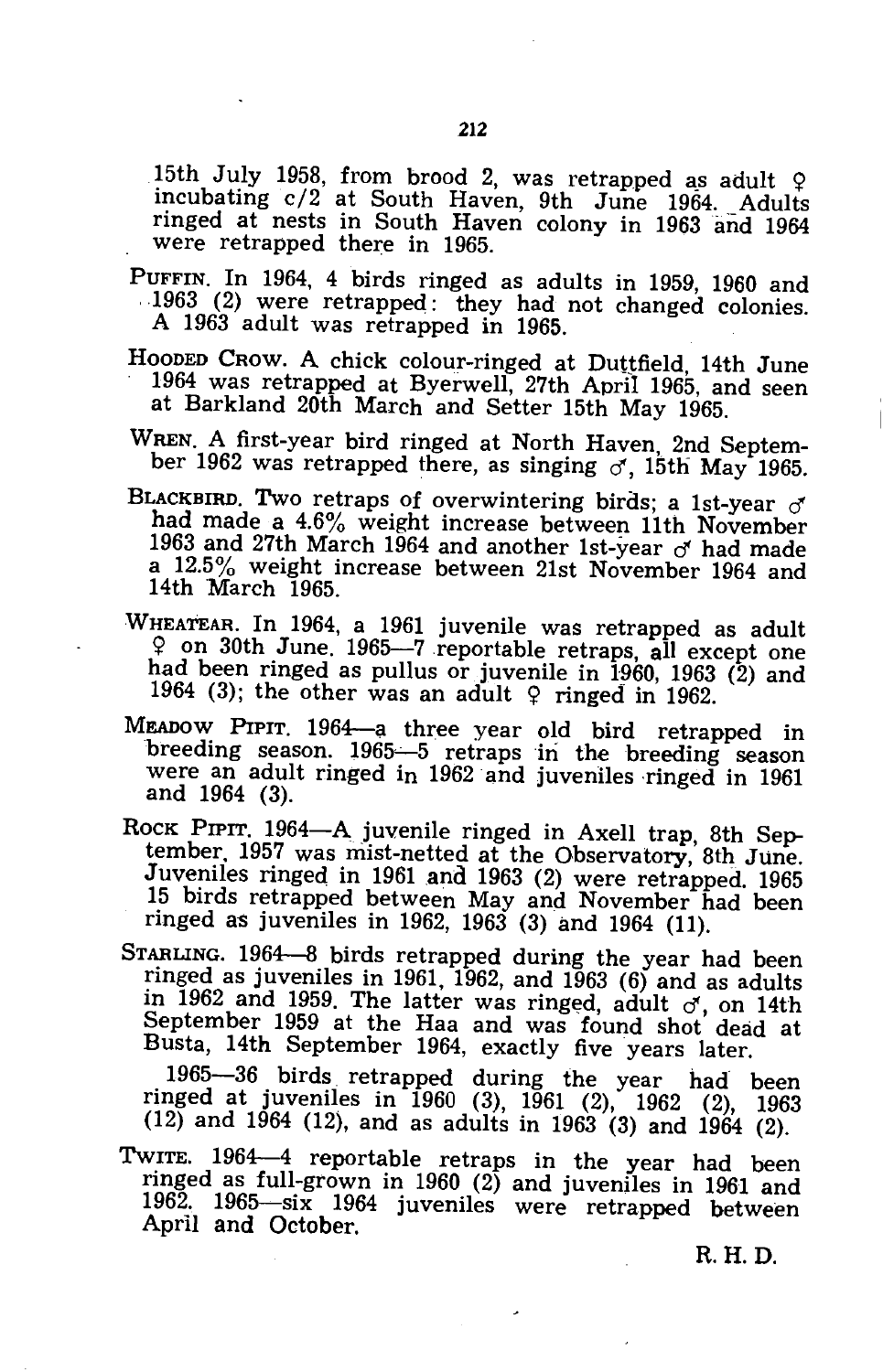### **63. Recoveries, 1965**

Sixty-three recoveries of ringed birds came in during 1965, and full details of these are given in. the following list. The international code of symbols for the method of recovery is employed: v-caught or trapped and released with ring;  $\dagger$ —shot or killed by man; x—found dead or dying; xA—found long dead; ()—caught alive and not released or released without ring; /?/—method of recovery unknown. Where the exact date of recovery is unknown. the date of the finder's report is given in brackets. Ringing details of each bird (ringed at Fair Isle unless otherwise stated) are given on the first line, and recovery details on the second.

#### FULMAR

SS 22638 pull. 6.8.64

*I? I* 27.5.65 at sea, NW off Tromso, Norway, 72°15'N 16°10'E. SHAG

1013442 pull. 25.7.60 . . \_ x 21.5.65 Sandness (Shetland). 55 miles N. Our first recovery of a fully adult bird, away from the island during the breeding season.

1033526 pull. 18.6.64 .  $x$  (18.1.65) West Isle, Out Skerries (Shetland), 75 miles N. 1033679 pull. 21.6.64

x 11..8.65 Staxigoe, Wick (Caithness), 90 miles SW. 1033702 pull. 21.6.64

x 5.6.65 Scatness. Sumburgh (Shetland), 30 miles N.

1033823 pull. 25.6.64<br>† 24.4.65 Scrabster (Caithness), 95 miles SW.

1033877 pull. 27.6.64

*I? I* (10.8.65) Johnshaven, Inverbervie (Kincardine), 190 miles S.

1033894 pull. 27.6.64

x 14.6.65 between Rosemarkie and Ethie. Black Isle (Rossshire). 160 miles SW.

1052469 pull. 24.6.65<br>() (20.10.65) 8 miles SE of Berwick-on-Tweed (Northumberland), 260 miles S.

1052830 pull. 13.7.65

x 4.9.65 North Ronaldsay (Orkney), 30 miles WSW. 1052843 pull. 21.7.65

x (27.11.65) Elie (Fife), 235 miles S.

#### **OYSTERCATCHER**

385147 pull. 26.6.58

t 3.3.65 Heysham (Lancashire), 380 miles S.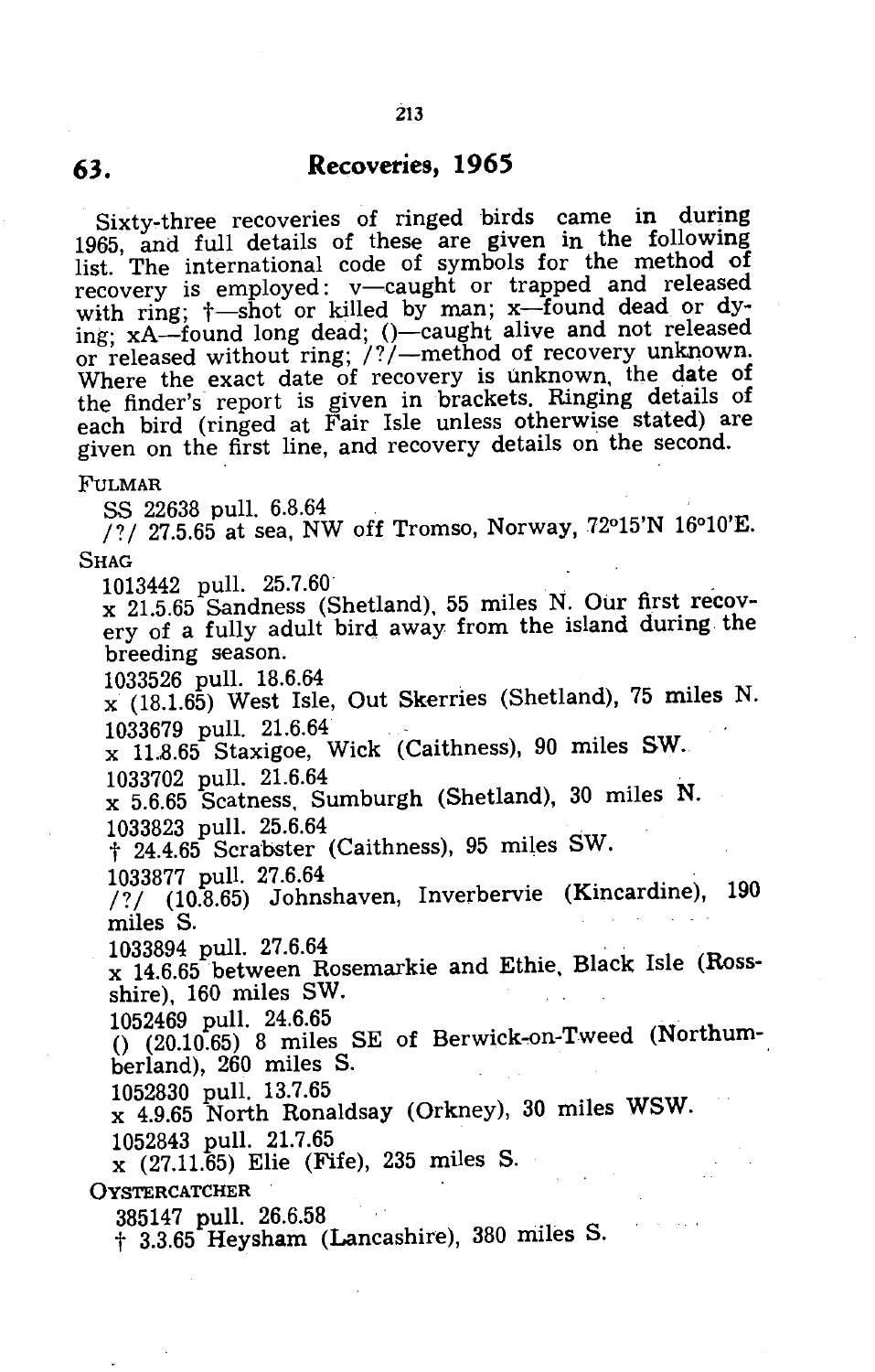RINGED PLOVER

638677 1st Y 24.8.65

t 7.9.65 Merville-Franceville, near Cabourg (Calvados), France, 49°16'N 0012'W.

Our first recovery of a Ringed Plover from France.

#### BAR-TAILED GODWIT

EC 45229 1st Y 29.8.65

t 10.9.65 Ejersted, Saltum (Jutland), Denmark, 57°18'N 9°40'E. Only five Bar-tailed Godwits have been ringed on Fair Isle and this bird constitutes our second foreign recovery; the other was at Noril'sk (Siberia), (see Bull. 4: 231).

#### ARCTIC SKUA

3075539 pull. 7.7.59

x 17.8.65 Skeffling, Patrington (Yorks), 410 miles S.

3075756 pull. 10.7.60

x *(19.B.65}* Sumburgh Head (Shetland), 27 miles NNE. EC 28854 pull. 9.7.63

o ·17.5.65 Found exhausted, died two days later, Barro de  $\operatorname{Sant}$  Antonio, near Maceio (Alagoas), Brazil, 9°24'S 35°30'W. Two Arctic Skuas ringed at Fair Isle have been recovered south of the equator on the west coast of Africa, but this is the first British recovery from the west side of the South Atlantic.

GREAT SKUA<br>414559 pull. 22.7.62 Saxavord (Unst).

 $\dagger$  early. 8.65 Muckle Skerry, Whalsay (Shetland) 30 miles N. 417301 pull. 12.7.64 Saxavord (Unst).

t end.12.64 Fuenterrahia (Guipuzcoa) Spain, 43°21'N *1°4B'W.* 

GREAT BLACK-BACKED GULL

*41B018* 1st Y. 13.12.61

x *0.B.64* Ho Bught (Jutland) Denmark, 55°34'N *B015'E.*  419329 pull. 17.7.64

x 23.1.65 Sandsend, Whitby (Yorks), 345 miles S.

AJ 16241 1st Y. 11.11.60

 $\uparrow$  25.6.65 Borkenes, Harstad (Troms) Norway, 68°47'N  $16^{\circ}11'E$ .

418018 and AJ 16241 were ringed at winter roosts.

HERRING GULL

AJ 23161 pull. 4.7.64

x ca. 20.4.65 Hoogwoud (Noord Holland), Netherlands,  $52^{\circ}44'N$  4°56'E.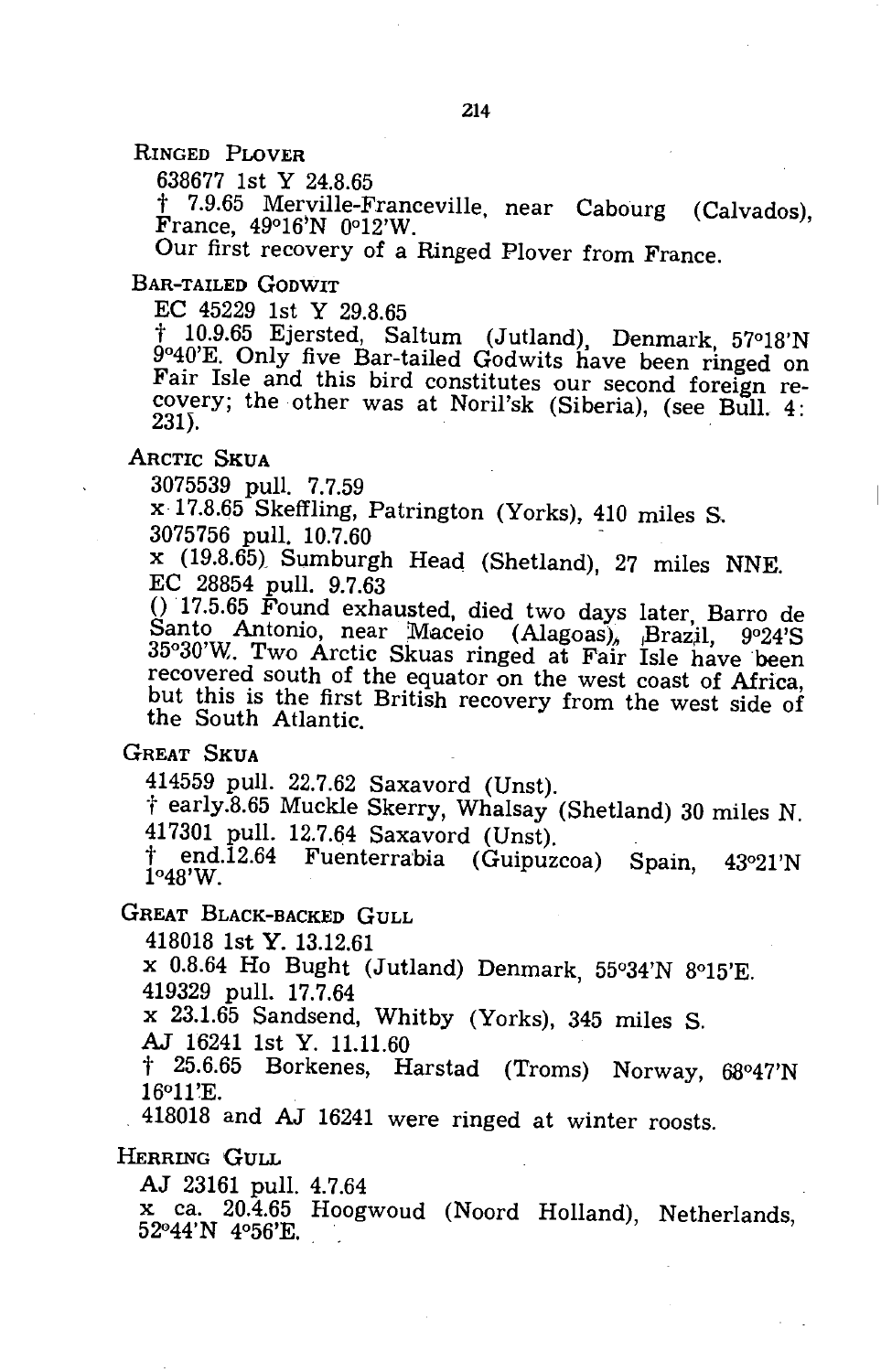AJ 37268 Ad. 13.12.61 /?/ 28.6.65 Skarsfjord, Ringvassøy (Troms) Norway, 69°58' N 18°49'E. ' AJ 45825 pull. 17.7.64  $($ ) 19.8.65 Fraserburgh (Aberdeen), 125 miles S. AJ 45881 pull. 5.7.65 v 24.8.65 at sea, 50 miles ESE of Aberdeen, ca. 185 miles S. AJ 52648 pull. 22.7.63 x 4.7.65 Blaydon-on-Tyne (Durham), 315 miles S. **RAZORBILL** SS 05902 Ad. 24.6.64 x-oiled 20.3.65 Hauxley, Amble (Northumberland), 290 miles S. **GUILLEMOT** SS 22515 pull. 1.7.64 t 0.2.65 Reipa, Fore (Nordland) Norway, 66°54'N 13°39'E. SS 22589 pull. 13.7.64 /? / 27.3.65 Austnesfjorden, Lofoten (Nordland) Norway 68°15'N 14°42'E. SS 36096 pull. 3.7.65 t 24.10.65 off Hundavag, Stavanger (Rogaland) Norway 58"59'N 5°43'E. Between 1959 and 1965, 280 adult and 135 pulli Guillemots have been ringed at Fair Isle, and 11 recoveries (all pulli) have been reported from Norway. This must indicate that the majority of the young birds winter in a different area than the adults. PUFFIN AT 59419 Ad. 25.7.58 x 24.1.65 Eoligarry, Barra (Outer Hebrides), 270 miles SW. AT 77342 pull. 15.7.61 t 7.3.65 Malpica de Bergantinos (Coruna) Spain, 43°19'N 8°49'W. WOOD PIGEON SS 05878 Ad. 29.4.64 t 8.9.65 Watten (Caithness), 95 miles SW. REDWING CX 33761 F.G. 11.10.64 t (16.2.65) Vila Real (Tras as Montes) Portugal, 41°17'N

7°45'W.

ex 46652 1st Y. 12.9.65

v 14.9.65 Foula (Shetland), 45 miles NW. Note rapid control· ex 46869 F.G. 2.10.65

t 13.11.65 Vila Verde, Sintra (Estremadura) Portugal, 38°50'N 9°22'W.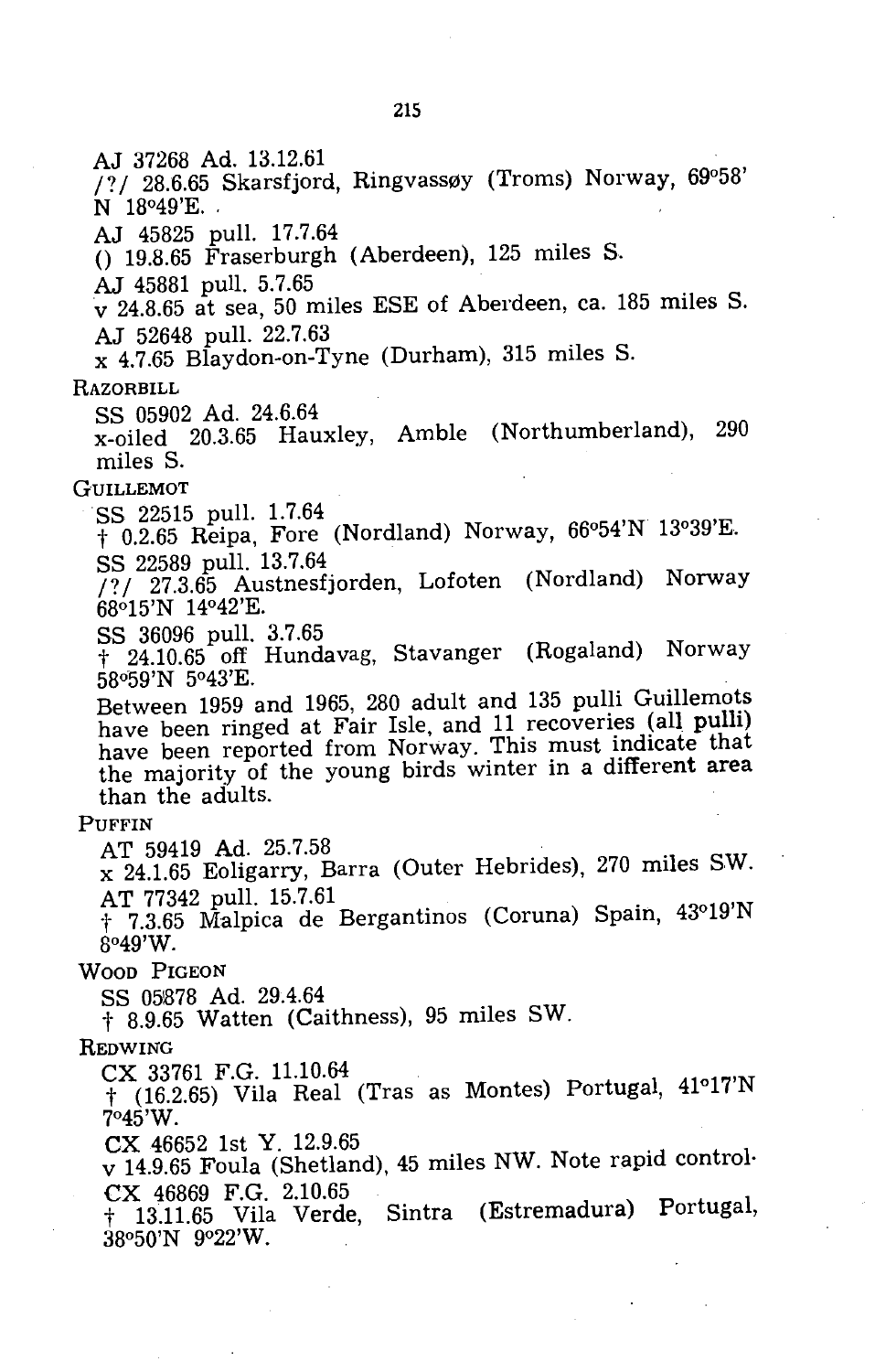**BLACKBIRD** 

CK 21097 1st Y. 23.4.62

x (26.11.64) Egersund (Rogaland) Norway, 58°27'N 6°01'E. CK 21984 Ad. 12.11.62

x 21.4.65 Rugsund, Nordfjord (Sogn og Fjordane) Norway 61°53'N 5°20'E.

CX 16138 1st Y. 20.4.63

v 21.1.65 Carney, Drumcliff (Sligo) Ireland, 430 miles SW. CX 16940 Ad. 1.11.63

v 12.8.65 Landvetter, near Goteborg, Sweden, 57°41'N 12°12'E.

CX 30068 1st Y. 8.11.63

x (28.2.65) Pennan, New Aberdour (Aberdeen), 130 miles S. ex 30169 Ad. 25.3.64

t by cat, Astwood, Newport Pagnell (Bucks), 520 miles S.

CX 33883 1st Y. 22.10.64

x 1.1.65 Lumsden (Aberdeen), 160 miles S.

CX 33934 Ad. 29.10.64

t 15.3.65 Spind, Farsund (Vest Agder) Norway, 58°05'N 6°48'E

CX 46110 1st Y. 31.10.64

x (18.1.65) Newtyle (Angus), 250 miles S.

CX 46194 1st Y. 12.11.64

x ca. 20.12.64 near Helmsdale (Sutherland), 120 miles SW. CX 46233 1st Y. 26.3.65

 $\dagger$  12.12.65 Gijon (Oviedo) Spain, 43°32'N 5°40'W.

ex 46300 1st Y. 26.3.65

 $\dagger$  0.4.65 Fedje, Hellisoy (Hordaland) Norway, 60°47'N 4°43'E. V 76251 1st Y. 3.4.58

x 13.3.59 Rakvag, Otteroy (More og Romsdal) Norway, 62°43'N 6°44'E.

'Two Blackbirds have been reported from France in previous years and one of these  $(725946,$  see Bull. 5:59) was our most southerly recovery of a Blackbird ringed at Fair Isle. CX 46233 surpasses this record by several hundred miles and is also our first recovery of this species in Spain.

WHEATEAR

BA 51429 1st. Y. 11.8.64

x (10.5.65) Baltasound (Unst), 90 miles NNE.

BC 14079 Juv. 2.8.65

v 4.9.65 Heligoland, Germany, 54°11'N 7°55'E. Helg. 0305431 added.

ROBIN

N 32262 F.G. 12.3.65

v 15.2.65 Hesselager (Fyn) Denmark, 55°10'N 10°45'E.

N 96609 Ad. 5.5.65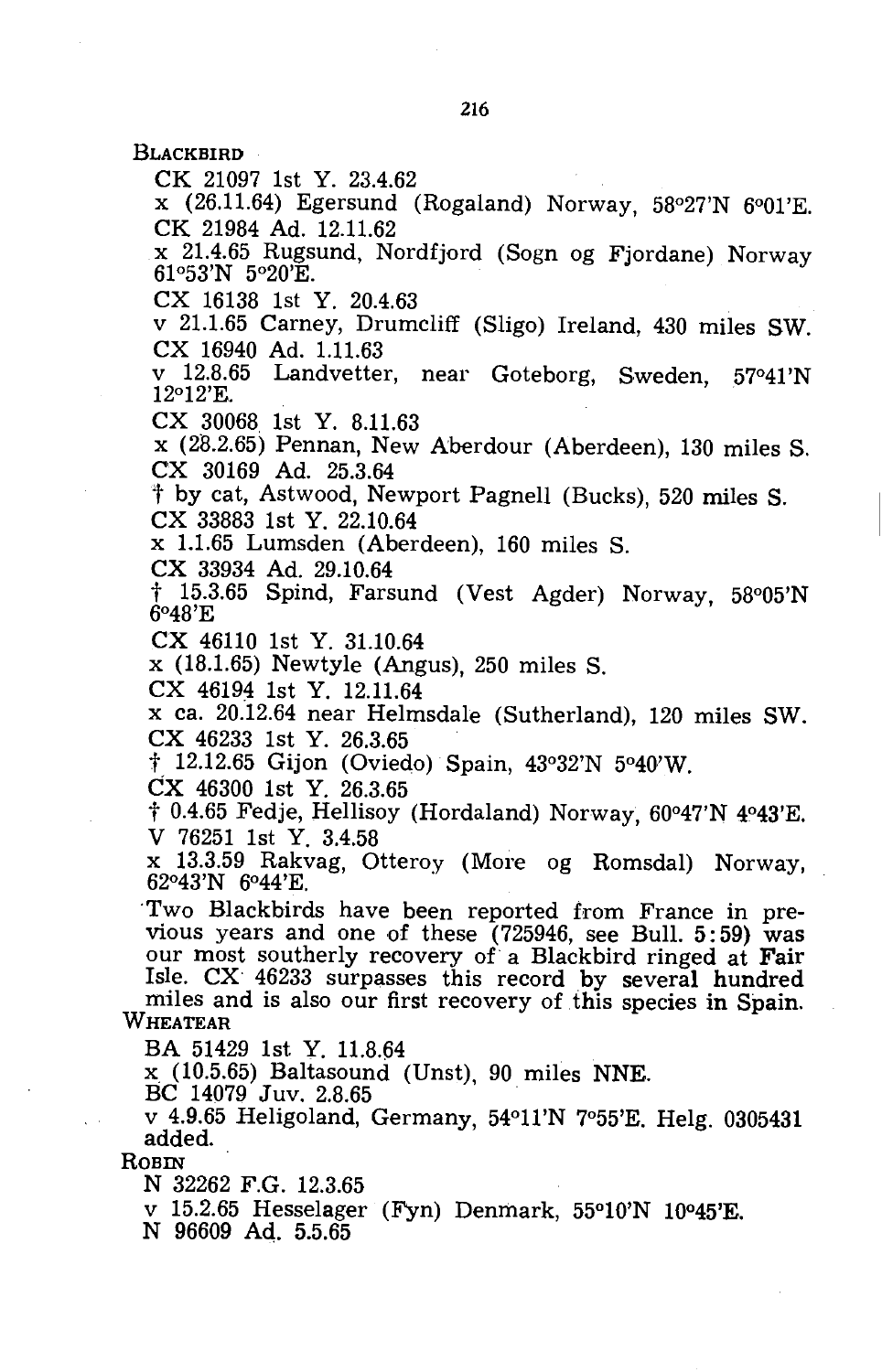v 18.5.65 Falsterbo, Sweden, 55°23'N 12°50'E. Stockholm 1232690 added. Note that N 96609 was controlled at Falsterbo thirteen days after ringing; in a southerly direction. ROCK PIPIT 618502 1st Y. 31.8.60 t-broken wing, 1.3.65 North Ronaldsay (Orkney), 30 miles WSW. BA 51856 F.G. 13.8.65 Killed by car, 15.12.65 Tynemouth (Northumberland), 310 miles S. 618502 is our oldest recovery (5 years) for a Rock Pipit and BA 51856 is our first recovery of this species from England. **STARLING** 725006 Juv. 27.6.60 v (8.4.65) Eday (Orkney), 45 miles WSW. CK 21742 F.G. 4.11.62 x (2.4.65) Ytre-Vikna (Nord-trondelag) Norway, 64°54'N  $10\,54$ 'E. CK 21971 F.G. 12.11.62 x 2.5.65 Ravijoki, Virolahti (Kymi) Finland, 60°32'N 27°33'E. CK 27561 Ad. 13.11.62  $/$ ?/ 21.5.65 Hesselby, Alunda (Uppsala) Sweden,  $60^{\circ}02'N$ 18°06'E. CX 14720 Ad. 27.3.63 x (27.7.65) Stavning, Skjern (Jutland) Denmark, 55°58'N 8°23'E. CX 30366 Juv. 6.7.64 x-on fishing boat, 1.4.65, 35 miles S of Mandal (Vest Agder) Norway, 57°35'N 7°30'E. CX 95397 1st Y. 30.11.65 x 22.12.65 Cunningsburgh (Shetland), 40 miles NNE. CK 21742, CK 21971 and CK 27561 were trapped during a period of heavy migration, which occurred between 4th and 18th November 1962 and peaked on 6th with 600+ Starlings on the island. This population was obviously of a north-eastern origin on 60° latitude: CK 21972 is our second Finnish recovery and only two other Starlings ringed at Fair Isle have been recovered further east.

### **64. Foreign Recovery at Fair Isle, 1965**

#### **BLACKBIRD**

Statens viltundersokelser 73393 Pull. 5.6.64 Vestre Rom (Vestfold) Norway. 59°17'N 10°23'E.

v 23.10.65· ad. *cf* Mist-netted at Setter, Fair Isle.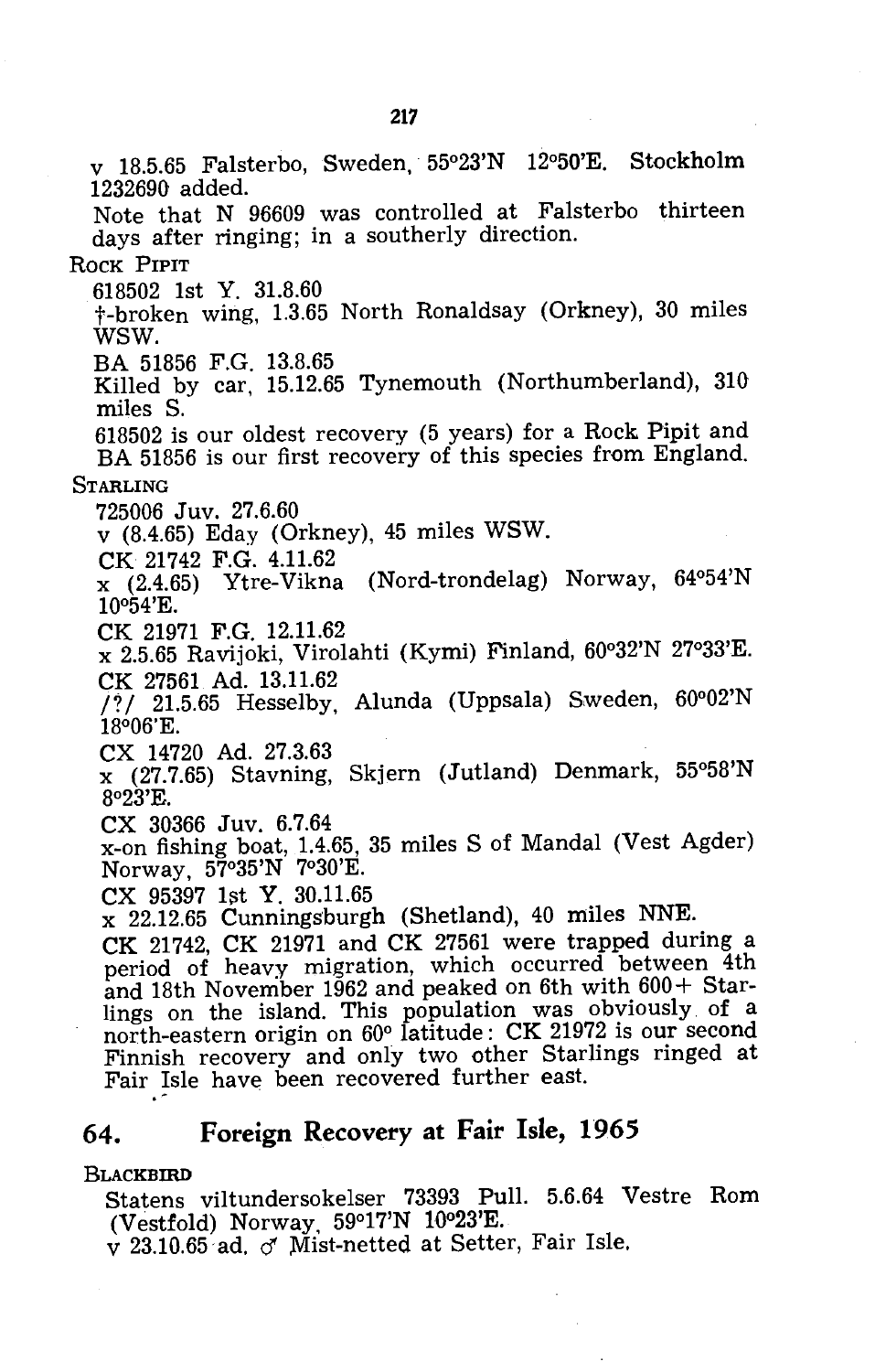

Lesser Grey Shrike

### **65. Birds reported in Shetland, 1965**

### Edited by ROY H. DENNIS

1965 was an exciting year for rare birds in Shetland and four new species were recorded for the county, excluding Fair Isle and Foula; they were Little Ringed Plover, Woodchat Shrike, Firecrest and Coal Tit (3). Other noteworthy rarities were Bittern, only 3rd record this century; Little Bittern, 3rd record ever; 2 Ospreys, Golden Eagle, Hobby, Dowitcher, Little Gull, 2 Lesser Grey Shrikes, 2 Grasshopper Warblers, 2 Icterine Warblers, 2 Yellow-browed Warblers, 3 Red-breasted Flycatchers (including a spring  $\sigma$ ), Ortolan Bunting, Black-headed and Red-headed Buntings, Hawfinch and 2 Golden Orioles.

Bobby Tulloch, the Shetland representative of the R.S.P.B., reports a good breeding season for nearly all species except Peregrine, which failed to rear young in Shetland. As far as is known the Shetland specialities were unmolested by egg-collectors and we feel that this result is due to the establishment of a permanent R.S.P.B. representative in the county. A pair of Dunnocks attempted to nest at Halligarth, but failed to hatch the eggs. The nest containing 3 eggs was shown to me for identification.

Autumn irruptions were spectacular and particular attention must be drawn to the Great, Blue and Coal Tit numbers, the Waxwings and to 'a lesser extent, the Mealy and hybrid Mealy /Coue's Redpolls in October.

I am grateful to Magnus Sinclair, Unst, Bobby Tulloch,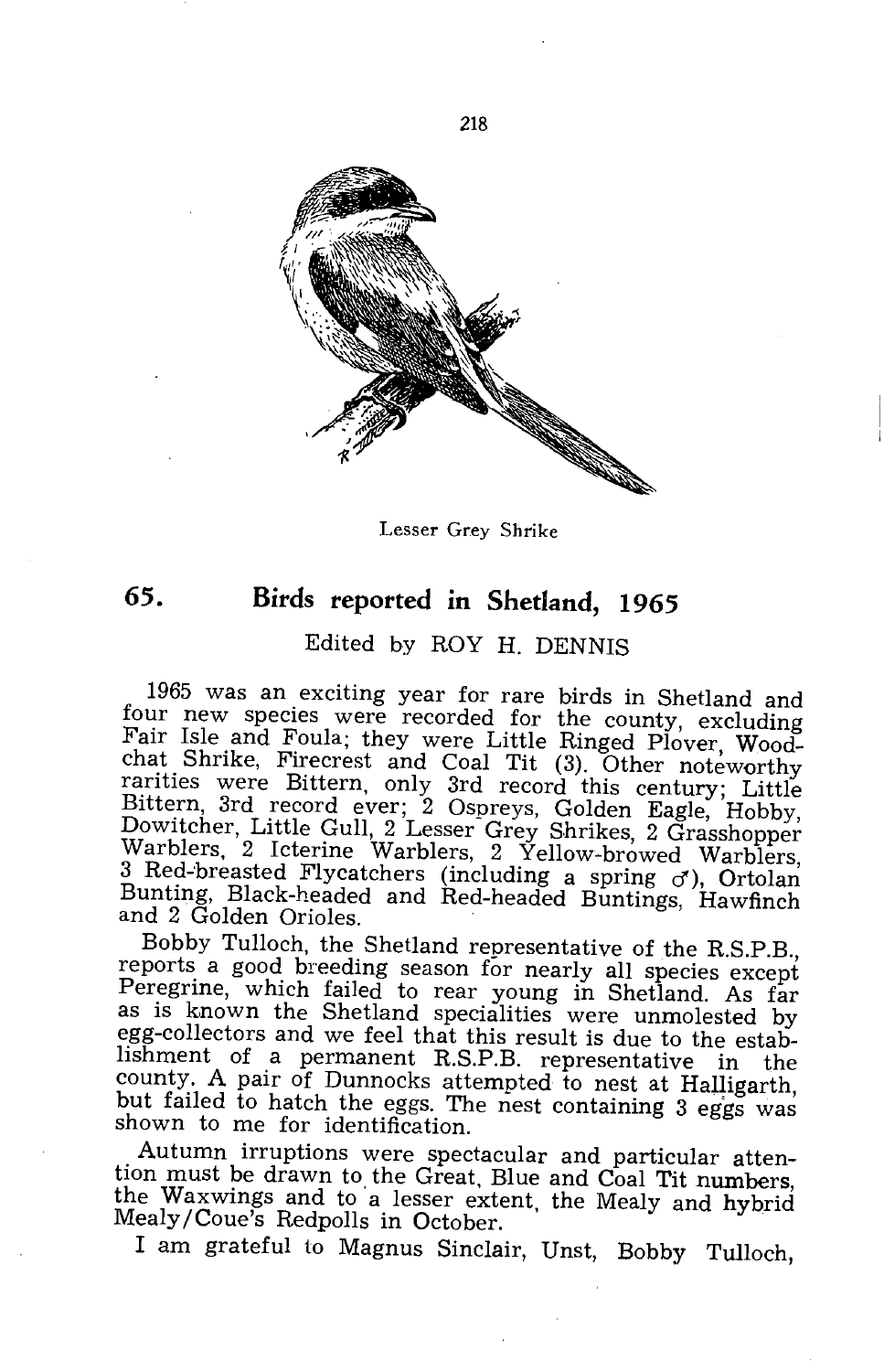Mid-Yell, and Dennis Coutts, Lerwick, for sending very full notes. Records were also received from A. Nicholson, A. M. Thomson, Stephen Saxby, Unst; Wilson Ogilvie, Fetlar; Johnny Simpson, Whalsay; Bill Porteous, Lerwick; Robert Duthie, Scalloway; G. D. Joy and M. Carins, Sumburgh.

The following species did not deserve specific mention: Fulmar, Storm Petrel, Gannet, Cormorant, Shag, Heron, Mallard, Teal, Wigeon, Tufted Duck, Eider, Scoter, Golden-eye, Red-breasted Merganser. Red Grouse. Pheasant, Moorhen, Ringed Plover, Golden Plover, Lapwing, Turnstone, Purple Sandpiper, Dunlin, Redshank, Greenshank, Curlew, Woodcock, Snipe, Black-headed, Herring, Great Black-backed and Common Gulls, Kittiwake, Common and Arctic Terns, Razorbill, Guillemot, Tystie, Puffin, Rock Dove, Cuckoo, Swift, Meadow Pipit, Rock Pipit, Wren, Blackbird, Reed Bunting, Twite, House Sparrow, Starling, Hooded Crow and Raven.

RED-THROATED DIVER. First arrivals at breeding sites were at Walls 9th, Asta 10th. Mid-Yell 11th and Unst 17th March. Moderate breeding success.

GREAT NORTHERN DIVER. 42 at Quendale 16th April and <sup>30</sup> there on 18th April. One in breeding plumage at Bixter 6th July. 2 adults and 2 immatures at Unst 23rd August.

LITTLE GREBE. Two wintered at Mid-Yell and one at Burravoe from early October.

SLAVONIAN GREBE. 4 Catfirth 13th January and 8 there 15th January (DC). One at Spiggie loch 15th February (WP). One in summer plumage at Burrafirth, Unst 13th June (RJT, GW. PJC). One at Bixter Voe 20th September.

RED-NECKED GREBE. 2 Sullom Voe 28th October (EJW).

- GREAT SHEARWATER. One seen. from fishing boat, off Scalloway 13th April (R. Duthie).
- SOOTY SHEARWATER. Reported by fishermen on many dates from 14th August (RJT).
- MANX SHEARWATER. One seen off Burravoe, Yell 15th March and up to 150 gathering on the water off Fetlar at dusk during the summer (RJT).

BITTERN. One seen on isle of Papa, near Scalloway 16th May was later found dead and the remains were sent to RJT.

LITTLE BITTERN. A female seen at Loch of Scatness, south mainland, from 3rd to 10th June by many people, including GDJ (who found it on the 3rd), DC, RHD, RJT, WP.

BARNACLE GOOSE. One at Gutcher, Yell 15th-17th May (RJT). BRENT GOOSE. 7 in Unst on 16th October (AMT).

GREY LAG GOOSE. 15 on 24th and 6 on 30th April, Unst (MS) and 2 there on 28th May (RJT).

WHITE-FRONTED GOOSE. One at Cullivoe 24th April (RJT).

WHOOPER SWAN. Small numbers in Unst in March, up to <sup>18</sup> from 8th to 15th; single in April and 2 on 1st May. Up to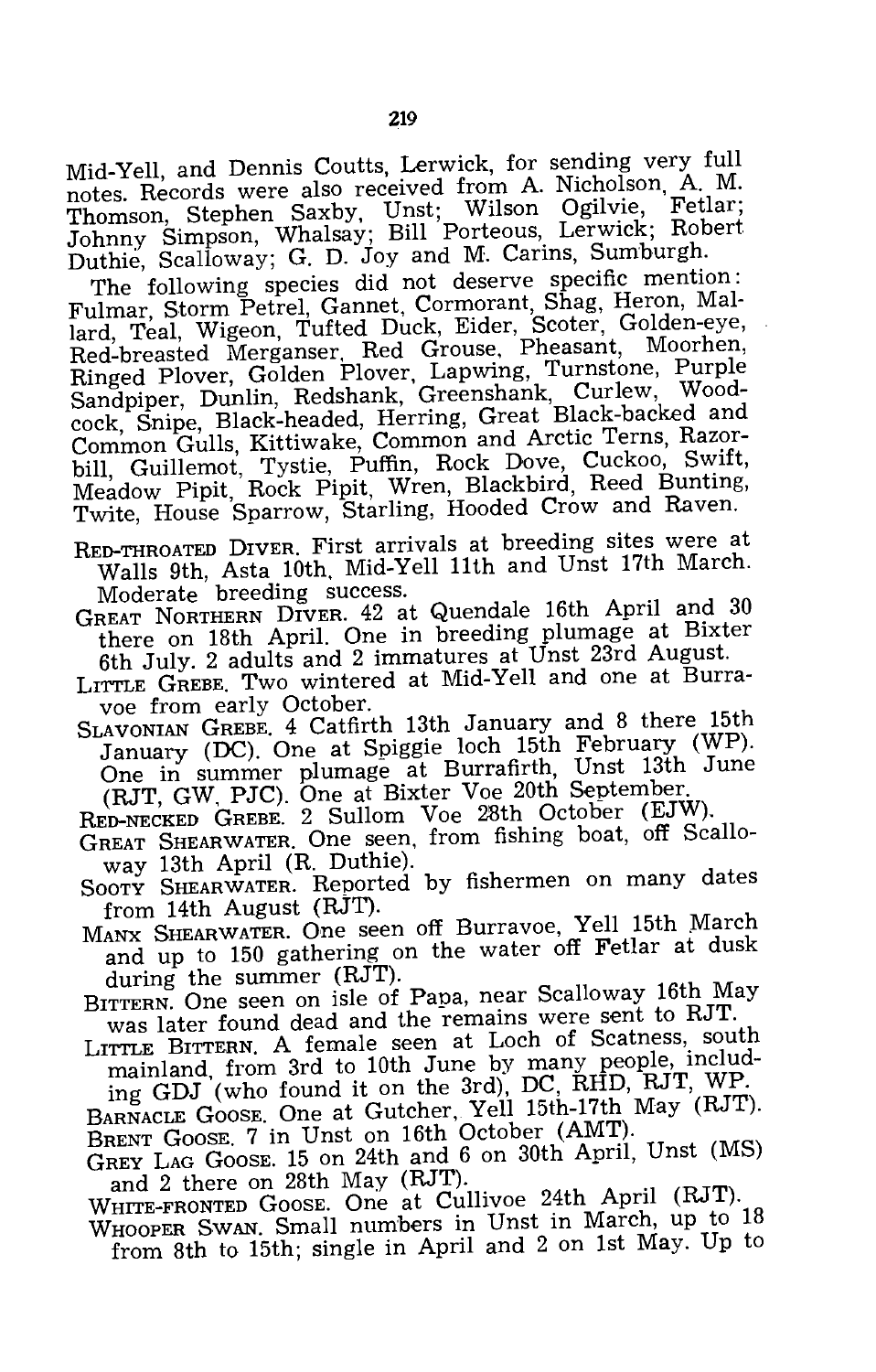50 at Easter Loch, Uyeasound in November.<br>
SHELDUCK. A few pairs nested as usual. One at Symbister,<br>
Whalsay from 9th November to 9th December (JS).<br>
GADWALL. A number were reported between 7th and 16th<br>
May: 1 Lerwick 7th

SHOVELER. 2 at Scatness 19th August, 2 at Hillwell 22nd<br>August (DC), and 1 Spiggie 9th October.<br>POCHARD. 40-60 wintered on lochs near Lerwick and 8 on<br>Kirk Loch, Yell 12th March.<br>VELVET SCOTER. 5 Mid-Yell Voe 10th March, 1

12th March and 8 Dales Voe 24th October.<br>
LONG-TAILED DUCK. Several pairs in breeding plumage on<br>
fresh water lochs up to 20th May. 2 at Belmont 20th Sep-<br>
tember and 5 in Unst 16th October were first autumn ar-<br>
rivals.

SMEW. An adult male on Clickhimin 14th-28th March (DC, WP, RHD).

GOOSANDER. A pair on Spiggie Loch 14th-21st March (DC, WP).<br>
OSPREY. One in Walls area for about a week from 5th May

ODC) and one flying past Mid-Yell 12th June (RJT).<br>SPARROWHAWK. One Unst 28th April (MS) and a male at Sea-<br>field, Lerwick 22nd October (DC).<br>BUZZARD. One at Seafield, Lerwick 12th May (WP) and one

BUZZARD. Spp. Unst 12th May.<br>
GOLDEN EAGLE. One reported in Unst 8th-14th May (MS et al.).<br>
HEN HARRIER. A female at Quendale 10th June (RJT) and

Hen Harrier spp. in Unst 5th May.<br>PEREGRINE. No pairs were known to rear young. One pair<br>laid 3 eggs in the west mainland but no chicks were<br>reared.<br>HOBBY. One at Burrafirth, west mainland, 16th June (DC).

MERLIN. More nests and reports of breeding pairs during<br>the summer. Small numbers seen on passage.<br>KESTREL Singles Unst 26th May and Yell 5th and 10th May.<br>One Unst 18th July. Passage noted late August and Sep-<br>tember. One

GREY PLOVER. 2 at Virkie 14th September, 3 on 26th and <sup>5</sup> on 29th September (DC), 1 at Whalsay 16th September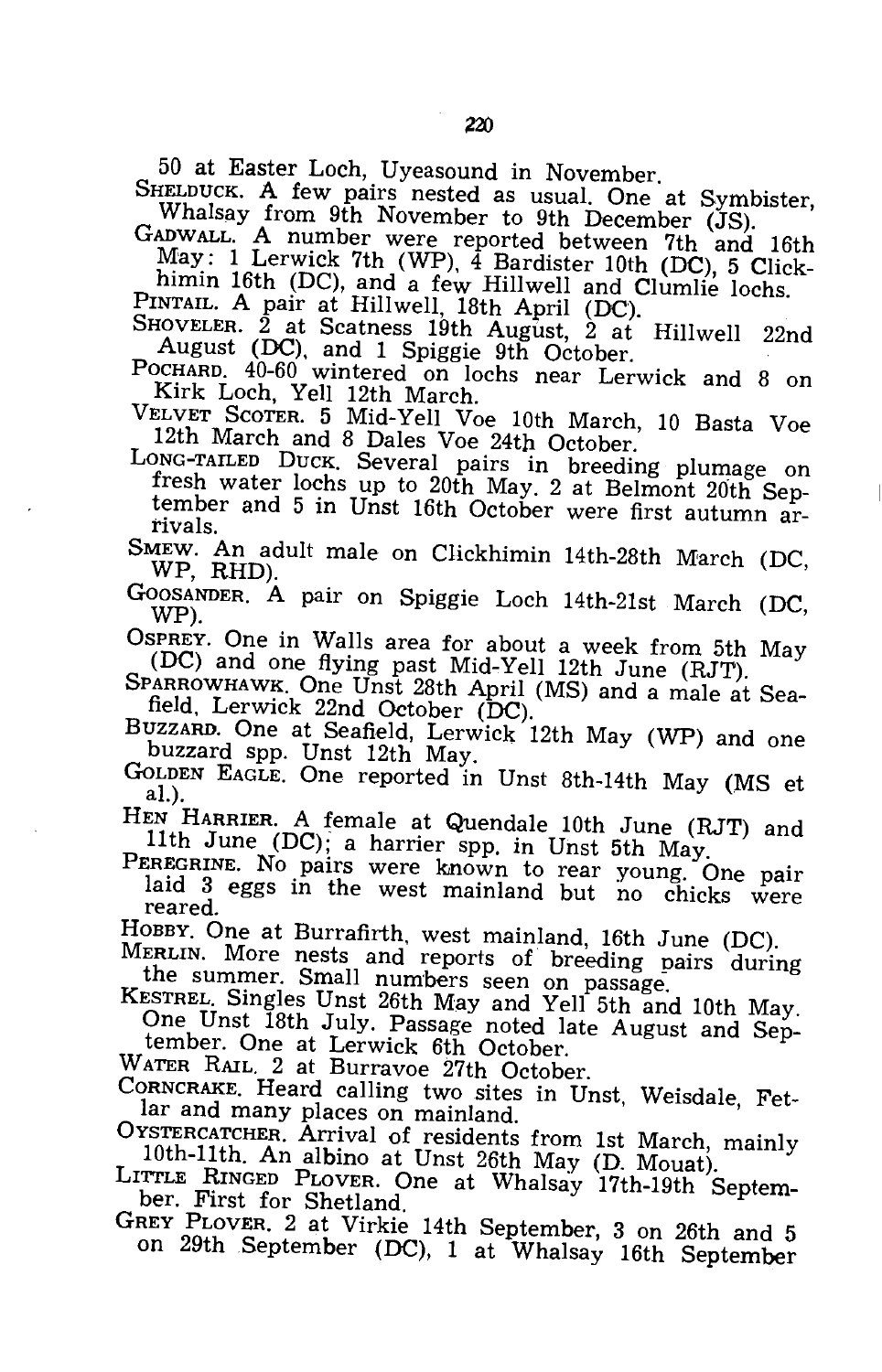(JS) and 1 at Fetlar 19th September (RJT).

- LITTLE STINT. 4 at Virkie 14th September (RJT and DC), 2 Whalsay 22nd August (JS), and 3 Virkie 17th September.
- KNOT. One at Cullivoe 7th January, small parties at Virkie and Whalsay from 10th August.
- SANDERLING. 4 at Hascosay 5th June (RJT). Up to 100 at Virkie from 20th to end of August.
- RUFF. Unusually numerous in September: 10 at Seafield, Lerwick 5th (WP), 3 at Tingwall 6th (RJT), 12 in Unst 9th (MS), up to 30 at Whalsay from 15th to end of month (JS), 16 Hascosay 19th (RJT).
- DOWITCHER. One Whalsay 20th October and 7th November (JS).
- GREEN SANDPIPER. Singles at Cullivoe 4th May, Fetlar 11th ,May (RJT), Kergord 21st and 29th July (DC), Lerwick 28th August and Tingwall 5th September (DC, RJT).
- WOOD SANDPIPER. One Unst 23rd May (MS), and 2 Tingwall 7th August (DC).
- COMMON SANDPIPER. Singles Unst 7th May and 6th August (MS). One or two pairs nested. 2 at Virkie 9th October.
- BLACK-TAILED GoDWIT. 4 Unst 24th April (MS), 1 Whalsay 17th and 22nd September (JS), and 1 West Yell 27th September (RJT).
- BAR-TAILED GODWIT. A small wintering party at Virkie both ends of year.
- WHIMBREL. Breeding numbers maintained in Unst and Fetlar. Recent re-established colony in Yell showed slight increase and a few pairs now nest in Whalsay.
- RED-NECKED PHALAROPE. A good season, with successful breeding in two new sites. Dispersal grounds between 25th and 30th July. One or two seen 20th-23rd August (RJT).
- GREAT SKUA. First arrivals were in Scalloway 26th March, Hascosay 29th March and Unst 4th April. Last reports were at Walls. 7th October, Fetlar 10th October, Unst 13th October and Scalloway 15th December.
- ARCTIC SKUA. First arrivals were at Yell 24th and Unst 28th April. Last seen at Whalsay 24th and Unst 27th September.
- LITTLE GULL. One at Scalloway 20th February to 12th March (DC, RD and RJT)'.
- LESSER BACK-BACKED GULL. 2 at Gutcher, Yell 30th March and 1 in Unst 23rd April were first arrivals. One of the Scandinavian race at Scatness 7th September (DC).
- GLAUCOUS GULL. Small numbers in Lerwick and Scalloway harbours, up to 5 at Scalloway, January to March, and a few stragglers until mid-May. Singles in Uhst 4th April and 8th May. One at Cullivoe 4th-7th August and one in Unst 25th-27th September. One in Unst on 24th November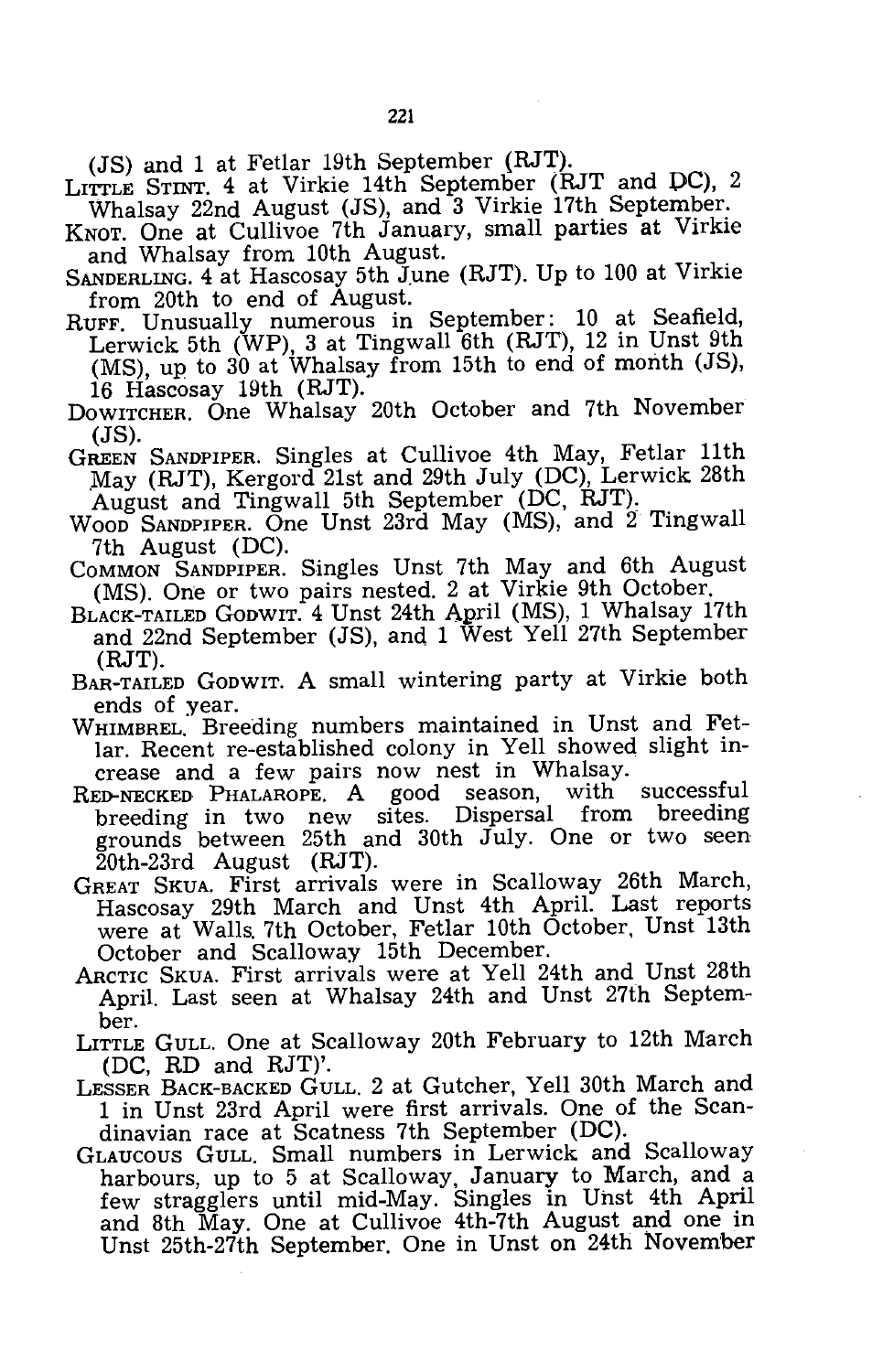and 3 adults there on 25th November. Small numbers at Scalloway and Lerwick late November and December.

- IcELAND GULL. One at Scalloway January-March (DC, WP). Singles at Scalloway 11th October (DC) and 26th October (EJW).
- SANDWICH TERN. 2 at Quendale 18th April (DC) and 2 at Virkie 22nd June (RHD).
- LITTLE AUK. 250 to 300 between Out Skerries and Whalsay 2nd February (RJT).
- WOOD PIGEON. Single in Unst 4th-8th May (MS).
- COLLARED DOVE. One in Unst 1st June and one at Mid-Yell 25th June (RHD, RJT). 3 birds spent the winter in Lerwick and at least 3 pairs nested in the gardens there. 20 were present in Lerwick on 3rd August (DC).
- TURTLE DOVE. Singles in Unst 2nd June and 5th October (MS). SNOWY OWL. One in Fetlar from January to December, another there 25th to 28th February. Two in Whalsay from April to November. Singles seen in Unst 28th May; Sumburgh, end of May; Ronas Hill, occasionally April to December; Yell, April to May and 14th November, and Scatne ss 12th September (per RJT).
- LONG-EARED OWL. 5 wintered in Scalloway January-March, probably nested in that area again. 7 seen at Scalloway October-December. One in Lerwick 3rd-20th August (DC) and one in Unst 1st October (RJT).

SHORT-EARED OWL. One near Mid-Yell on 6th June (RJT).

- SKYLARK. Song started in various areas from 6th to 10th March. Spring build-up of 100 in Yell 12th, 200 in Fetlar 19th and 70 in Unst 23rd March.
- SAND MARTIN. Singles recorded Unst 6th and 27th May (MS), Fetlar 29th May (WO), Scatness 6th and 10th June (DC, RJT). One at Lerwick 27th September (DC).
- SWALLOW. In Unst, 1 on 17th (RS) and 5 on 21st April (AN). Small numbers in May and June, 3 nests found in Unst, Yell and Sumburgh. Autumn passage until 10th October, max. 10 in Unst on 7th October.
- HOUSE MARTIN. Spring passage mainly last week of May, but 1 Unst 30th June. Autumn passage maxima in Unst, 60 on 27th and 20 on 29th September.
- TREE PIPIT. 20 on 7th, 6 on 8th and 4 on 9th May in Unst (MS). YELLOW WAGTAIL. 2, race not determined, Whalsay 22nd August (JS).
- WHITE WAGTAIL. Spring passage from 18th April to 21st June. A pair laid 4 eggs in a boat moored in Mid-Yell Voe and reared 2 young (RJT). Autumn passage in Unst from 10th August to 4th September.
- WOODCHAT SHRIKE. An immature at Gremista, Lerwick 2nd-5th October (DC).

LESSER GREY SHRIKE. Single adults at Sellafirth, Yell from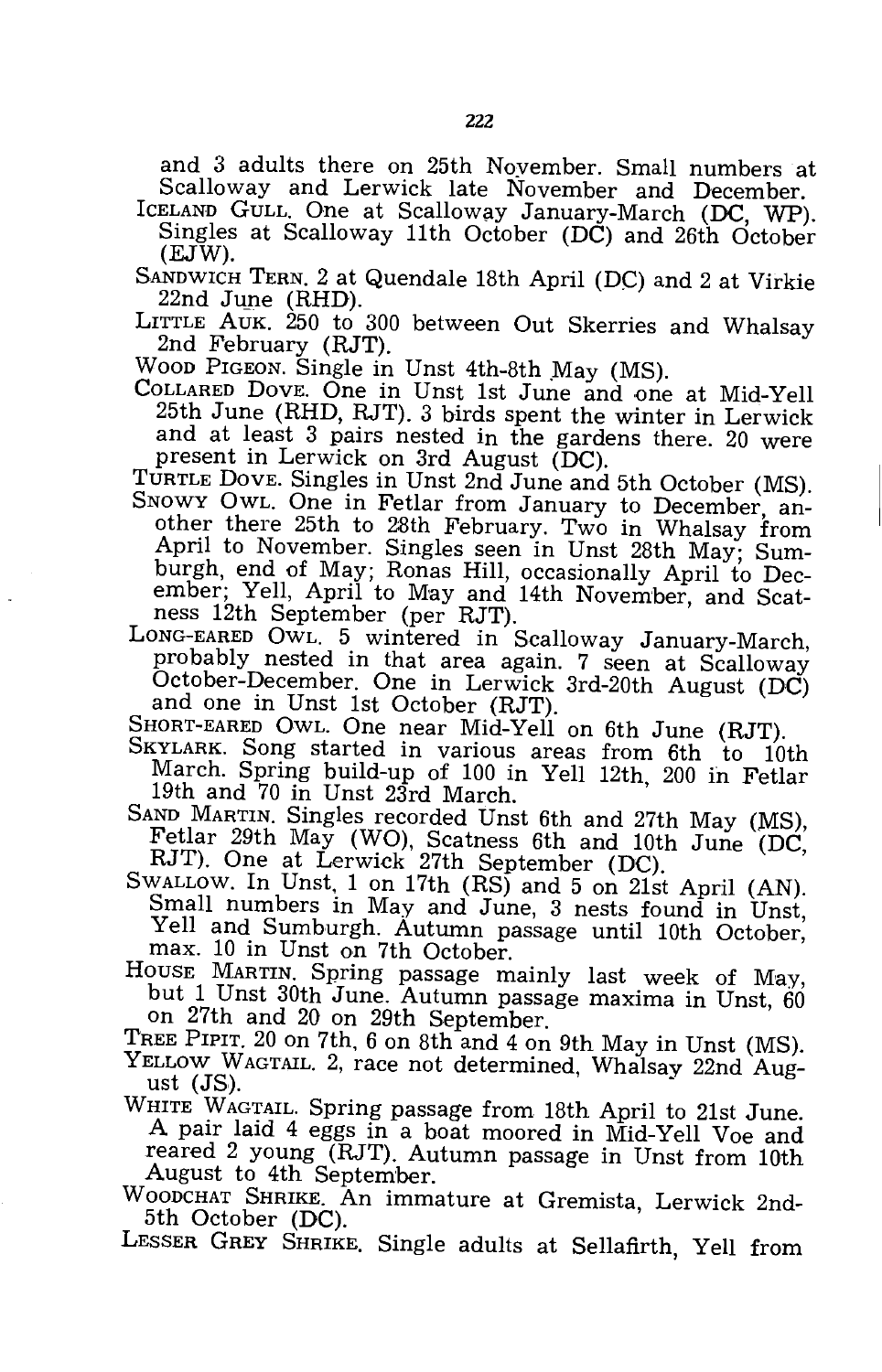23rd to 30th September (RJT) and at Whalsay from 17th to 24th October (JS).

- GREAT GREY SHRIKE. Singles near East Yell 5th-12th May and Whalsay 5th and 22nd October (JS).
- WAXWING. In Unst, 9 on 17th October, small numbers until 19th November, maximum 10 on 20th October. Large numbers elsewhere in Shetland, up to 30-40 in flocks, 17th October-27th November.
- DUNNOCK. 1 on Unst 8th, 2 Fetlar 9th and 1 Unst 26th May (MS; WO; RJT). Small passage 3rd-6th October. A pair attempted to nest at Halligarth, Unst (SS); nest and eggs identified by RHD.
- GRASSHOPPER WARBLER. One Seafield, Lerwick, in sgng, 15th May (WP, DC) and one Halligarth, Unst 26th May (DC, RJT).
- ICTERINE WARBLER. Singles at Voxter, Mainland 26th June (RHD, RJT), and Otterswick, Yell 4th September (RJT).
- BARRED WARBLER. Single immatures at Mid-Yell 4th September (RJT) and Seafield, Lerwick 5th September (WP).
- GARDEN WARBLER. Small numbers reported from Unst, Yell, Whalsay and Mainland between 17th August and 14th October.
- BLACKCAP. Single males at Fetlar, 9th June (WO) and Lerwick, 11th June (DC). One Lerwick 24th, 4 singles in Yell on 27th, 3 on Fetlar and 1 on Unst 29th September, a few until 14th October.
- WHITETHROAT. Singles at Unst 26th, Yell 27th May and Fetlar 12th June (RJT). One at Lerwick 1st June (DC). Autumn singles at Whalsay 6th September and 6th October (JS).
- LESSER WHITETHROAT. Singles at Mid-Yell, in song, 25th and Lerwick 29th May (DC, RJT). One at Fetlar 10th October (WO).
- WILLOW WARBLER. Small numbers 5th-29th May and 16th August-18th September. One in song at Halligarth, Unst on 25th June (RHD, RJT).
- CHIFFCHAFF. Small numbers 5th-29th May and 4th-16th October. One at Seafield 22nd June (RHD).
- YELLOW-BROWED WARBLER. Singles at Unst (MS) and Lerwick (per DC) on 3rd October.
- GOLDCREST. Small numbers 2nd-13th April and more numerous 26th September-26th October.
- FIRECREST. Single at Seafield, Lerwick from 11th June until 3rd July, and 29th August-September (DC, RHD, WP, RJT et al.).
- PIED FLYCATCHER. 2 at Mid-Yell 5th, 1 Unst 7th and 1 Fetlar 8th May. Small number 4th September to 3rd October; max. 12 in Unst 3rd October (AN).
- RED-BREASTED FLYCATCHER. A male at Whalsay 24th and 25th June and 2 at Seafield, Lerwick 26th and 27th September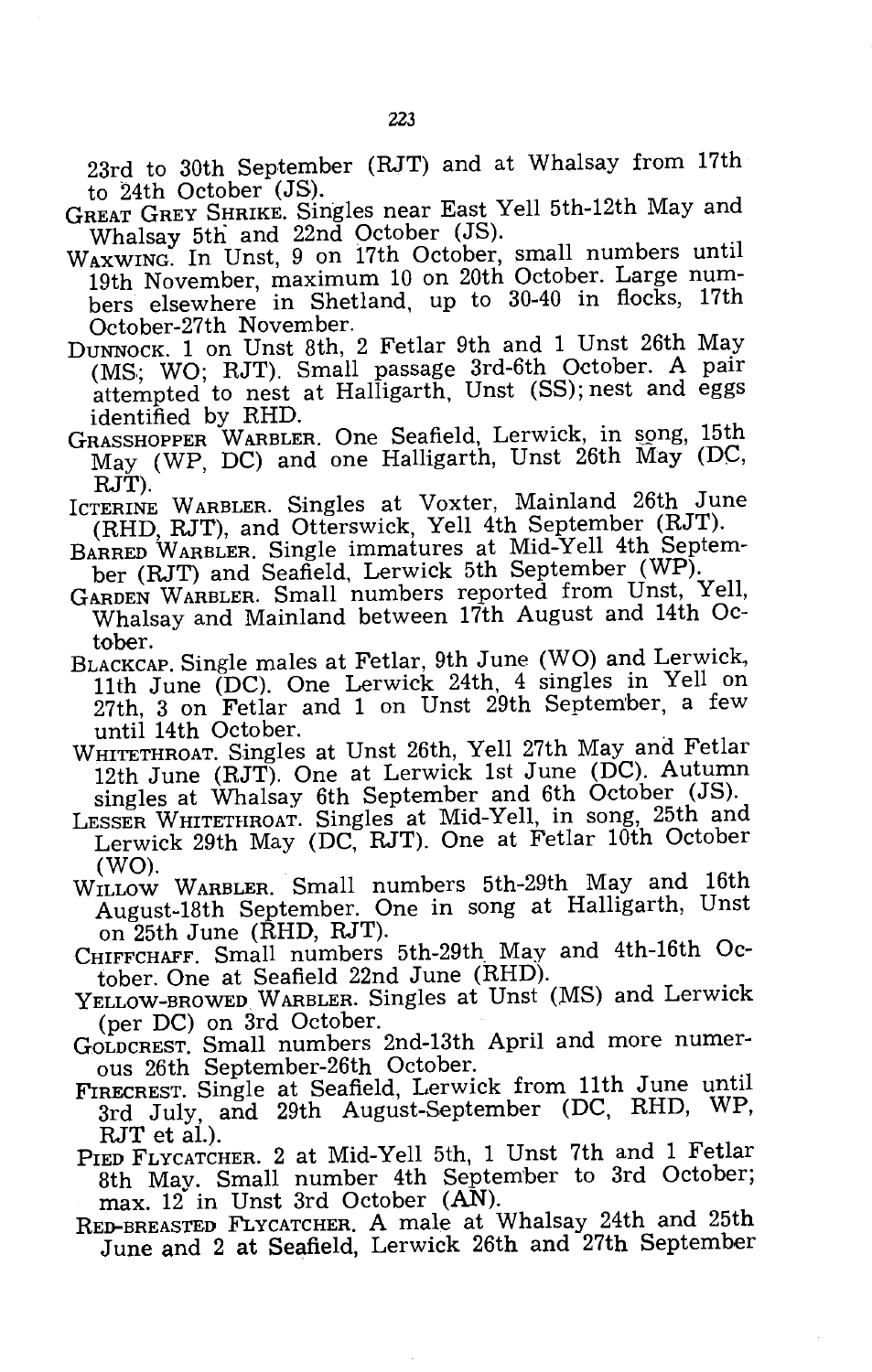(WP, DC).

SPOTTED FLYCATCHER. Singles Fetlar 23rd May (WO), Yell 25th, and 2, 27th May (RJT). One Lerwick, 1st June, and singles there 29th September, 3rd and 10th October (DC).

WHINCHAT. Spring passage 7th-31st May, song heard at Yell, 27th (RJT). Autumn passage 27th August-26th September.

WHEATEAR. First arrivals, Yell 3rd and Unst 7th April. Last ones seen at .Dnst 5th, Whalsay 15th October and 11th November.

BLACK REDSTART.  $9$  at Aywick 6th-13th May and  $\sigma$  at Whalsay 26th May (RJT, JS).

REDSTART. First arrivals at Unst 28th April (AMT), and Yell 5th May (RJT). Autumn passage 4th September-7th October, very many at Sumburgh 3rd October.

ROBIN. One at Seafield, Lerwick 1st February (WP). Spring passage 2nd-20th May, many at Fetlar on 5th May (WO). Autumn passage 29th September-13th October.

FIELDFARE. Very few in January-March, but large passage 5th-12th May, flocks of 200-400 seen Yell, Unst, Fetlar and Whalsay. One Helendale, Lerwick 22nd August (DC). Autumn passage from 26th September, mainly 3rd-6th and 17th-30th October; max. 400+ at Unst, 17th (MS).

RING OUZEL. Singles Unst 29th April and 1st May (MS), Yell 3rd and 5th May (RJT), and Burrafirth 9th May (DC, RJT). 2 Lerwick and 1 Unst 27th September.

REDWING. Small spring passage; one singing at Haligarth 26th May. Autumn passage from 9th September, but mainly from 18th and 27th September. Maxima 150 on 3rd and 17th October in Unst.

SONG THRUSH. Small numbers in spring, but more than usual in autumn from 26th September-early October.

MISTLE THRUSH. One at Mid-Yell 5th May (RJT).

COAL TIT. 2 at Whalsay 29th September (JS) and 1 at Unst 1st October (RJT).

- BLUE TIT. Singles in Unst and Whalsay on 27th September (MS, JS). 2 at Fetlar 28th (WO) and 29th (RJT), 6 Whalsay 29th September (JS), 1 Unst 1st October (RJT); 2 wintered at Fetlar (WO) and 1 at Whalsay (JS).
- GREAT TIT. One or two Fetlar 28th September (WO), 1 Fetlar 29th, 1 Unst and 1 Yell 30th September (RJT, MS), 3 Unst 1st October and 1 until 26th October. One wintered in Yell and 2 at Hubie, Fetlar.

CORN BUNTING. Small parties wintered in Yell and 24 at Asta, Mainland 14th February (DC). None bred in Unst.

ORTOLAN BUNTING. One at Sumburgh 9th October (L. Tucker). BLACK-HEADED BUNTING. A o at Brough, Whalsay, 1st-5th

June (JS, RJT). RED-HEADED BUNTING. A  $\sigma$  at Asta, Mainland 29th May-2nd

June (DC, WP, JS).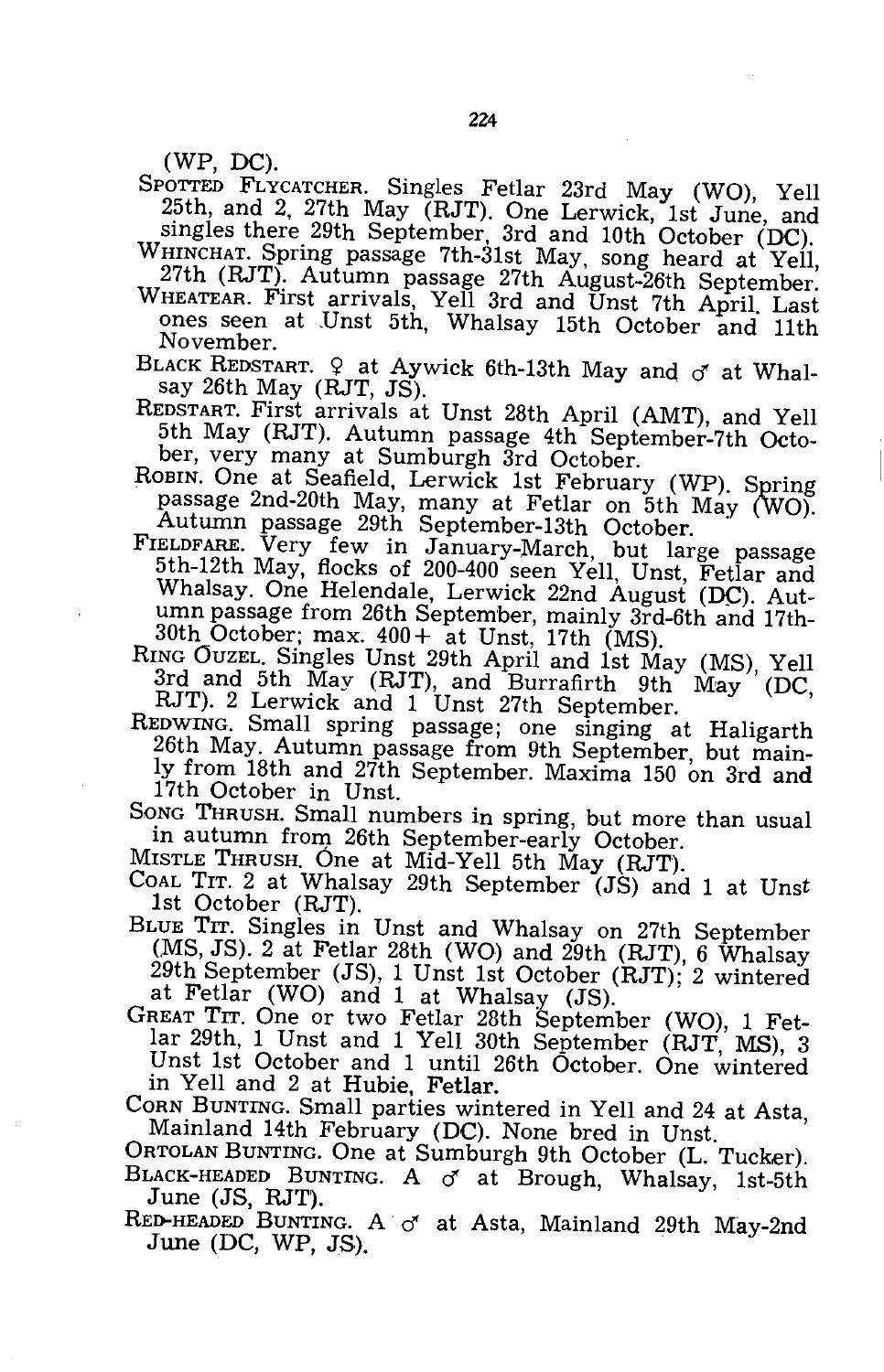LAPLAND BUNTING. One at Fetlar 3rd October (RJT).

- $S<sub>NOW</sub>$  BUNTING. Wintering flocks up to 100 in Yell and  $60$ n Unst until 17th April. One in Unst 28th May (AN). First arrivals, 1 Unst 6th, 20 Whalsay 24th and 3 Yell 30th September. Usual wintering flocks.
- CHAFFINCH. Singles at Seafield 31st January (WP) and Unst. 14th April (MS). Small numbers late April-early May, and 26th September-October, up to 20-50. Small numbers wintered Mid-Yell, Fetlar and Lerwick.
- BRAMBLING. Small numbers late April-early May and up to 50 in flocks early October.
- LINNET. A pair at Lerwick 11th June (DC), a  $\sigma$  at Virkie 22nd June (RHD), a pair at Kergord 22nd June (RHD,  $RJT$ ), 2 Sumburgh 9th October (LT).
- REDPOLL. A  $\sigma$  at Lerwick 24th May-1st June (DC). Autumn passage of *flammea* type birds from 27th September, mainly from 20th October. Max. 30-40 on Mainland, and 12 Unst.
- SISKIN. 20 Whalsay 26th, small party Aywick 26th, 2 Mid-Yell 27th and 2 Lerwick 27th September. Small numbers in October.
- BULLFINCH. Singles at Fetlar 13th October (WO) and Scalloway 5th December (RD).
- HAWFINCH. An exhausted  $\sigma$  picked up in Commercial Street, Lerwick 14th May (DC), fed for a week and then released at Seafield, where it was seen until 26th June.
- TREE SPARROW. 18 at Halligarth 26th May (DC, RJT) and 17 at Saxavord, Unst 1st June (MS). At least one at Kergord, probably breeding, 22nd June (RHD).
- GoLDEN ORIOLE. A *cf* at Whalsay 9th May (JS) and an immature  $\sigma$  at Scatness 6th June (DC).
- JACKDAW. Singles Unst 18th January, 2nd-11th and 24th February, Mid-Yell 31st January, Burravoe 26th-30th January and Fetlar 11th February (MS, RJT).
- ROOK. Singles Yell, Unst and Fetlar January-March, and 5 on 24th March, Unst (MS).
- CARRION CROW. Singles at Scalloway 23rd (DC) and Unst  $26th$  May  $(RJT)$ .

### **66. Notes on the Flora, 1966**

#### MARINA T. DENNIS

1966 proved to be an exceptional year on Fair Isle for the abundance of plant growth. Most species flowered in profusion everywhere and among those we found pure white forms of the following: *Armeria maritima* (Thrift) three examples *Gentianella camnestris* (Field Gentian), *Lychnis floscuculi* (Ragged Robin), *PruneUa vulgaris* (Self Heal), *Jasione*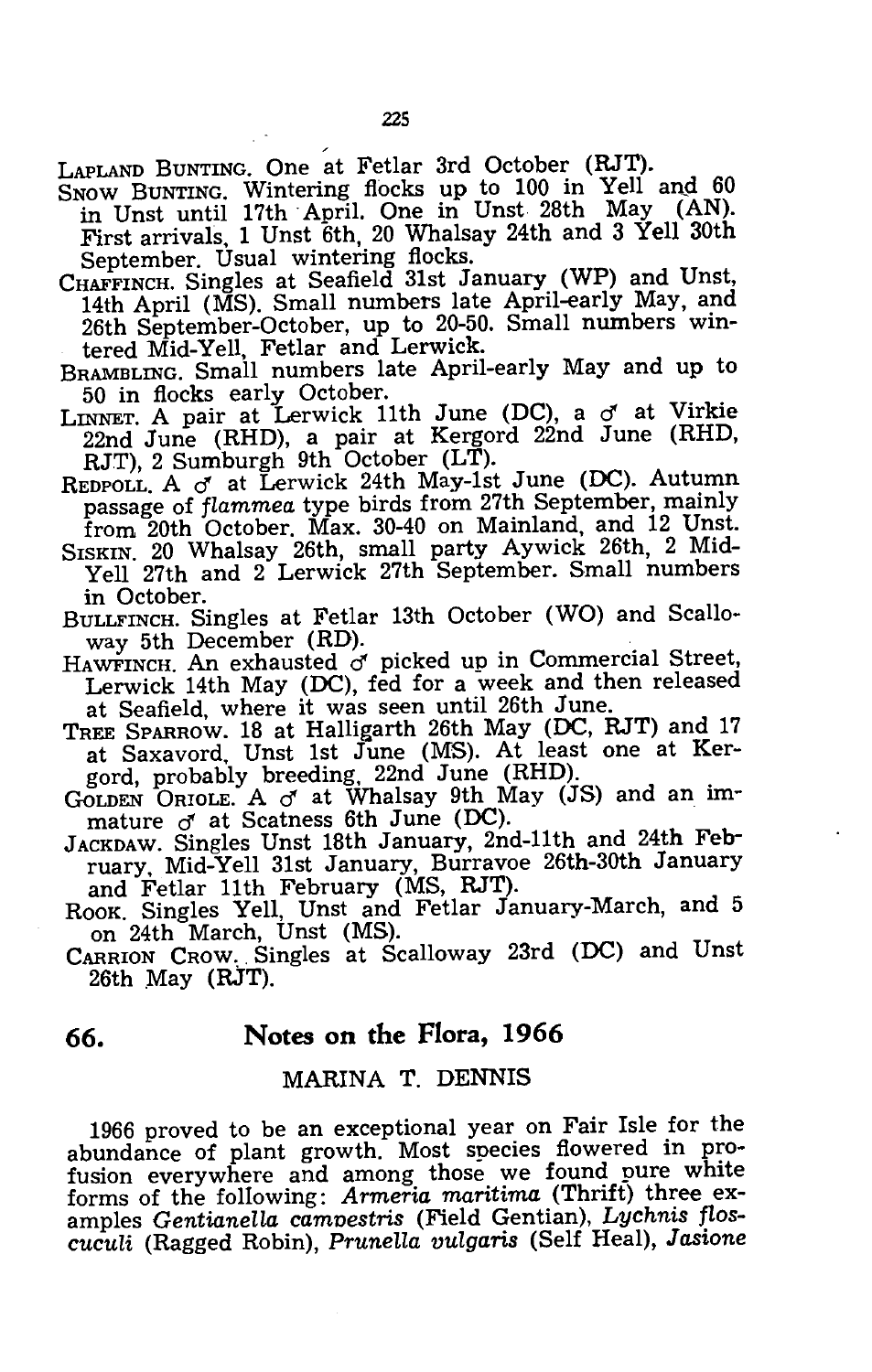*montana* (Sheepsbit) and *Scilla verna* (Squill).

Other plants found flowering this year and which have been rarely recorded include:

- Coeloglossum viride (Frog Orchid). This orchid was first noticed. growing sparsely on Buness in 1963 and not again until 1966 when we found one or two plants in the same area. On investigation we discovered that it was common and flowering in the short turf between the Lighthouse store and the Grey Stane and as far as the edge of Slogar.
- *Trientalis europaea* (Chickweed Wintergreen) had been recorded by Mrs Hannah Stout before 1948 and after that not until 1955 when a single flowering plant was found at Wirvie. This year it was abundant on Wirvie Brecks with numerous patches all over the breast of the hill above the south side of Wirvie. There were not very many in flower-about one in every hundred plants on 2nd July.
- *Tussilago farfara* (Coltsfoot) was first recorded in the Observatory list in 1964 at Melville House and since then has spread extensively due to the lack of cultivation of the garden. The owner can remember a few plants each year when he dug the garden in the spring.

*Botrychium lunaria* (Moonwort). This was the only new plant recorded this year. A single specimen was found, in July, growing among the Frog Orchids on Buness.

Of the recent plants introduced to the island, *Ulex europaeus* (Gorse), planted on the north side of the Vaadal burn in 1963, flowered this April for the first time. *Hippophae rhamnoides* (Sea Buckthorn) was introduced in 1964 in the Gully and Vaadal plantations and at the Observatory. It failed to thrive except in the Gully where disappointingly only *one* plant is now growing.